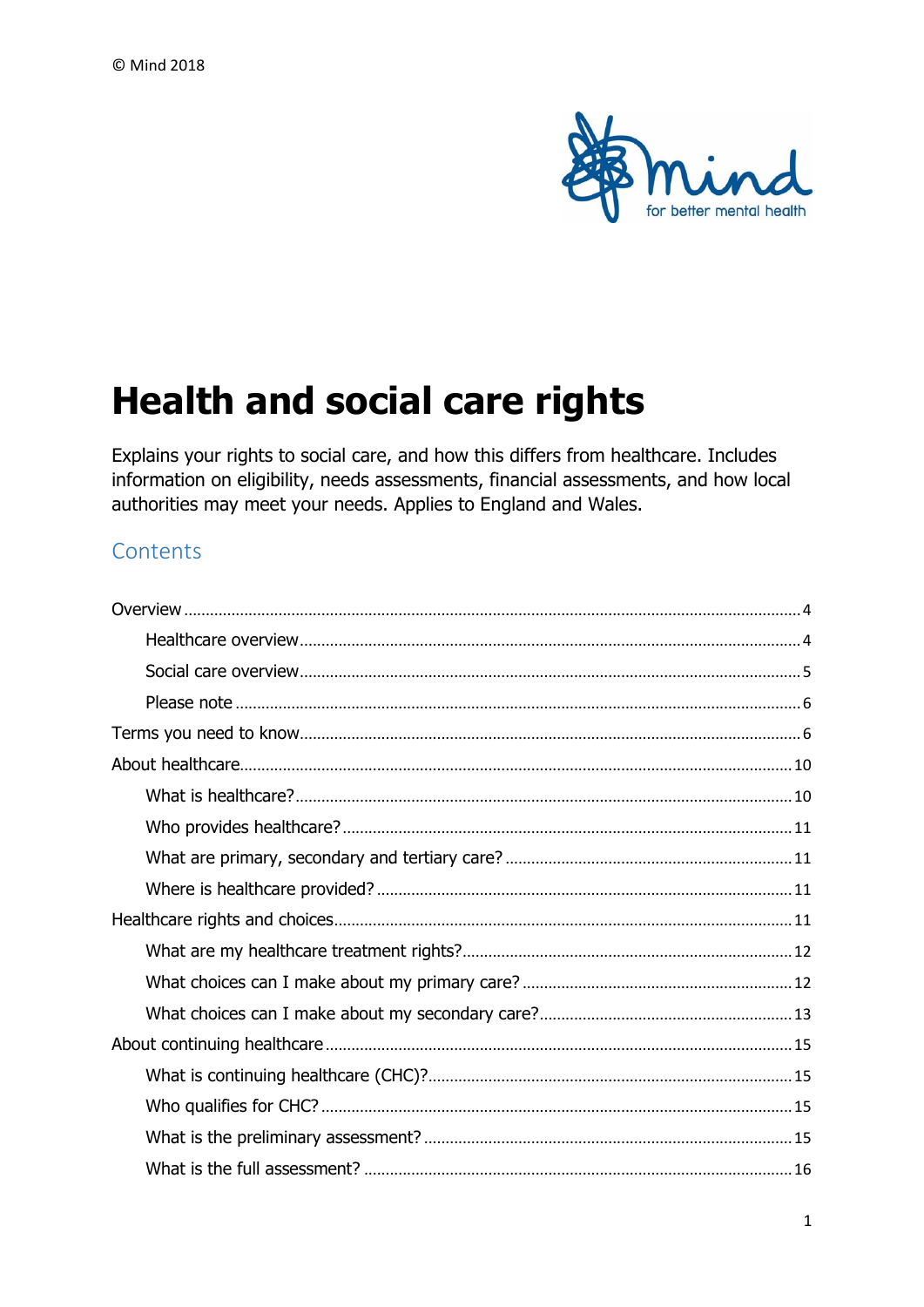| Can the local authority provide care and support if I don't meet the eligibility criteria?.29 |  |
|-----------------------------------------------------------------------------------------------|--|
|                                                                                               |  |
|                                                                                               |  |
|                                                                                               |  |
|                                                                                               |  |
|                                                                                               |  |
|                                                                                               |  |
|                                                                                               |  |
|                                                                                               |  |
|                                                                                               |  |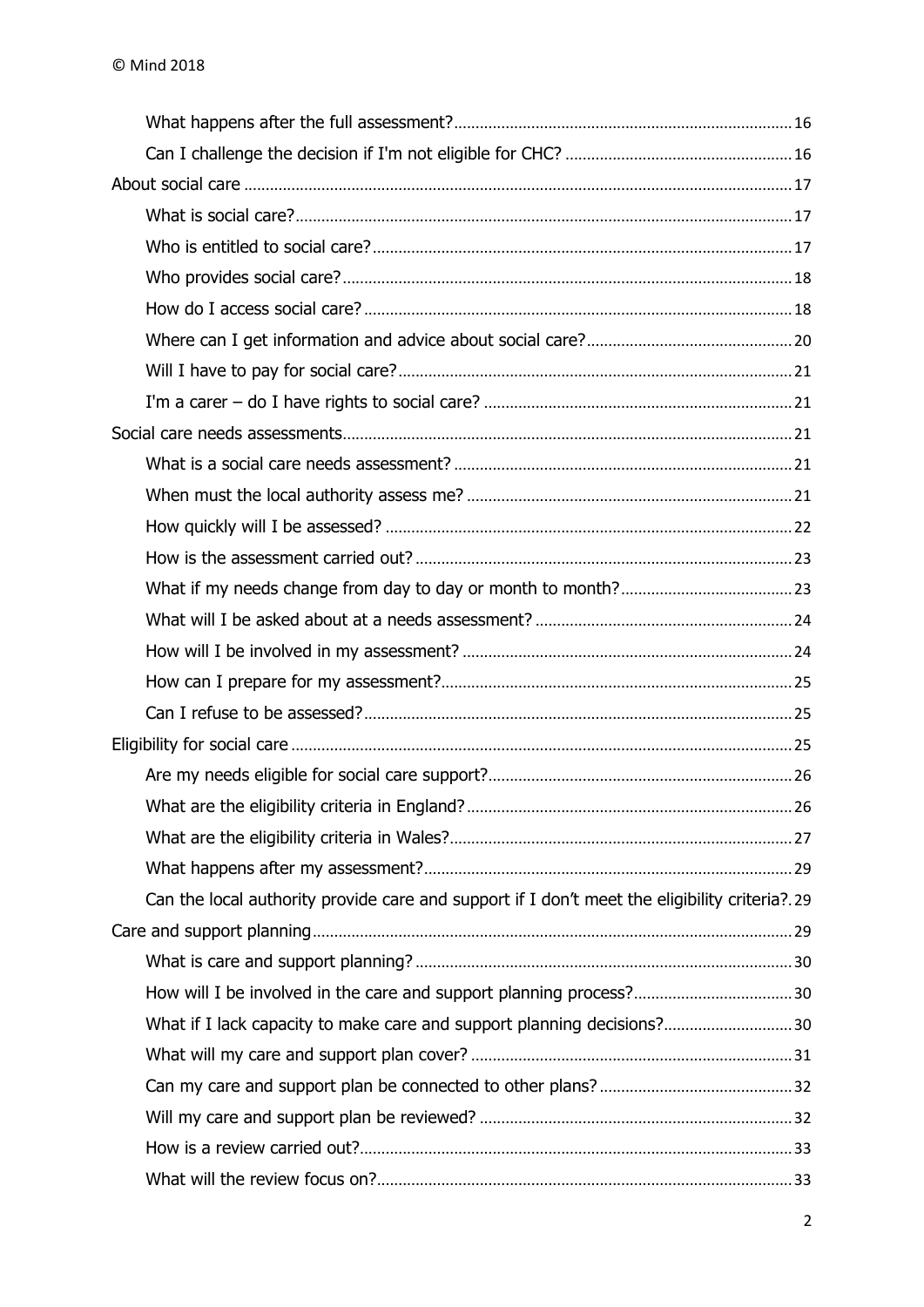| When should a local authority meet my needs for care and support? 34 |  |
|----------------------------------------------------------------------|--|
|                                                                      |  |
|                                                                      |  |
|                                                                      |  |
|                                                                      |  |
|                                                                      |  |
|                                                                      |  |
|                                                                      |  |
|                                                                      |  |
|                                                                      |  |
|                                                                      |  |
|                                                                      |  |
|                                                                      |  |
|                                                                      |  |
|                                                                      |  |
|                                                                      |  |
|                                                                      |  |
|                                                                      |  |
|                                                                      |  |
|                                                                      |  |
|                                                                      |  |
|                                                                      |  |
|                                                                      |  |
|                                                                      |  |
|                                                                      |  |
|                                                                      |  |
|                                                                      |  |
|                                                                      |  |
|                                                                      |  |
|                                                                      |  |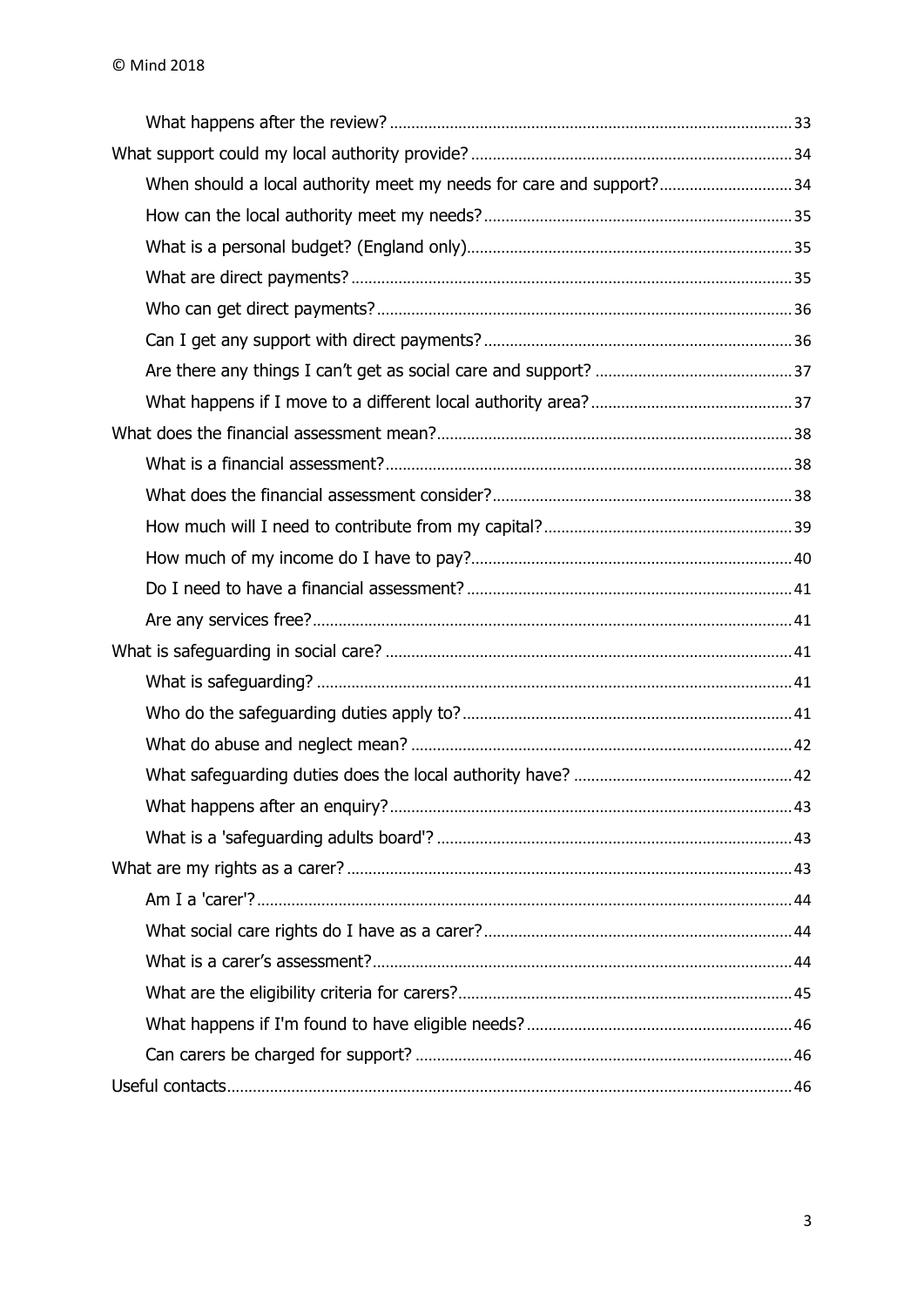# <span id="page-3-0"></span>**Overview**

If you have a mental health problem, sometimes you might need health or social care support. It's important to know that you have rights about the health and social care support you receive.

# **What's the difference between 'healthcare' and 'social care'?**

There's no legal definition of healthcare or social care. However, some NHS [guidance](https://www.gov.uk/government/publications/national-framework-for-nhs-continuing-healthcare-and-nhs-funded-nursing-care) says:

- **A healthcare need** is related to the treatment, control or prevention of a disease, illness, injury or disability, and the care or aftercare of a person with these needs.
- **A social care need** is focused on providing assistance with:
	- $\circ$  the activities of daily living
	- o maintaining independence
	- o social interaction
	- $\circ$  enabling the individual to play a fuller part in society
	- $\circ$  protecting them in vulnerable situations
	- $\circ$  helping them to manage complex relationships
	- o and (in some circumstances) accessing a care home or other supported accommodation.

It can sometimes be difficult to say whether a service you receive is health or a social care. But it matters because healthcare is generally provided free under the NHS, whereas social care is provided by local authorities, who can charge for it.

<span id="page-3-1"></span>Healthcare overview

- [Healthcare](https://www.mind.org.uk/information-support/legal-rights/health-and-social-care-rights/about-healthcare/) means the services provided to you to maintain and improve your health. Most types of healthcare provided by the NHS are free at the point of delivery to UK residents.
- You have certain rights regarding the [healthcare treatment you receive.](https://www.mind.org.uk/information-support/legal-rights/health-and-social-care-rights/your-healthcare-rights/) This includes not being discriminated against, getting information about your treatment and being able to see your medical records. You also generally have the right to give consent before receiving treatment, and to refuse treatment (except in certain situations).
- You have rights to make [choices about the healthcare you receive.](https://www.mind.org.uk/information-support/legal-rights/health-and-social-care-rights/your-healthcare-rights/#b) This includes choosing your GP practice, doctor or nurse, accessing healthcare if you are homeless, and changing hospital.
- Some people may be eligible for a package of care called continuining healthcare [\(CHC\).](https://www.mind.org.uk/information-support/legal-rights/health-and-social-care-rights/continuing-healthcare-chc/) This is for people who are not in hospital and have been assessed as having a 'primary health need' (this means that your main need must relate to your health). Continuing healthcare can be provided in your own home or in a care home.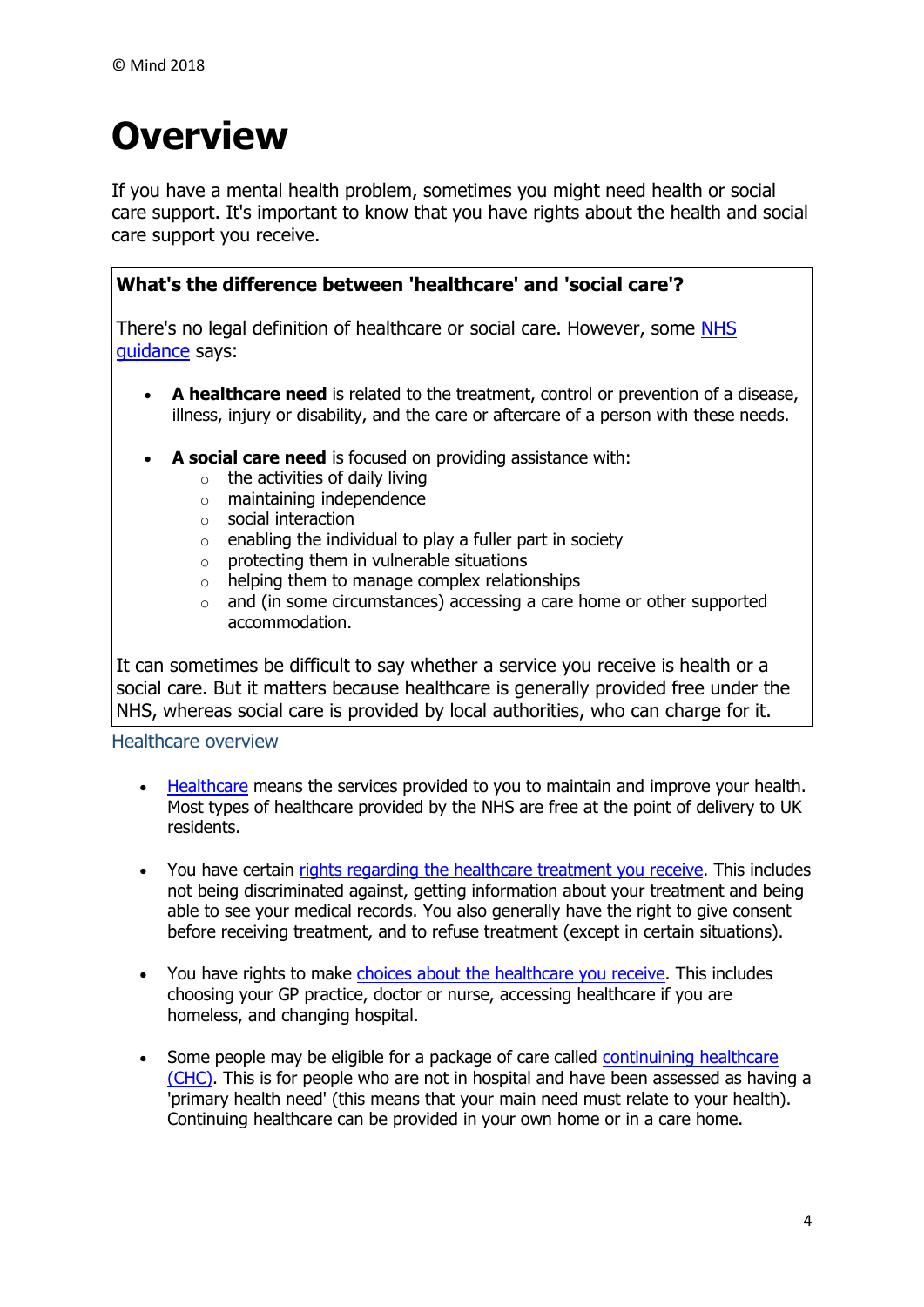#### <span id="page-4-0"></span>Social care overview

- [Social care services](https://www.mind.org.uk/information-support/legal-rights/health-and-social-care-rights/about-social-care/) can help you if you need practical help and support because of your illness, disability or age. Social care services are provided by your local authority, though you may have to pay for it.
- The first stage in getting any social care is for the local authority to assess your needs, called a ['needs assessment'.](https://www.mind.org.uk/information-support/legal-rights/health-and-social-care-rights/needs-assessments/) This is so the local authority can gain a full picture of your care and support needs, so that they can make informed decisions about whether you're eligible for support.
- You will only get social care support if your needs meet the [eligibility criteria.](https://www.mind.org.uk/information-support/legal-rights/health-and-social-care-rights/eligibility-for-social-care/) When deciding this, your local authority will look at what kind of health problem causes your needs for care and support, whether your needs affect your ability to do things, and how they affect your day-to-day living.
- If the local authority has decided that you have eligible needs, then it will plan your [care and support](https://www.mind.org.uk/information-support/legal-rights/health-and-social-care-rights/care-and-support-planning/) with you. You should be involved in the planning process, and the plan should meet your needs and achieve the outcomes that you want.
- $\bullet$  The local authority can [meet your needs f](https://www.mind.org.uk/information-support/legal-rights/health-and-social-care-rights/meeting-your-needs-personal-budgets-direct-payments/)or care and support in different ways  $-$  for example, providing you with accommodation, care and support at home, counselling or advocacy. If you want to sort out your own care and support, you can ask your local authority to make [direct payments](https://www.mind.org.uk/information-support/legal-rights/community-care-and-aftercare/meeting-my-needs-personal-budgets-direct-payments/#d) to cover the cost.
- If the local authority provides you with support, it must assess your financial [circumstances](https://www.mind.org.uk/information-support/legal-rights/health-and-social-care-rights/financial-assessments/) and decide whether you need to pay for some of the cost. The assessment will look at your income and your capital, and whether you're in a care home or not.
- [Safeguarding](https://www.mind.org.uk/information-support/legal-rights/health-and-social-care-rights/safeguarding-in-social-care/) means protecting your right to live in safety, free from abuse and neglect. Local authorities have a legal duty towards people who are experiencing or are at risk of abuse and neglect. If the local authority thinks you're at risk, and you're in its area, then it must make enquiries to decide what action should be taken.
- An [advocate](https://www.mind.org.uk/information-support/guides-to-support-and-services/advocacy/advocates-in-social-care/) can help you understand your rights, express your views and wishes, and help make sure your voice is heard. If you have difficulty being involved in decisions about your care and support, then your local authority must provide you with an advocate, unless there is someone else suitable to support you.
- If you're a carer, you may also have [carer's rights to social care support.](https://www.mind.org.uk/information-support/legal-rights/health-and-social-care-rights/carers-social-care-rights/) The law is similar to that relating to other adults' social care rights, in that you'll have an assessment, the local authority will decide whether your needs meet the eligibility criteria, and a support plan of your eligible needs will be prepared.
- If you're unhappy with a health or social care service you've received, you can complain. See our legal pages on [complaining about health and social care](https://www.mind.org.uk/information-support/legal-rights/complaining-about-health-and-social-care/) for information about how to do this.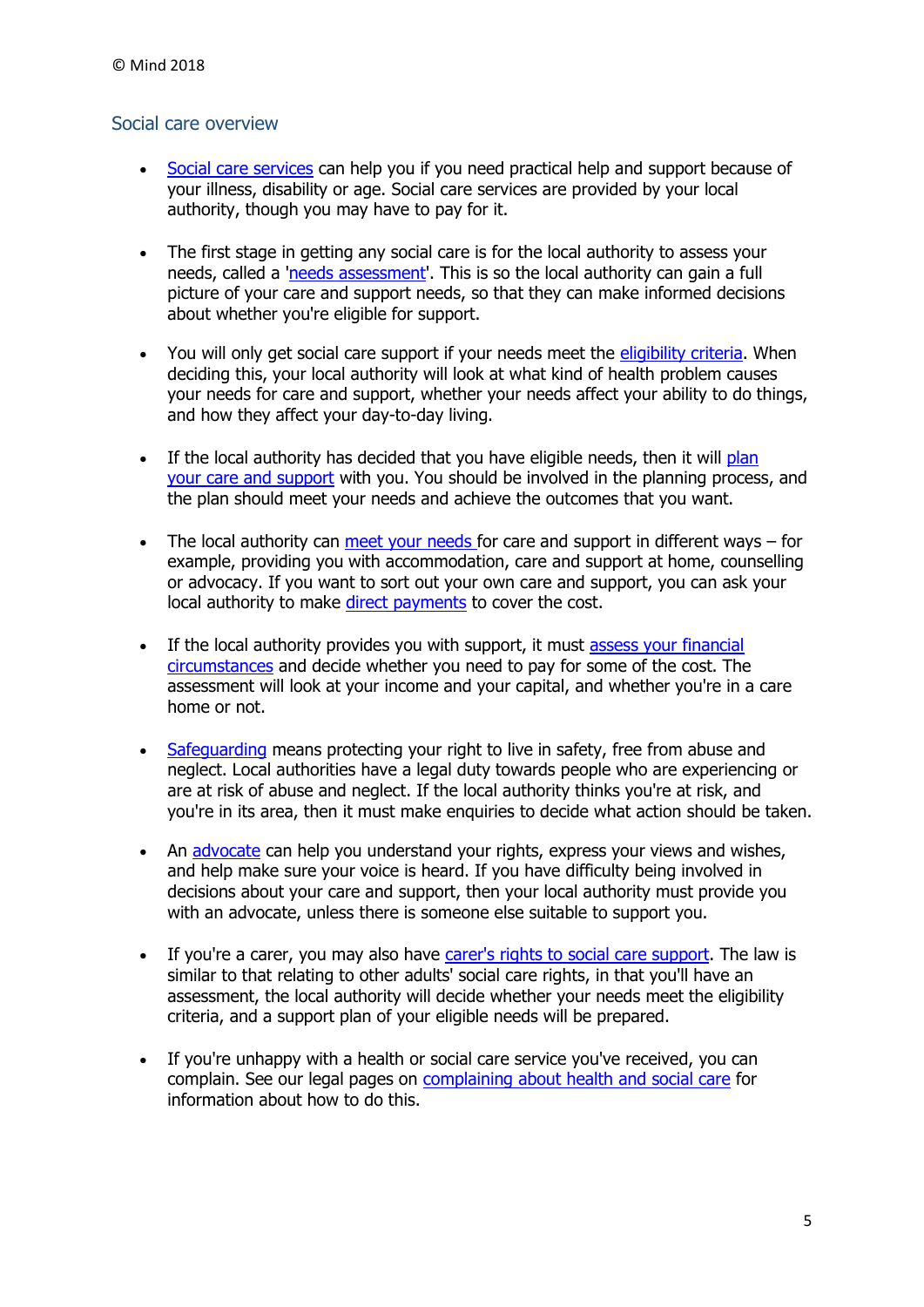### <span id="page-5-0"></span>Please note

- This guide covers health and social care from the point of view of a person with a mental health problem.
- This guide applies to England and Wales.
- The legal information in this guide does not apply to children unless specifically stated.
- This guide contains general legal information, not legal advice. We recommend you get advice from a specialist legal adviser or solicitor who will help you with your individual situation and needs. See [Useful contacts](https://www.mind.org.uk/information-support/legal-rights/health-and-social-care-rights/useful-contacts/) for more information.

# <span id="page-5-1"></span>**Terms you need to know**

| Term                     | <b>Meaning</b>                                                                                                                                                                                                                                                                                                                                                                                                                                                                     |
|--------------------------|------------------------------------------------------------------------------------------------------------------------------------------------------------------------------------------------------------------------------------------------------------------------------------------------------------------------------------------------------------------------------------------------------------------------------------------------------------------------------------|
| <b>Advocate</b>          | An advocate is a person who can both listen to you and<br>speak for you in times of need. Having an advocate can<br>be helpful in situations where you are finding it difficult<br>to make your views known, or to make people listen to<br>them and take them into account.<br>See our pages on advocacy for more information.                                                                                                                                                    |
| <b>Authorised person</b> | An authorised person is:                                                                                                                                                                                                                                                                                                                                                                                                                                                           |
|                          | someone who is authorised under the Mental Capacity<br>Act 2005 to act for you, such as a deputy or someone<br>acting under a personal welfare lasting power of<br>attorney, or<br>someone who is considered suitable by a person<br>authorised under the Mental Capacity Act 2005, or<br>if there is not a person authorised under the Mental<br>Capacity Act 2005, someone who the local authority<br>considers is suitable<br>See our pages on the Mental Capacity Act for more |
|                          | information.                                                                                                                                                                                                                                                                                                                                                                                                                                                                       |
| <b>Capacity</b>          | 'Capacity' means the ability to understand information<br>and make decisions about your life. Sometimes it can<br>also mean the ability to communicate decisions about<br>your life.<br>If you do not understand the information and are unable                                                                                                                                                                                                                                    |
|                          | to make a decision about your care, for example, you are<br>said to <b>lack capacity</b> .                                                                                                                                                                                                                                                                                                                                                                                         |
|                          | See our pages on the <b>Mental Capacity Act</b> for more<br>information.                                                                                                                                                                                                                                                                                                                                                                                                           |
| <b>Care Act 2014</b>     | This is the law that governs social care in England.                                                                                                                                                                                                                                                                                                                                                                                                                               |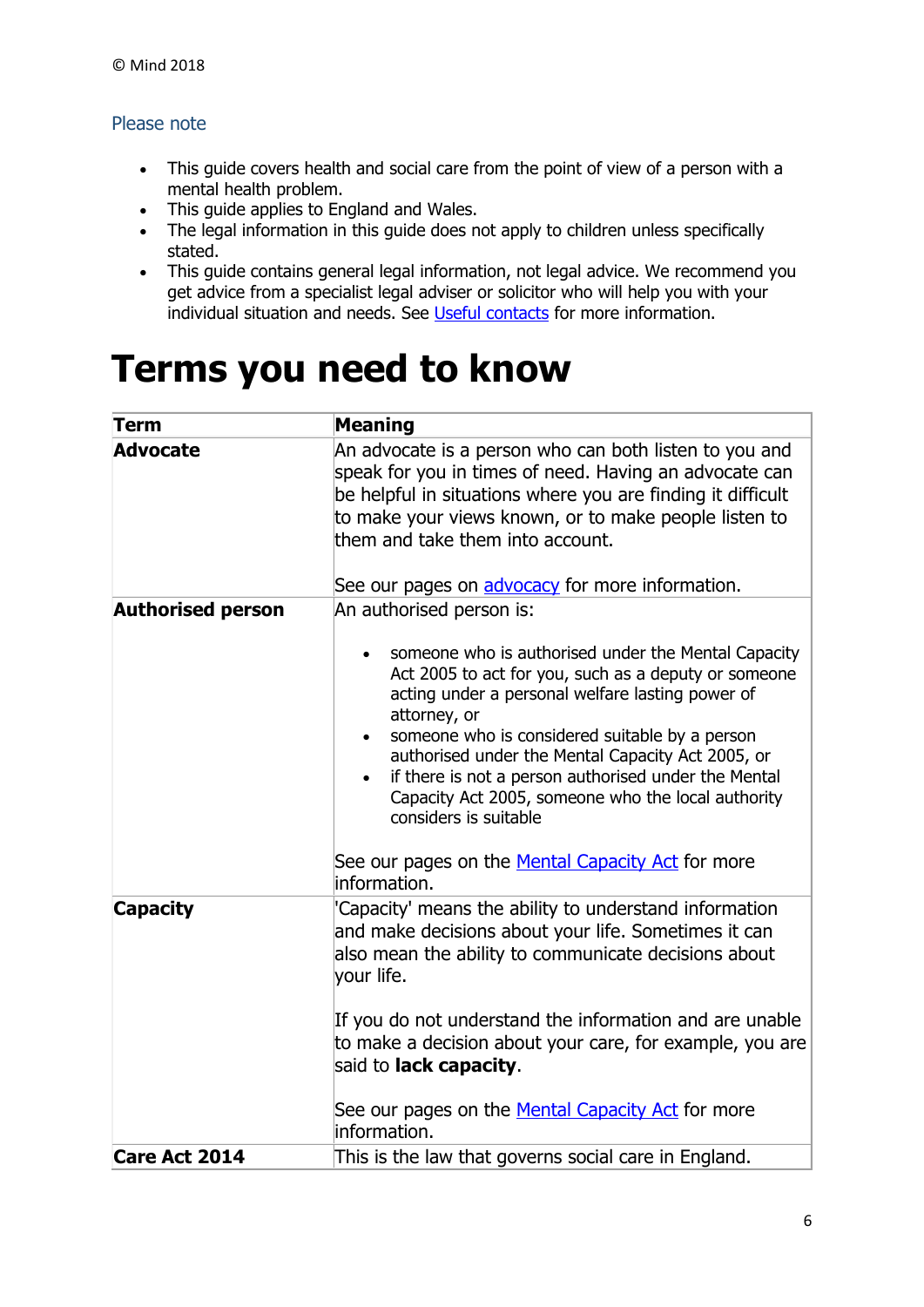| <b>Care and Treatment</b><br><b>Planning (CTP)</b> | Care and Treatment Planning is a way that secondary<br>mental health services are assessed, planned,<br>coordinated and reviewed for someone that lives in<br>Wales. It comes from a law called the Mental Health<br>(Wales) Measure 2010.<br>Secondary mental health services include the community<br>mental health team (CMHT), assertive outreach team and<br>early intervention team.<br>You should get:<br>a full assessment of your health and social care needs<br>a care plan<br>regular reviews<br>a care coordinator who will be responsible for |
|----------------------------------------------------|-------------------------------------------------------------------------------------------------------------------------------------------------------------------------------------------------------------------------------------------------------------------------------------------------------------------------------------------------------------------------------------------------------------------------------------------------------------------------------------------------------------------------------------------------------------|
|                                                    | overseeing your care and support.<br>See our pages on leaving hospital for more information.                                                                                                                                                                                                                                                                                                                                                                                                                                                                |
| <b>Carer's assessment</b>                          | This is an assessment for carers, to find out what their<br>needs for support are.                                                                                                                                                                                                                                                                                                                                                                                                                                                                          |
| <b>Care Programme</b><br><b>Approach (CPA)</b>     | The Care Programme Approach is a way that secondary<br>mental health services are assessed, planned,<br>coordinated and reviewed for someone that lives in<br>England.                                                                                                                                                                                                                                                                                                                                                                                      |
|                                                    | Secondary mental health services include the Community<br>Mental Health Team, Assertive Outreach Team and Early<br>Intervention Team.                                                                                                                                                                                                                                                                                                                                                                                                                       |
|                                                    | You should get:                                                                                                                                                                                                                                                                                                                                                                                                                                                                                                                                             |
|                                                    | a full assessment of your health and social care needs<br>a care plan<br>regular reviews<br>a care coordinator who will be responsible for<br>overseeing your care and support.                                                                                                                                                                                                                                                                                                                                                                             |
|                                                    | See our pages on leaving hospital for more information.                                                                                                                                                                                                                                                                                                                                                                                                                                                                                                     |
| <b>Clinical commissioning</b><br>group (CCG)       | CCGs are groups of GP practices and other healthcare<br>professionals and bodies that are responsible for<br>commissioning most health and care services for<br>patients. They have replaced Primary Care Trusts (PCTs)<br>in England.                                                                                                                                                                                                                                                                                                                      |
| <b>Code of Practice to the</b><br><b>Care Act</b>  | This is published guidance that tells local authorities how<br>they should meet their legal obligations under the Care<br>Act and the regulations under it. Local authorities must                                                                                                                                                                                                                                                                                                                                                                          |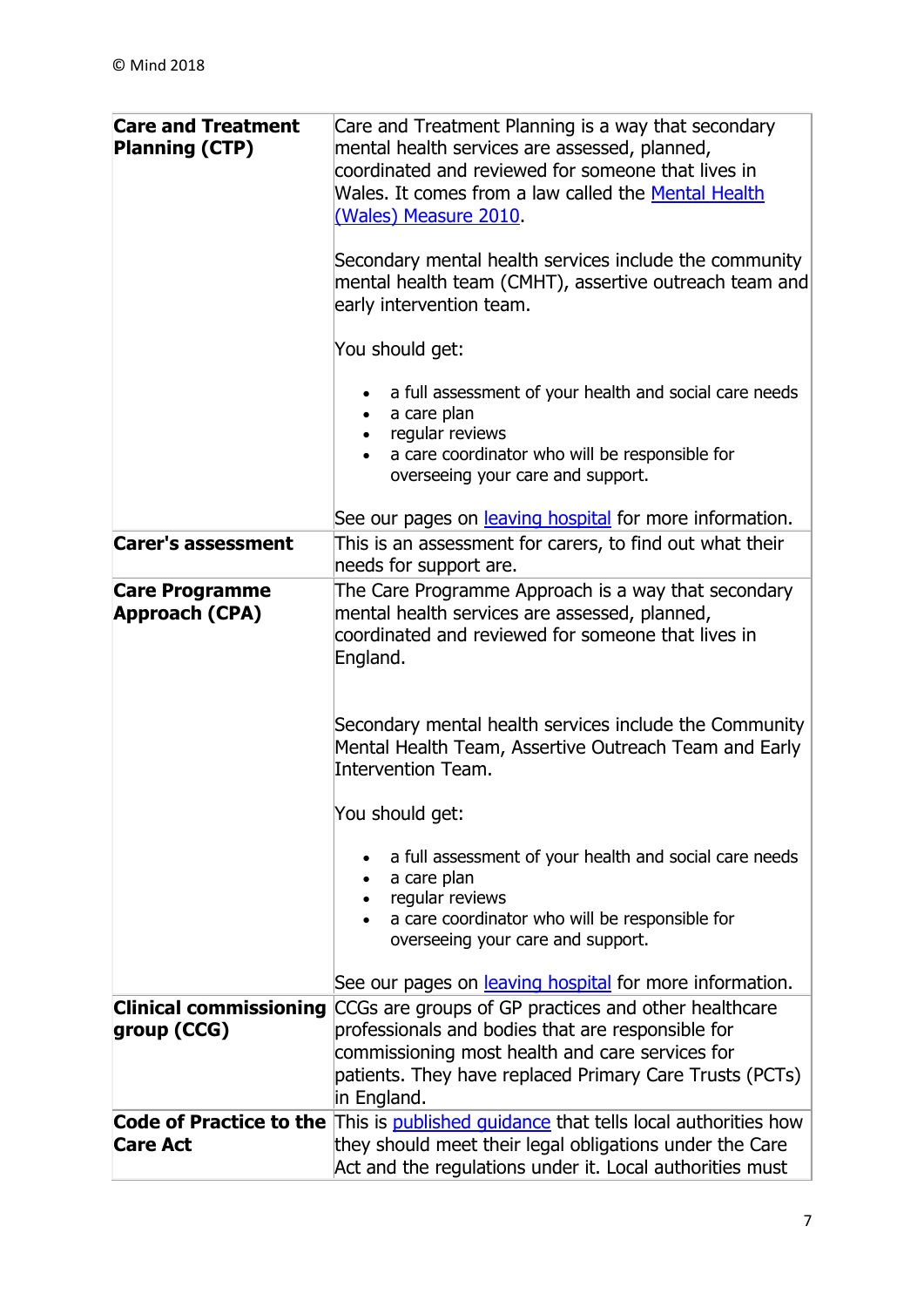|                                                     | follow it, unless they can show a legal reason why they<br>can't.                                                                                                                                                                                                                                           |
|-----------------------------------------------------|-------------------------------------------------------------------------------------------------------------------------------------------------------------------------------------------------------------------------------------------------------------------------------------------------------------|
|                                                     | You might also sometimes see it referred to as the 'Care<br>and support statutory guidance', or the 'Statutory<br>quidance issued under the Care Act 2014'.                                                                                                                                                 |
| 2014                                                | Code of Practice under There are seven Codes of Practice which are guidance to<br>the Social Services and local authorities and local health boards on how they<br>Well-being (Wales) Act should meet their obligations under the <b>Social Services</b><br>and Well-being (Wales) Act 2014.                |
|                                                     | Local authorities and local health boards must follow the<br>guidance in the Codes of Practice unless they can show<br>legal reasons why they can't.                                                                                                                                                        |
| <b>Continuing healthcare</b><br>(CHC)               | This is a package of care for people who are not in<br>hospital and have been assessed as having a 'primary<br>health need' (this means that your main need must relate<br>to your health). You don't have to pay anything for CHC<br>- it's arranged and paid for by the NHS.                              |
| <b>Disability</b><br>discrimination                 | This is when someone is treated worse because of their<br>physical or mental health condition.                                                                                                                                                                                                              |
|                                                     | For more information, see our pages on disability<br>discrimination.                                                                                                                                                                                                                                        |
| <b>Healthcare</b>                                   | There's no legal definition of healthcare. However, the<br>National Framework for NHS Continuing Healthcare says<br>that a healthcare need is related to the treatment,<br>control or prevention of a disease, illness, injury or<br>disability, and the care or aftercare of a person with<br>these needs. |
| <b>Local health board</b><br>(LHBs)                 | These are organisations in the health service in Wales<br>that have been set up to develop and provide health<br>services based on the needs of the local community.                                                                                                                                        |
| <b>Mental Health Act</b><br>1983                    | This is a law that applies to England and Wales which<br>allows people to be detained in hospital (sectioned) if<br>they have a mental illness and need treatment. You can<br>only be kept in hospital if certain conditions are met.                                                                       |
|                                                     | See our pages on the <u>Mental Health Act</u> for more<br>information.                                                                                                                                                                                                                                      |
| <b>Mental Health (Wales)</b><br><b>Measure 2010</b> | This is a law that applies to Wales. It sets out the<br>support that people living in Wales should receive from<br>primary and secondary mental health services.                                                                                                                                            |
| <b>Needs assessment</b>                             | This is the first stage in getting any social care. The local<br>authority will assess your needs to gain a full picture of<br>what kinds of care and support needs you have, and use                                                                                                                       |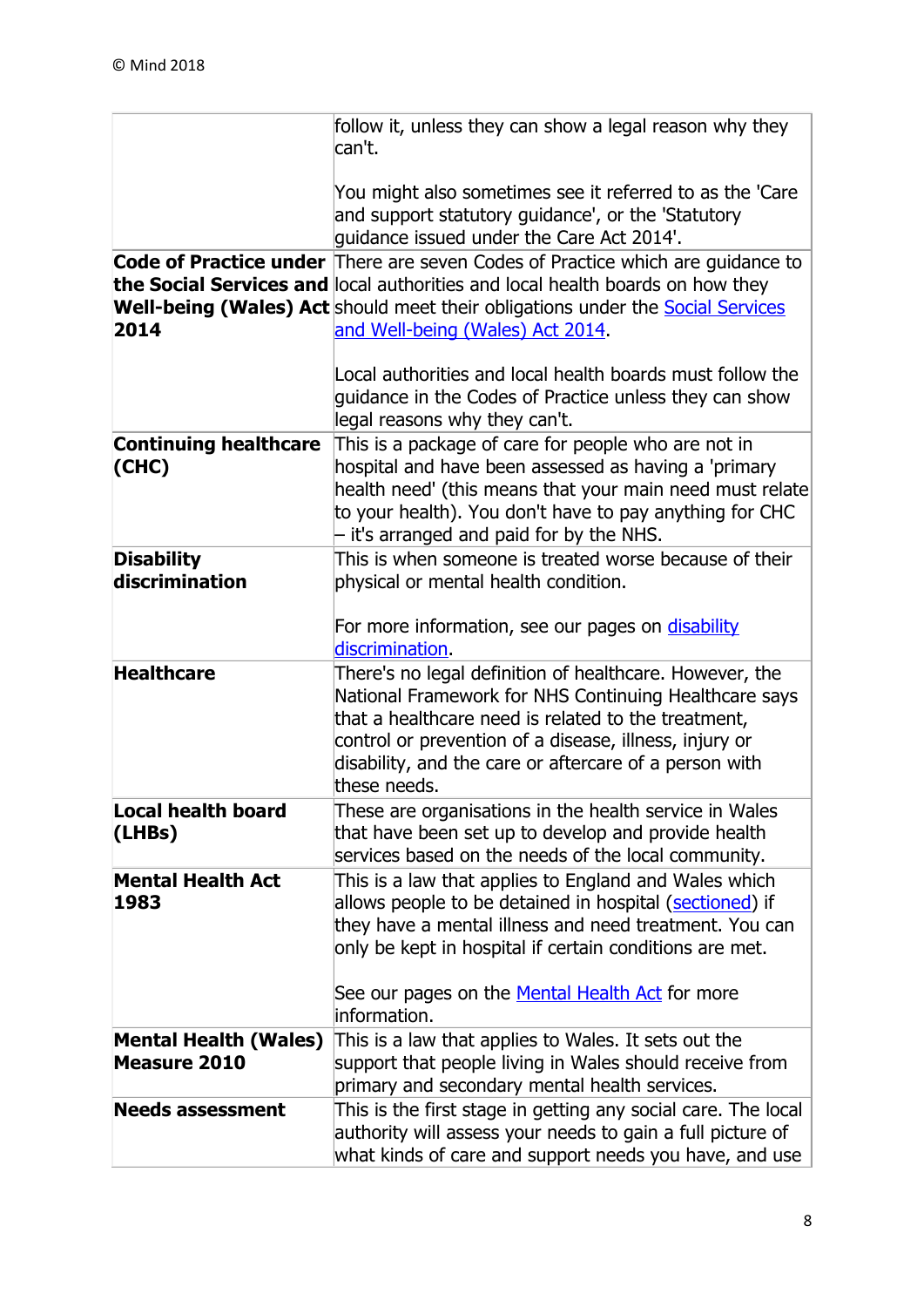|                                     | this to make informed decisions about whether you're<br>eligible for support.                                                                                                                                                          |
|-------------------------------------|----------------------------------------------------------------------------------------------------------------------------------------------------------------------------------------------------------------------------------------|
| <b>Primary care</b>                 | This is often the first point of contact for people in need<br>of healthcare. It's provided by professionals such as GPs,<br>dentists and pharmacists.                                                                                 |
| <b>Protected</b>                    | 'Protected characteristics' is the name for the nine                                                                                                                                                                                   |
| <b>characteristics</b>              | personal characteristics that are protected from<br>discrimination under the Equality Act.                                                                                                                                             |
|                                     | The protected characteristics are:                                                                                                                                                                                                     |
|                                     | age<br>disability (this can include mental health problems)<br>gender reassignment<br>marriage and civil partnership<br>pregnancy and maternity<br>race<br>religion or belief<br>sex<br>sexual orientation.                            |
|                                     | For more information, see our pages on disability<br>discrimination.                                                                                                                                                                   |
| Safeguarding                        | In social care, safeguarding means protecting your right<br>to live in safety, free from abuse and neglect. Local<br>authorities have duties under the law towards people<br>who are experiencing or are at risk of abuse and neglect. |
| <b>Safeguarding adults</b><br>board | All local authorities must have a safeguarding adults<br>board. Their purpose is to:                                                                                                                                                   |
|                                     | help and protect adults at risk in their areas<br>conduct safeguarding adult reviews.                                                                                                                                                  |
|                                     | A safeguarding adults board is made up of:                                                                                                                                                                                             |
|                                     | the local authority itself<br>the local clinical commissioning group<br>a senior police officer from the local constabulary.                                                                                                           |
|                                     | Other people, such as GPs and members of user,<br>advocacy or carers groups, can also be invited to attend<br>some meetings.                                                                                                           |
| <b>Secondary care</b>               | These are healthcare services which generally will need a<br>referral from a GP. Examples of secondary mental health<br>services include:                                                                                              |
|                                     | hospitals<br>community mental health teams (CMHTs)                                                                                                                                                                                     |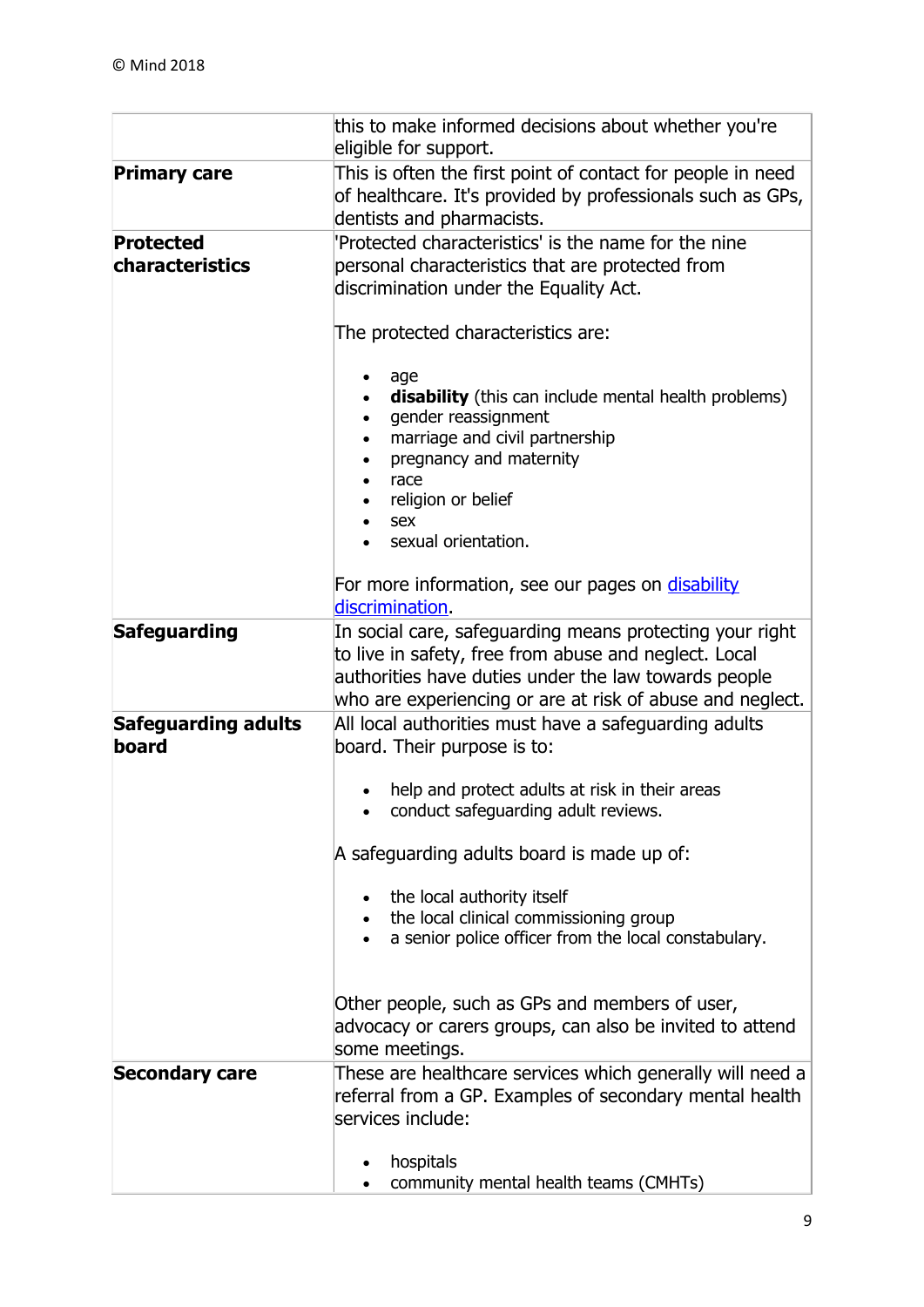|                                                                     | early intervention for psychosis teams<br>assertive outreach teams.                                                                                                                                                                                                                                                                                                                                                                                                                                         |
|---------------------------------------------------------------------|-------------------------------------------------------------------------------------------------------------------------------------------------------------------------------------------------------------------------------------------------------------------------------------------------------------------------------------------------------------------------------------------------------------------------------------------------------------------------------------------------------------|
| <b>Section</b>                                                      | Being 'sectioned' means that you're kept in hospital<br>under the Mental Health Act. There are different types of<br>sections, each with different rules to keep you in hospital.<br>The length of time that you can be kept in hospital<br>depends on which section you're detained under.<br>See our pages on <b>sectioning</b> for more information.                                                                                                                                                     |
| <b>Social care</b>                                                  | There's no legal definition of social care. However, the<br>National Framework for NHS Continuing Healthcare says<br>that a social care need is focused on providing assistance<br>with:<br>the activities of daily living<br>maintaining independence<br>social interaction, enabling you to play a fuller part in<br>society<br>protecting you in vulnerable situations<br>helping you manage complex relationships<br>(in some circumstances) accessing a care home or<br>other supported accommodation. |
| <b>Social Services and</b><br><b>Well-being (Wales) Act</b><br>2014 | This is the law that governs social care in Wales.                                                                                                                                                                                                                                                                                                                                                                                                                                                          |
| <b>Tertiary care</b>                                                | Tertiary care is highly specialised healthcare treatment,<br>such as secure forensic mental health services.                                                                                                                                                                                                                                                                                                                                                                                                |

# <span id="page-9-0"></span>**About healthcare**

- [What is healthcare?](https://www.mind.org.uk/information-support/legal-rights/health-and-social-care-rights/about-healthcare/#a)
- [Who provides healthcare?](https://www.mind.org.uk/information-support/legal-rights/health-and-social-care-rights/about-healthcare/#b)
- . [What are primary, secondary and tertiary care?](https://www.mind.org.uk/information-support/legal-rights/health-and-social-care-rights/about-healthcare/#d)
- . [Where is healthcare provided?](https://www.mind.org.uk/information-support/legal-rights/health-and-social-care-rights/about-healthcare/#c)

# <span id="page-9-1"></span>What is healthcare?

Healthcare means the services provided to you to maintain and improve your health. This involves preventing, diagnosing and treating mental and physical illnesses, diseases and injuries.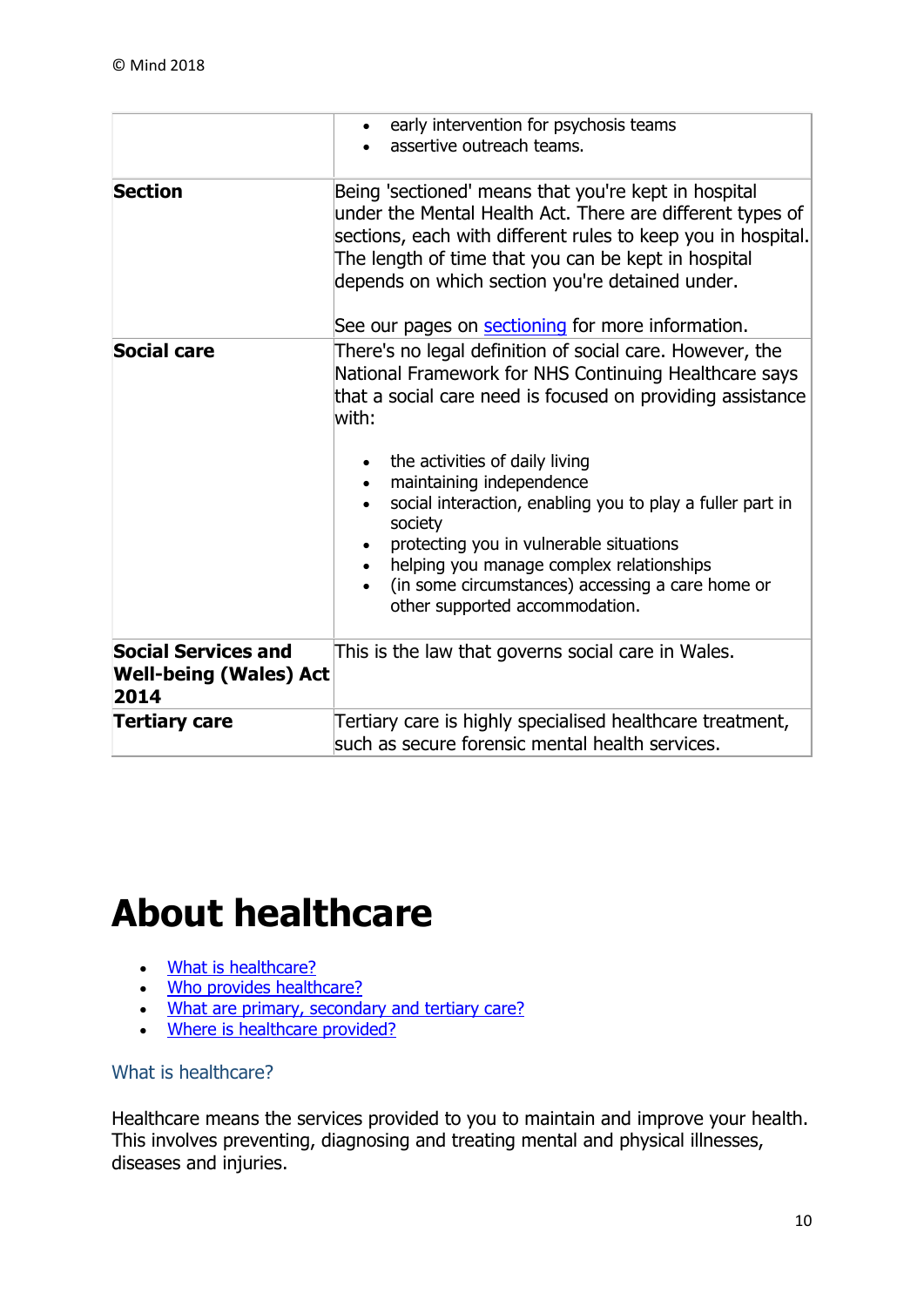Healthcare provided by the NHS is free at the point of delivery to UK residents, apart from certain things, such as dental care and eye tests. In Wales prescriptions are also free. In England perscriptions are free for some, but others have to pay for them. If you live in England it's worth checking on the [NHS website](http://www.nhs.uk/NHSEngland/Healthcosts/Pages/Prescriptioncosts.aspx) to see if you're entitled to free prescriptions.

#### <span id="page-10-0"></span>Who provides healthcare?

Healthcare is provided by the NHS or by private providers. This includes:

- GPs
- hospital doctors
- nurses (for example, community mental health nurses, district nurses or practice nurses)
- clinical psychologists
- psychiatrists
- occupational therapists
- speech and language therapists
- dentists and opticians.

#### <span id="page-10-1"></span>What are primary, secondary and tertiary care?

The NHS is divided into three different types of healthcare:

- 1. **Primary care** is often the first point of contact for people in need of healthcare. It's provided by professionals such as GPs, dentists and pharmacists.
- 2. **Secondary care** is services which generally will need a referral from a GP. Examples of secondary mental health services are hospitals, some psychological wellbeing services, [community mental health teams \(CMHTs\),](https://www.mind.org.uk/information-support/types-of-mental-health-problems/mental-health-problems-introduction/support-services/#a) [crisis resolution and](https://www.mind.org.uk/information-support/guides-to-support-and-services/crisis-services/crht-crisis-teams/)  [home treatment teams \(CRHTs\),](https://www.mind.org.uk/information-support/guides-to-support-and-services/crisis-services/crht-crisis-teams/) assertive outreach teams and early intervention teams.
- 3. **Tertiary care** is highly specialised treatment such as secure forensic mental health services.

#### <span id="page-10-2"></span>Where is healthcare provided?

Healthcare can be provided in various locations, for example:

- in hospital as an in-patient. This can be as a [voluntary patient](https://www.mind.org.uk/information-support/legal-rights/voluntary-patients/) or an involuntary patient (if you've been [sectioned under the Mental Health Act\)](https://www.mind.org.uk/information-support/legal-rights/sectioning/overview/)
- in GP's surgeries or other clinics
- at home or in the community
- in prison.

(See our pages on [seeking help for a mental health problem](https://www.mind.org.uk/information-support/guides-to-support-and-services/seeking-help-for-a-mental-health-problem/) for information on how to access healthcare.

# <span id="page-10-3"></span>**Healthcare rights and choices**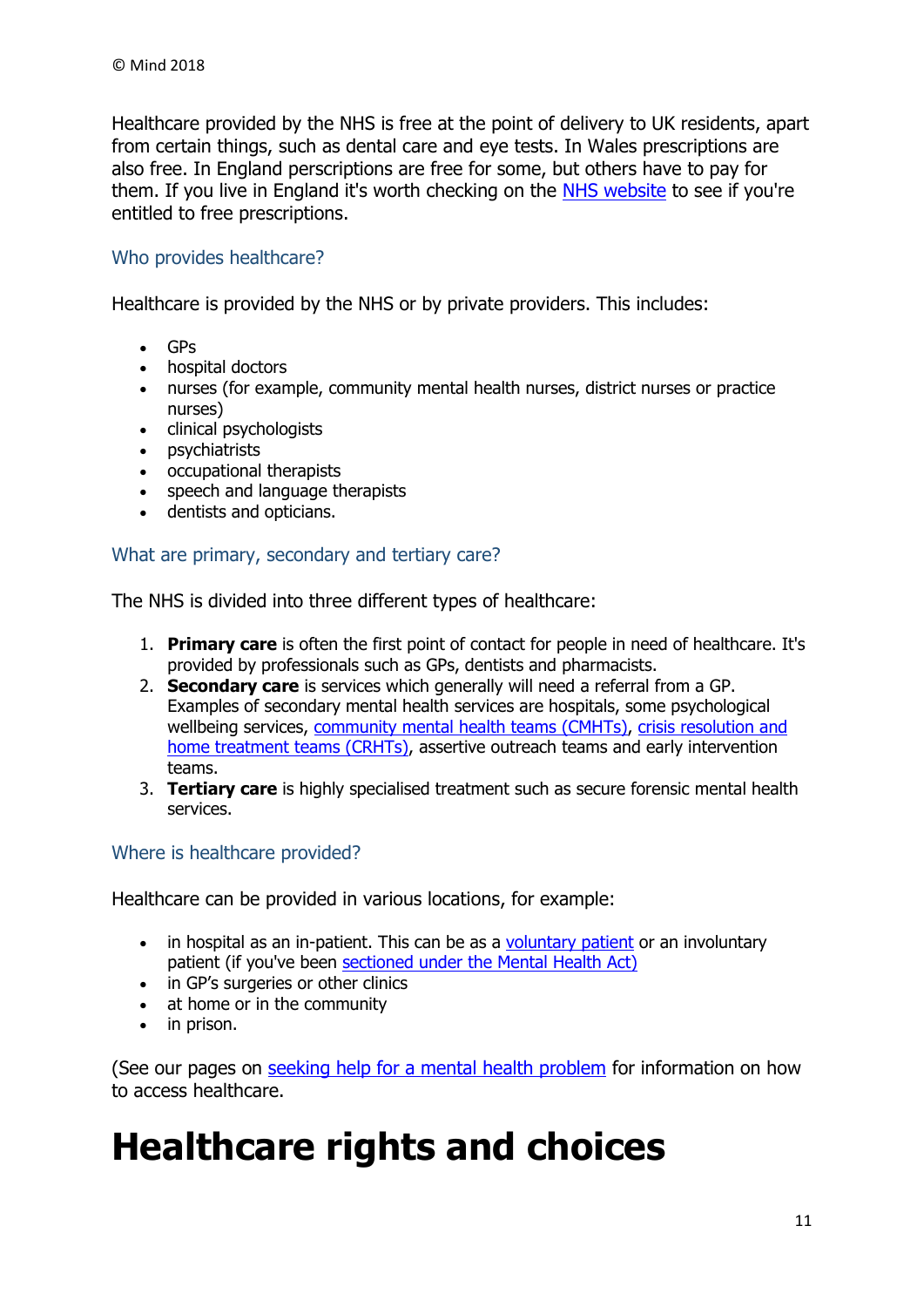- [What are my healthcare treatment rights?](https://www.mind.org.uk/information-support/legal-rights/health-and-social-care-rights/your-healthcare-rights/#a)
- [What choices can I make about my primary care?](https://www.mind.org.uk/information-support/legal-rights/health-and-social-care-rights/your-healthcare-rights/#b)
- [What choices can I make about my secondary care?](https://www.mind.org.uk/information-support/legal-rights/health-and-social-care-rights/your-healthcare-rights/#c)

<span id="page-11-0"></span>What are my healthcare treatment rights?

You have certain rights about the healthcare treatment you receive:

- **Being free from discrimination.** People or organisations providing healthcare are not allowed to discriminate against you based on [protected characteristics](https://www.mind.org.uk/information-support/legal-rights/community-care-and-aftercare/terms-you-need-to-know/#protected) like your age, disability, gender, race or religion. To find out more, see our pages on [disability](https://www.mind.org.uk/information-support/legal-rights/disability-discrimination/overview/)  [discrimination.](https://www.mind.org.uk/information-support/legal-rights/disability-discrimination/overview/)
- **Getting information about your treatment.** When you're using NHS services, the healthcare professionals and staff must explain things to you in a way that you can understand. You have a right to information about your treatment and local health services.
- **Seeing your medical records.** You have a right to see your medical records. The only exception is where showing them to you would be likely to cause serious mental or physical harm to you or another person. To find out more, see our pages on [personal information.](https://www.mind.org.uk/information-support/legal-rights/personal-information)
- **Giving consent before receiving treatment.** You have to give your consent (to say 'yes') before any healthcare professional can examine or treat you. They should explain what the treatment is and any risks associated with it. You also have the right to refuse treatment (to say 'no'). However, there are certain situations in which you can be treated without your consent, including:
	- o Certain situations when you have been detained under the Mental Health Act (see our legal pages on [agreeing to treatment\)](https://www.mind.org.uk/information-support/legal-rights/consent-to-treatment).
	- $\circ$  When your life is in danger, you are unconscious and you can't explain what you want.
	- $\circ$  When you don't have the [capacity](https://www.mind.org.uk/information-support/legal-rights/mental-capacity-act-2005/capacity/) to make a decision about your treatment and the medical professionals believe that treatment is in your best interests (see our legal pages on [agreeing to treatment\)](https://www.mind.org.uk/information-support/legal-rights/consent-to-treatment/mental-capacity-act/#.WnsdsE0iGM8).

If you feel that your healthcare rights haven't been respected, then you can make a complaint about this. See our legal pages on [complaining about health and social](https://www.mind.org.uk/information-support/legal-rights/complaining-about-health-and-social-care/#.WVEiLk1K2M8)  [care](https://www.mind.org.uk/information-support/legal-rights/complaining-about-health-and-social-care/#.WVEiLk1K2M8) for more information.

#### <span id="page-11-1"></span>What choices can I make about my primary care?

Primary care services are your first point of contact in the healthcare system (such as your GP or pharmacist). You have the right to make certain choices about the primary care you receive.

 **Choosing your GP practice, doctor or nurse.** You have the right to choose which GP practice you register with, and which doctor or nurse to see at that practice.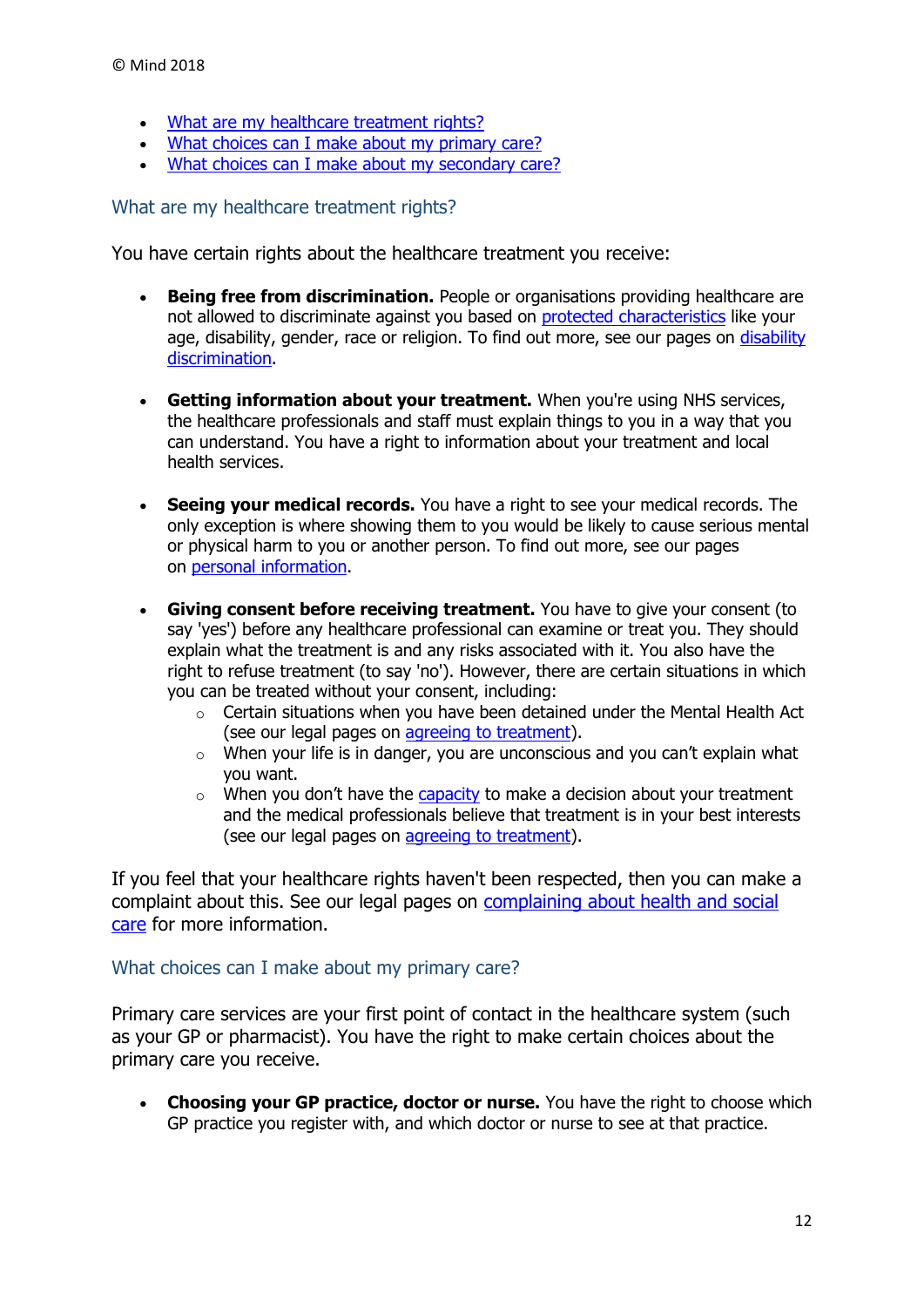**Exception** – the practice doesn't have to accept you if its register is full, or if it doesn't accept patients who live outside of its practice boundary.

- **Accessing healthcare without proof of identity or address.** People who are homeless, vulnerably housed or 'of no fixed abode', asylum seekers, refugees and overseas visitors, whether lawfully in the UK or not, can all register with a GP practice. You don't need to prove identity, address, immigration status or an NHS number to register as a patient, and GPs don't have any contractual requirement to request this. Here's some NHS guidance on [how to register with a GP if you are](http://www.nhs.uk/NHSEngland/AboutNHSservices/doctors/Documents/how-to-register-with-a-gp-homeless.pdf)  [homeless.](http://www.nhs.uk/NHSEngland/AboutNHSservices/doctors/Documents/how-to-register-with-a-gp-homeless.pdf)
- **Primary mental health assessment (Wales).** In Wales, you must be offered a primary mental health assessment if a GP or general practice worker believes that you'd benefit from it. This is a detailed mental health assessment to find out whether local primary mental health treatment or any other local service might improve your mental health or prevent it from getting worse. You shouldn't have to wait more than 28 days for an assessment.

After the assessment, you should be offered short-term help if this is appropriate. This might be [counselling,](https://www.mind.org.uk/information-support/drugs-and-treatments/talking-treatments/types-of-talking-treatments/#counselling) [cognitive behavioural therapy](https://www.mind.org.uk/information-support/drugs-and-treatments/cognitive-behavioural-therapy-cbt) (CBT), solution-focussed therapy, family work, online support, stress management, bibliotherapy (therapy involving books) or education. It could be offered individually or through group work. If it seems like a referral to secondary services would be useful, then this should be made for you.

#### <span id="page-12-0"></span>What choices can I make about my secondary care?

Secondary care services are those which you generally need a referral from a GP to use (such as hospitals or community mental health teams (CMHTs)). You have the right to make certain choices about the secondary care you receive.

 **Choosing your consultant or specialist.** You have the right to choose where to go for your first appointment as an outpatient if you need to be referred to a consultant or other specialist. You may choose any organisation that provides clinically appropriate care and which clinical team will be in charge of your treatment.

**Exceptions –** you don't have the right to choose if you are:

- a prisoner or detained in an immigration removal centre
- detained [\(sectioned\)](https://www.mind.org.uk/information-support/legal-rights/sectioning/) under the [Mental Health Act 1983](https://www.mind.org.uk/information-support/legal-rights/mental-health-act-1983/)
- a serving member of the armed forces
- someone who has been referred to services commissioned or provided by local authorities.
- **Changing hospital.** You have the right to ask to change hospital if you have to wait longer than the maximum waiting times (currently 18 weeks for anything other than specialist cancer treatment). If you need to see a consultant, you can ask to be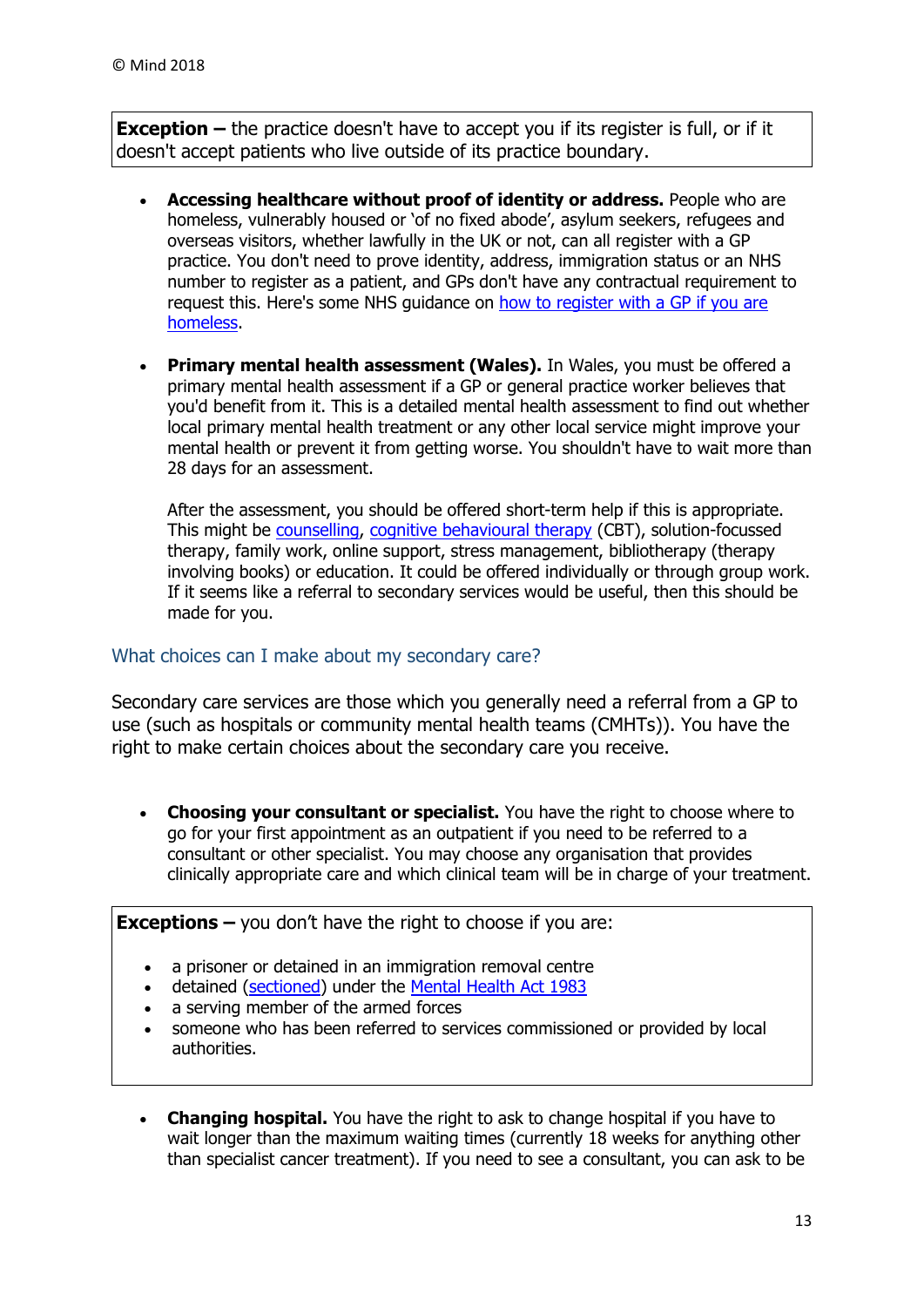referred to a different hospital if you have to wait more than 18 weeks before starting treatment if your treatment is not urgent.

**Exceptions –** you don't have the right to ask to be referred to a different hospital if:

- the services you are using are not led by a consultant
- you choose to wait longer for your treatment
- delaying the start of the treatment is in your best interest (for example if you first need to lose weight or give up smoking)
- your treatment is no longer necessary.
- **Having a care coordinator and a care treatment plan (Wales)**. In Wales, you have the right to a care coordinator who will work with you to help coordinate your care. You also have the right to [Care and Treatment Planning.](https://www.mind.org.uk/information-support/legal-rights/community-care-and-aftercare/terms-you-need-to-know/#ctp) For more information, see our pages on [leaving hospital.](https://www.mind.org.uk/information-support/legal-rights/leaving-hospital/care-planning/#CTP)
- **Re-referring yourself for a secondary mental health assessment (Wales).** In Wales, if you're over 18 and not currently receiving secondary mental health care, but have received it in the previous three years, then you have a right to re-refer yourself for a further secondary mental health assessment without seeing your GP first. This assessment should be carried out within a reasonable time, and it should identify what secondary mental health services, or other services, might improve your mental health or stop it getting worse.

#### **Example**

Geoff has a diagnosis of [bipolar disorder](https://www.mind.org.uk/information-support/types-of-mental-health-problems/bipolar-disorder/) and visits his GP to be referred for treatment. His friend, who also has the same diagnosis, has told him that she has been treated by a consultant psychiatrist who has been very helpful to her.

Geoff discusses this with his GP who uses the [NHS e-Referral Service](https://www.nhs.uk/NHSEngland/appointment-booking/Pages/about-the-referral-system.aspx) to search for this consultant psychiatrist and find out where she works. Geoff's GP creates a list for him and gives him log-in details for the service.

At home, Geoff logs into the e-Referral Service and researches the various organisations the psychiatrist works at. He selects one which is fairly close to his home and books an appointment.

Geoff will be treated by his chosen health care specialist or a member of her team at the organisation and location of his choice.

For tips on how to be more involved in any decisions about your healthcare treatment, see our pages on [making sense of your options](https://www.mind.org.uk/information-support/guides-to-support-and-services/seeking-help-for-a-mental-health-problem/making-sense-of-your-options/) and [being actively](https://www.mind.org.uk/information-support/guides-to-support-and-services/seeking-help-for-a-mental-health-problem/being-actively-involved/)  [involved.](https://www.mind.org.uk/information-support/guides-to-support-and-services/seeking-help-for-a-mental-health-problem/being-actively-involved/)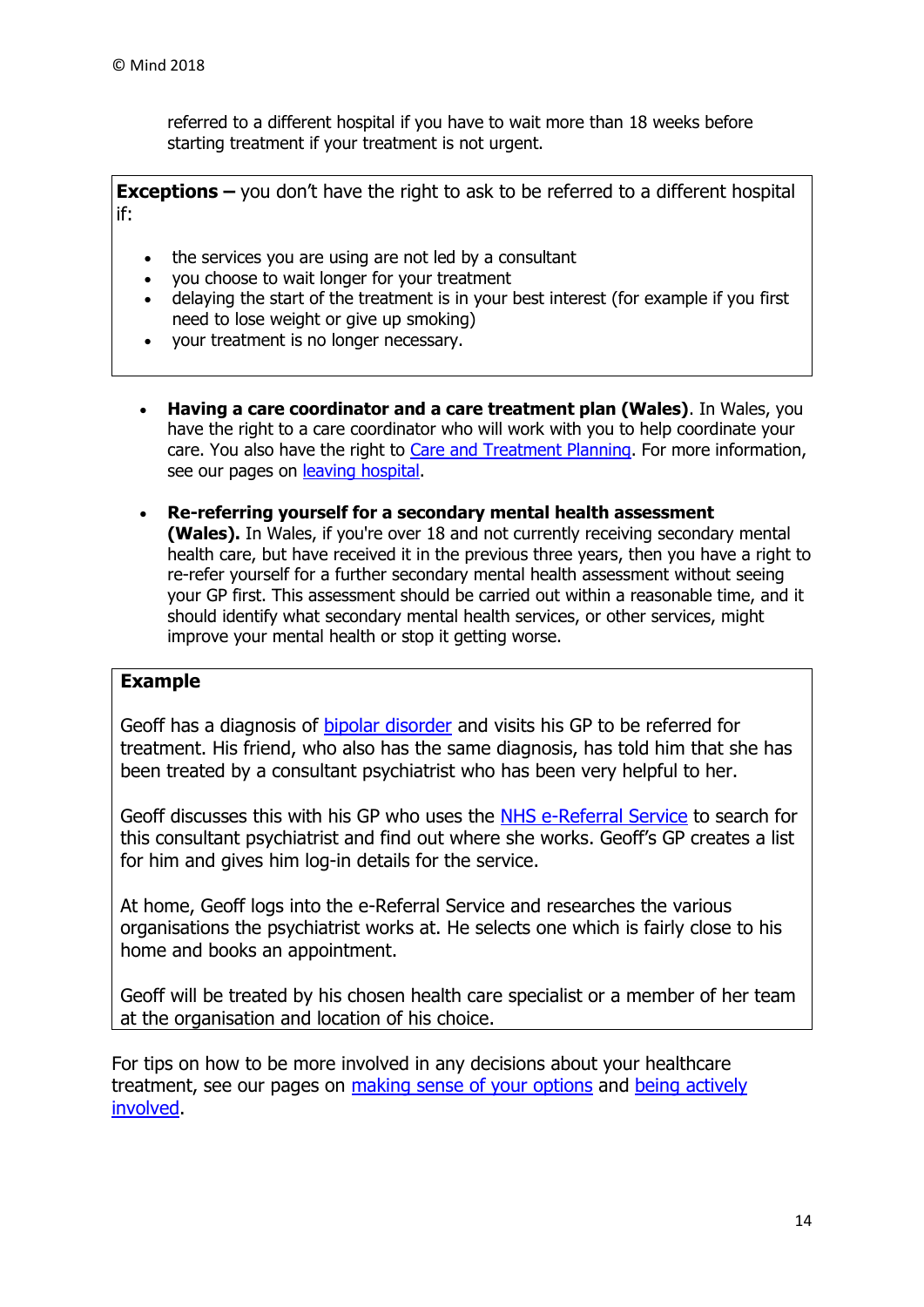# <span id="page-14-0"></span>**About continuing healthcare**

- . [What is continuing healthcare \(CHC\)?](https://www.mind.org.uk/information-support/legal-rights/health-and-social-care-rights/continuing-healthcare-chc/#a)
- [Who qualifies for CHC?](https://www.mind.org.uk/information-support/legal-rights/health-and-social-care-rights/continuing-healthcare-chc/#b)
- [What is the preliminary assessment?](https://www.mind.org.uk/information-support/legal-rights/health-and-social-care-rights/continuing-healthcare-chc/#c)
- [What is the full assessment?](https://www.mind.org.uk/information-support/legal-rights/health-and-social-care-rights/continuing-healthcare-chc/#d)
- [What happens after the full assessment?](https://www.mind.org.uk/information-support/legal-rights/health-and-social-care-rights/continuing-healthcare-chc/#e)
- [Can I challenge the decision if I'm not eligible for CHC?](https://www.mind.org.uk/information-support/legal-rights/health-and-social-care-rights/continuing-healthcare-chc/#f)

#### <span id="page-14-1"></span>What is continuing healthcare (CHC)?

Continuing healthcare (CHC) is a package of care for people who are not in hospital and have been assessed as having a 'primary health need'. You don't have to pay for CHC – it's arranged and paid for by the NHS. However, it's not common for people to receive CHC if they have only mental health problems as opposed to physical health needs.

CHC can be provided in your own home. The NHS might pay for community nurses or specialist therapists to treat you at home, or give you support with things such as bathing, dressing and doing the laundry. CHC may also be provided in a care home with the NHS paying for your care home fees and providing other services such as nursing.

#### <span id="page-14-2"></span>Who qualifies for CHC?

To be eligible for CHC you must:

- be over 18
- be assessed as having a 'primary health need' this means that your main need must relate to your health
- have substantial and ongoing care needs.

Seeing whether you're eligible for CHC is a two stage process:

- 1. [Preliminary assessment](https://www.mind.org.uk/information-support/legal-rights/health-and-social-care-rights/continuing-healthcare-chc/#c)
- 2. [Full assessment](https://www.mind.org.uk/information-support/legal-rights/health-and-social-care-rights/continuing-healthcare-chc/#d)

#### <span id="page-14-3"></span>What is the preliminary assessment?

First, you'll have a preliminary assessment of your needs using a checklist. This might be carried out by a doctor or a nurse when you're being discharged from hospital, or by your GP or by a social worker.

#### **Preliminary assessment checklist**

The checklist covers the following categories (also known as 'care domains'):

• behaviour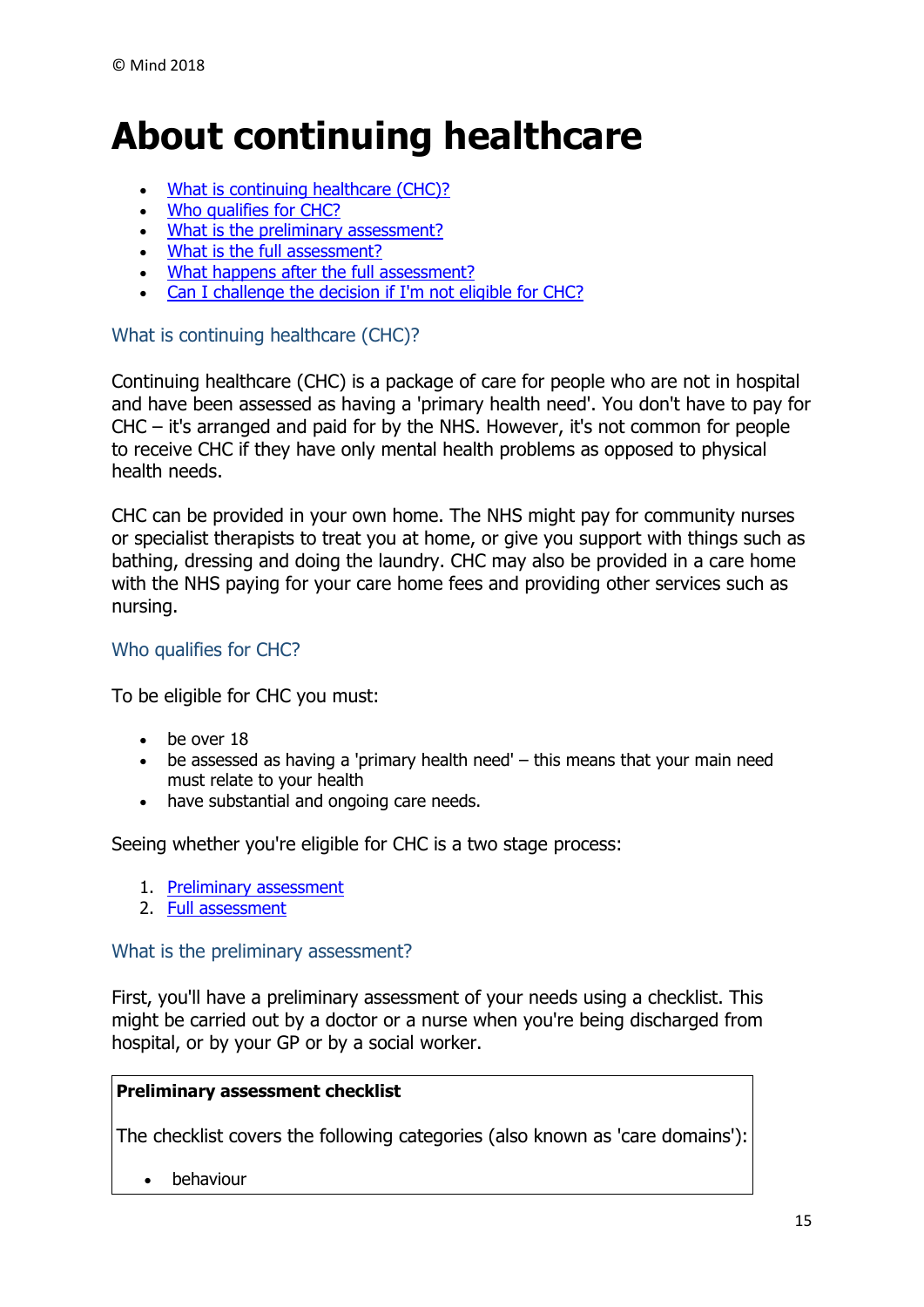- cognition (understanding)
- communication
- psychological/emotional needs
- mobility (ability to move around)
- nutrition (food and drink)
- continence
- skin (including wounds and ulcers)
- breathing
- symptom control through drug therapies and medication
- altered states of consciousness
- other significant needs.

<span id="page-15-0"></span>What is the full assessment?

If the [preliminary assessment](https://www.mind.org.uk/information-support/legal-rights/health-and-social-care-rights/continuing-healthcare-chc/#c) shows that you may be eligible for CHC, then you'll have a full assessment. This will be carried out by a multi-disciplinary team, consisting of either:

- two healthcare professionals from different healthcare professions, or
- one healthcare professional and one specialist community care assessor.

The multi-disciplinary team will use a checklist similar to the one used in the [preliminary assessment checklist](https://www.mind.org.uk/information-support/legal-rights/health-and-social-care-rights/continuing-healthcare-chc/#checklist) and score you on how serious your needs are in each of the categories in the checklist.

Because most of the categories considered in the assessment process don't relate to mental health, and because of the way they are scored, people with only mental health problems are rarely considered eligible for CHC, as opposed to those with physical health problems.

#### <span id="page-15-1"></span>What happens after the full assessment?

The multi-disciplinary team will make a recommendation to your [clinical](https://www.mind.org.uk/information-support/legal-rights/community-care-and-aftercare/terms-you-need-to-know/#ccg)  [commissioning group](https://www.mind.org.uk/information-support/legal-rights/community-care-and-aftercare/terms-you-need-to-know/#ccg) if you're in England or [local health board](https://www.mind.org.uk/information-support/legal-rights/community-care-and-aftercare/terms-you-need-to-know/#lhbs) in Wales about whether you're eligible for CHC. The clinical commissioning group or local health board will write to you to tell you whether you're eligible and give reasons for their decision.

If you are eligible for CHC, the clinical commissioning group or local health board will discuss with you:

- how your care and needs will be managed
- where it will be provided (for example in your own home or a care home)
- which organisation will be responsible for meeting your needs.

#### <span id="page-15-2"></span>Can I challenge the decision if I'm not eligible for CHC?

Yes – if you have not been found eligible for CHC, you can challenge the decision this way: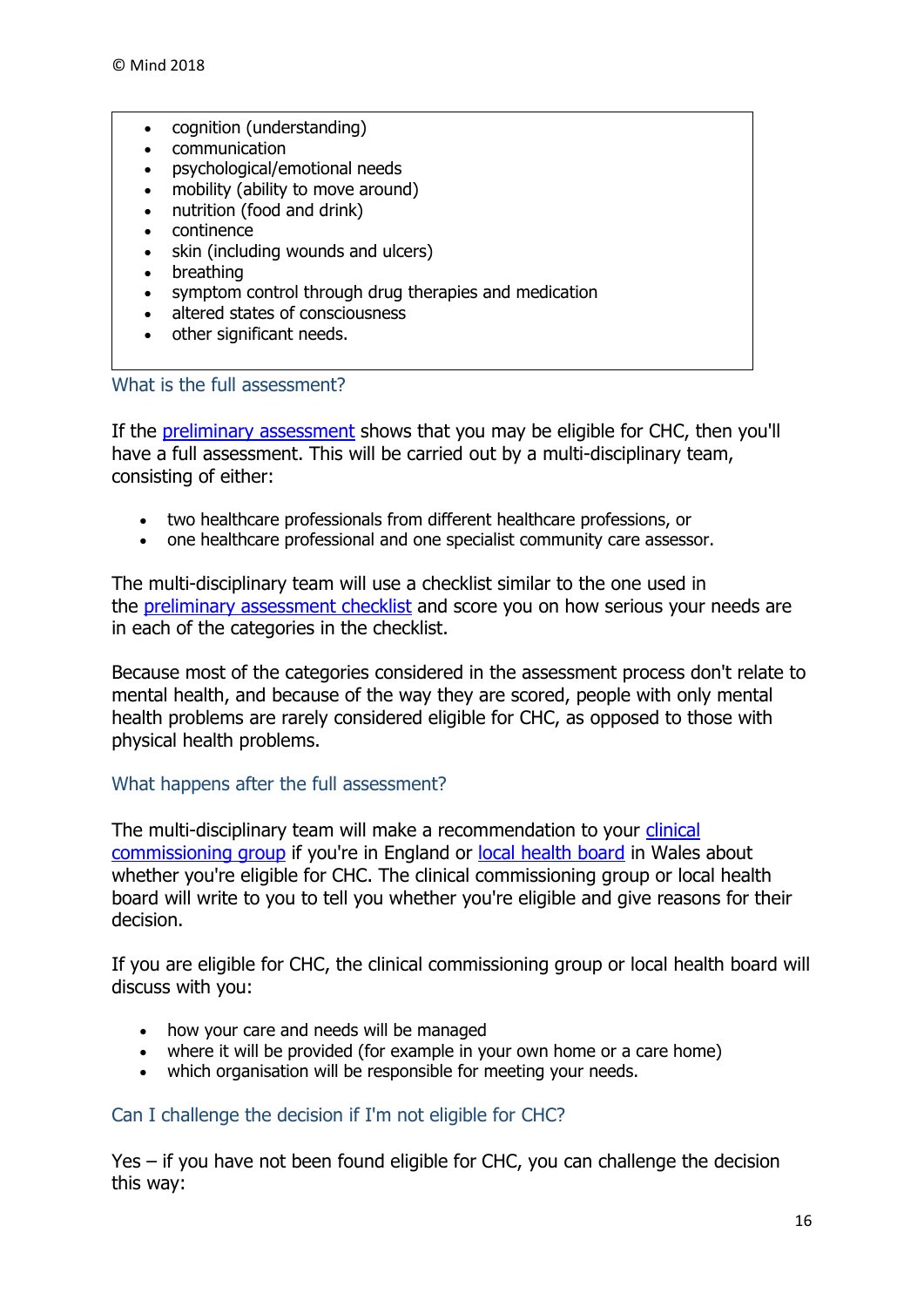- 1. **Follow the review procedure of the clinical commissioning group that made the decision.** The clinical commissioning group must have its own review procedure which should be publicly available and must be sent to you if you request it.
- 2. **Apply for an Independent Review Panel.** If the local clinical commissioning group review doesn't uphold your complaint, you can apply for an Independent Review Panel to review the decision. For more information, see the [NHS Continuing](https://www.england.nhs.uk/healthcare/)  [Healthcare](https://www.england.nhs.uk/healthcare/) page.

# <span id="page-16-0"></span>**About social care**

- [What is social care?](https://www.mind.org.uk/information-support/legal-rights/health-and-social-care-rights/about-social-care/#a)
- [Who is entitled to social care?](https://www.mind.org.uk/information-support/legal-rights/health-and-social-care-rights/about-social-care/#b)
- [Who provides social care?](https://www.mind.org.uk/information-support/legal-rights/health-and-social-care-rights/about-social-care/#c)
- [How do I access social care?](https://www.mind.org.uk/information-support/legal-rights/health-and-social-care-rights/about-social-care/#d)
- [Where can I get information and advice about social care?](https://www.mind.org.uk/information-support/legal-rights/health-and-social-care-rights/about-social-care/#e)
- . [Will I have to pay for social care?](https://www.mind.org.uk/information-support/legal-rights/health-and-social-care-rights/about-social-care/#f)
- I'm a carer  $-$  [do I have rights to social care?](https://www.mind.org.uk/information-support/legal-rights/health-and-social-care-rights/about-social-care/#g)

#### <span id="page-16-1"></span>What is social care?

If you need practical help and support because of your illness, disability or age, then social care services can help you. This help and support could be:

- accommodation
- help at home with tasks such as shopping, cleaning and bathing
- day centres
- live-in care services
- transport costs
- counselling
- adaptations to your home
- supporting you if you're at risk of abuse or neglect (see our page on [safeguarding\)](https://www.mind.org.uk/information-support/legal-rights/health-and-social-care-rights/safeguarding-in-social-care/).

Social care services are provided by your local authority, though you may have to pay for it (see our page on [financial assessments\)](https://www.mind.org.uk/information-support/legal-rights/health-and-social-care-rights/financial-assessments/).

In England, the law on social care is called the [Care Act 2014,](https://www.mind.org.uk/information-support/legal-rights/community-care-and-aftercare/terms-you-need-to-know/#careact) and in Wales it's the [Social Services and Well-being \(Wales\) Act 2014](https://www.mind.org.uk/information-support/legal-rights/community-care-and-aftercare/terms-you-need-to-know/#sswa) (also written as 'SSW(W)A').

<span id="page-16-2"></span>Who is entitled to social care?

You're entitled to social care if:

- you're over 18 in England, or any age in Wales, and
- you ordinarily reside in the local authority's area, and
- you meet the [eligibility criteria.](https://www.mind.org.uk/information-support/legal-rights/health-and-social-care-rights/eligibility-for-social-care/)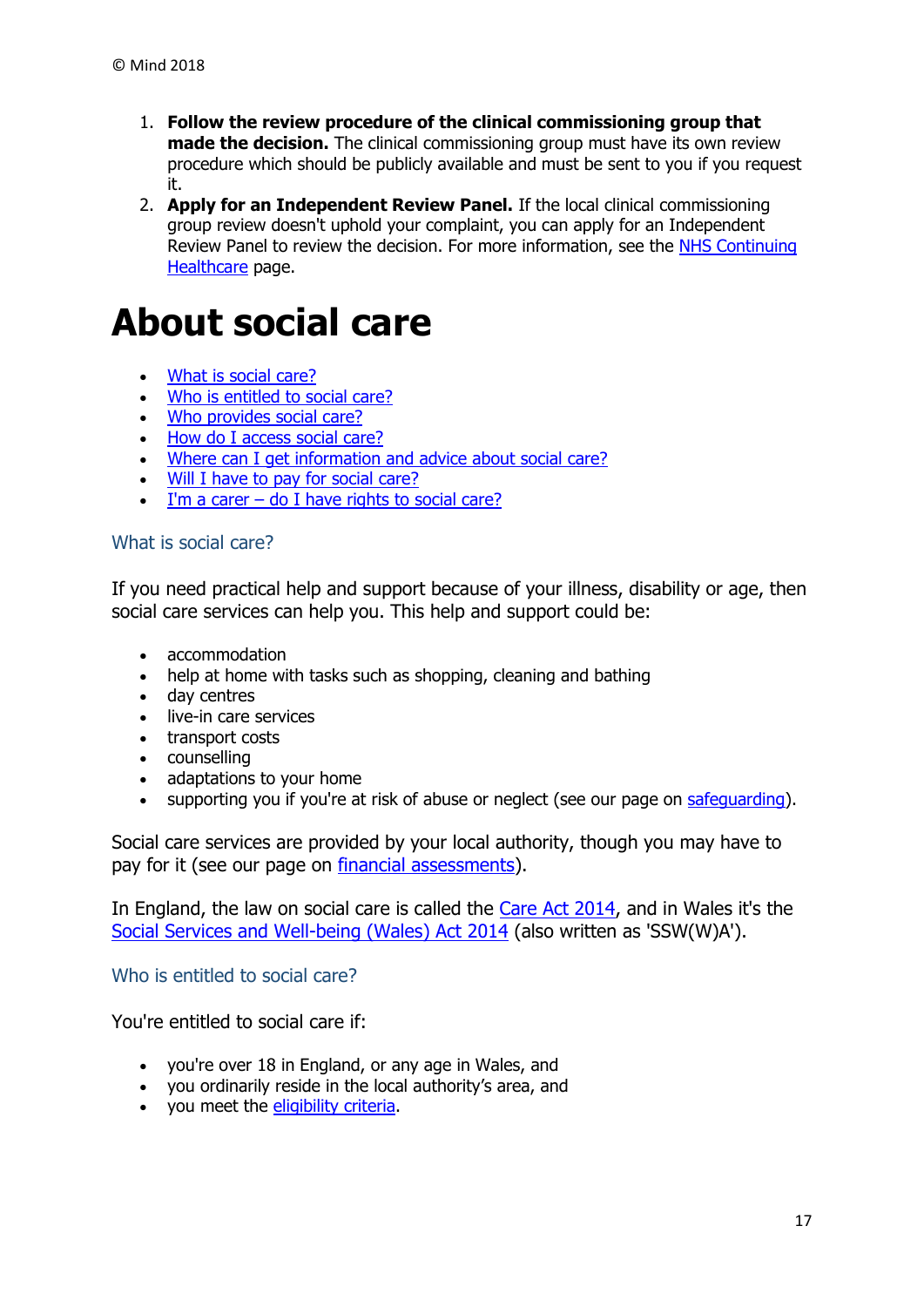# <span id="page-17-0"></span>Who provides social care?

Social care and support is provided by the social services department of your local authority – you may also know this as your 'council', 'local council' or 'county council'. You can find details of your local authority on [the gov.uk website.](https://www.gov.uk/find-local-council)

Local authorities might perform these services themselves, or they may commission private companies to provide them. Sometimes they will make direct [payments](https://www.mind.org.uk/information-support/legal-rights/community-care-and-aftercare/meeting-my-needs-personal-budgets-direct-payments/#d) so you can buy the services yourself.

<span id="page-17-1"></span>How do I access social care?

Here are the steps for accessing social care: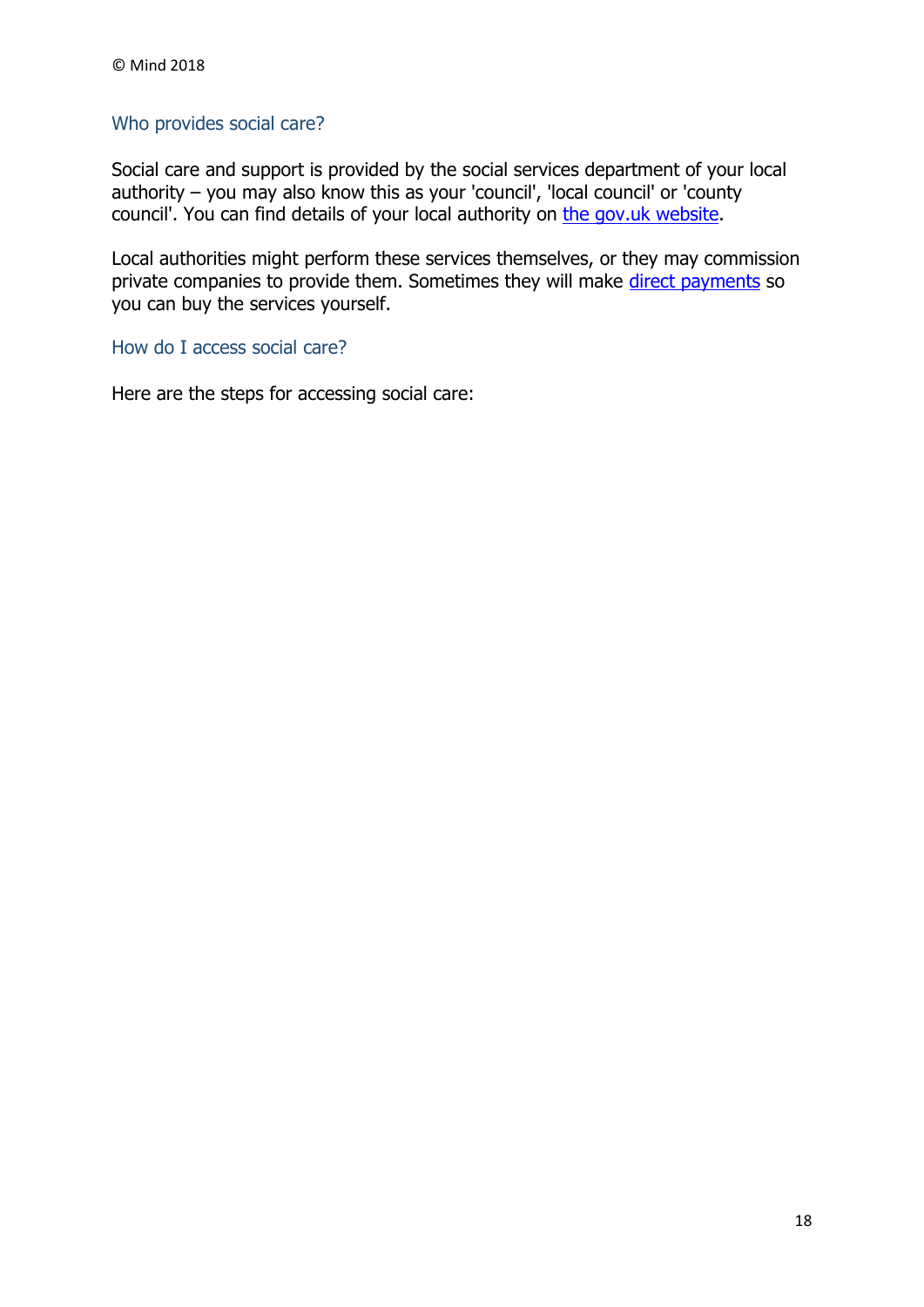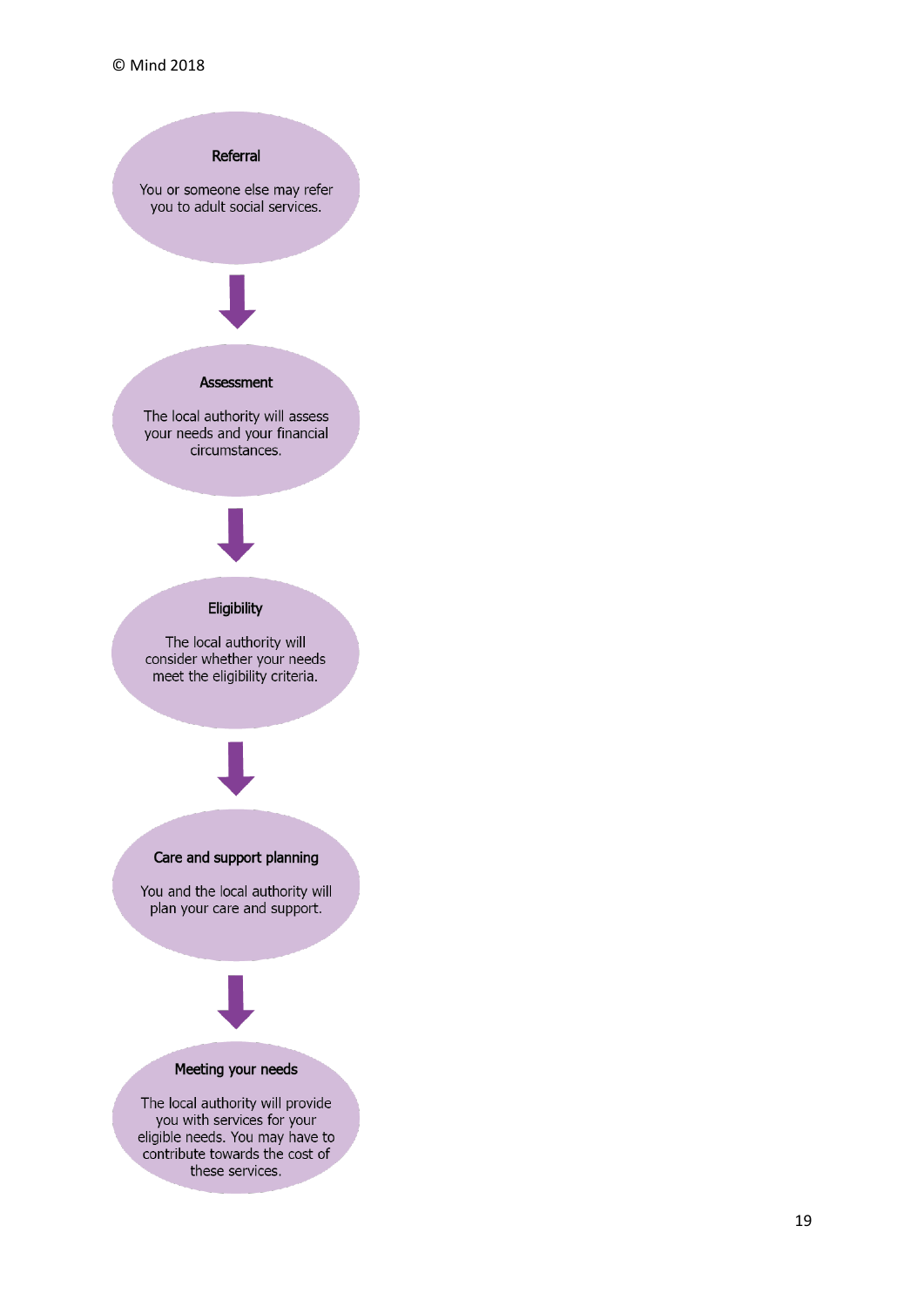**1. Referral.** You can refer yourself to adult social services (you should be able to find their details from your [local authority website\)](https://www.gov.uk/find-local-council). Or you may be referred to adult social services by others, such as your medical team when you are in hospital, or by a family member or a friend.

**2. Assessment.** If it appears that you may need care and support, your local authority has to carry out an assessment of your needs. The local authority would generally carry out your financial assessment at the same time.

See our pages on [needs assessments](https://www.mind.org.uk/information-support/legal-rights/health-and-social-care-rights/needs-assessments/) and [financial assessments](https://www.mind.org.uk/information-support/legal-rights/health-and-social-care-rights/financial-assessments/) for more information.

**3. Eligibility.** Your local authority will decide whether your needs meet the eligibility criteria.

See our page on [eligibility for social care](https://www.mind.org.uk/information-support/legal-rights/health-and-social-care-rights/eligibility-for-social-care/) for more information.

**4. Care and support planning.** If the local authority has decided you have eligible needs for care and support, then it will plan with you what support you can be given.

See our page on [care and support planning](https://www.mind.org.uk/information-support/legal-rights/health-and-social-care-rights/care-and-support-planning/) for more information.

**5. Meeting your needs**. If your needs meet the eligibility criteria, then your local authority must provide you with services to help you with these needs. Depending on your financial assessment, you may have to pay for some or all of the cost of these services.

See our pages on [meeting your needs](https://www.mind.org.uk/information-support/legal-rights/health-and-social-care-rights/meeting-your-needs-personal-budgets-direct-payments/) and [financial assessments](https://www.mind.org.uk/information-support/legal-rights/health-and-social-care-rights/financial-assessments/) for more information.

<span id="page-19-0"></span>Where can I get information and advice about social care?

Local authorities must provide you with accessible information and advice about care and support services in their area.

Information and advice should cover:

- how the social care system works in the local authority
- the types of care and support in the local area
- how to access the available care and support services
- how to get financial advice about your options
- how to raise concerns about someone who may need care and support.

In Wales, the law says that local authorities should also help you access care and support.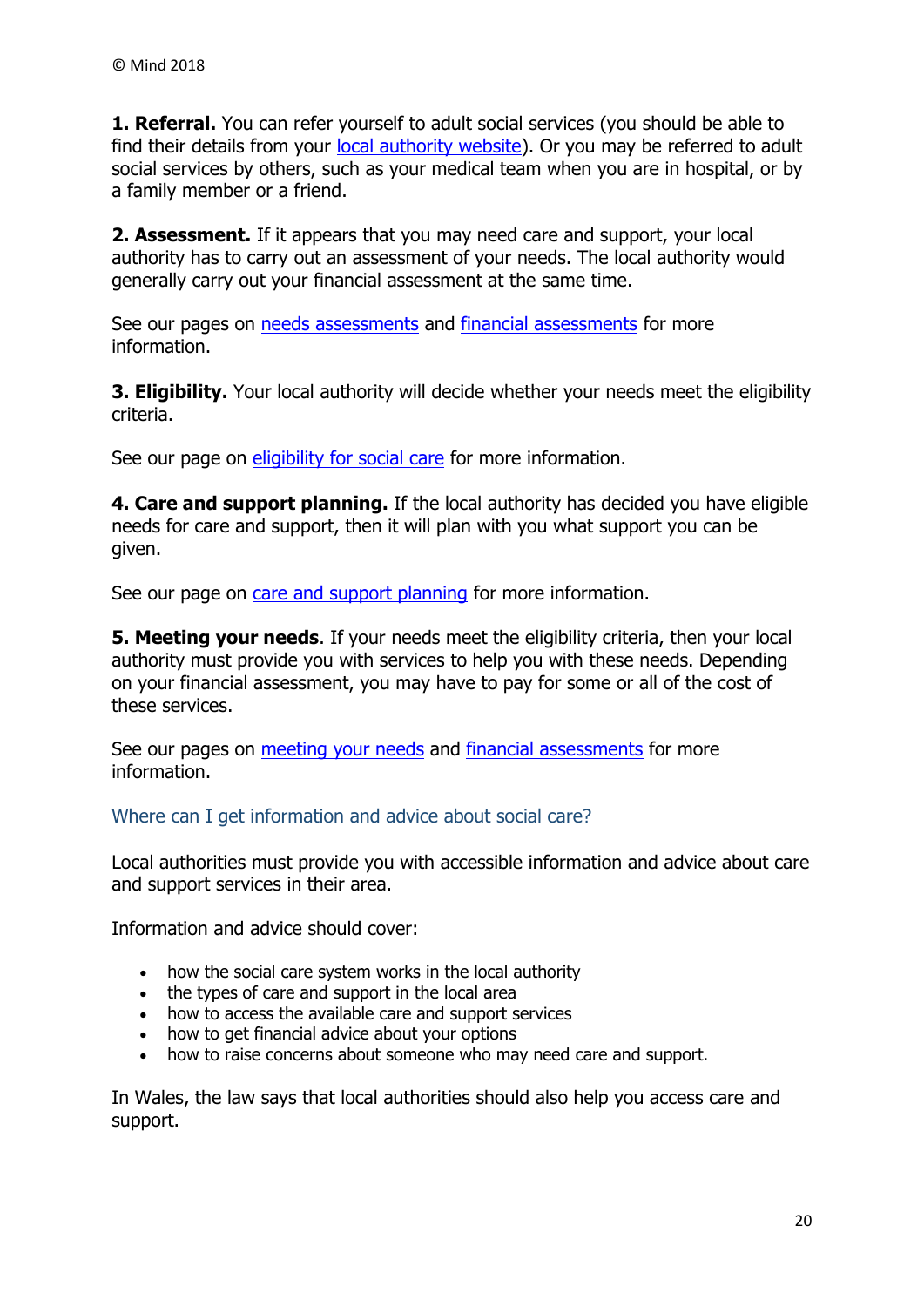#### <span id="page-20-0"></span>Will I have to pay for social care?

Unlike [healthcare](https://www.mind.org.uk/information-support/legal-rights/health-and-social-care-rights/about-healthcare/) provided by the NHS, most social care is not free at the point of delivery. You may be asked by your local authority to pay something towards the social care you receive, depending on your financial circumstances (see our page on [financial assessments\)](https://www.mind.org.uk/information-support/legal-rights/health-and-social-care-rights/financial-assessments/). There are exceptions to this, such as [section 117 aftercare,](https://www.mind.org.uk/information-support/legal-rights/leaving-hospital/section-117-aftercare/) which is always free.

The rules about how local authorities charge for services are fairly complicated. But the law says that you should only be asked to pay what you can afford.

#### <span id="page-20-1"></span>I'm a carer  $-$  do I have rights to social care?

If you're a carer, the local authority has a duty to assess and meet your needs for support (if your needs meet the eligibility criteria). See our page on [carers' social](https://www.mind.org.uk/information-support/legal-rights/health-and-social-care-rights/carers-social-care-rights/)  [care rights](https://www.mind.org.uk/information-support/legal-rights/health-and-social-care-rights/carers-social-care-rights/) for more information.

# <span id="page-20-2"></span>**Social care needs assessments**

- [What is a social care needs assessment?](https://www.mind.org.uk/information-support/legal-rights/health-and-social-care-rights/needs-assessments/#a)
- [When must the local authority assess me?](https://www.mind.org.uk/information-support/legal-rights/health-and-social-care-rights/needs-assessments/#b)
- [How quickly will I be assessed?](https://www.mind.org.uk/information-support/legal-rights/health-and-social-care-rights/needs-assessments/#c)
- [How is the assessment carried out?](https://www.mind.org.uk/information-support/legal-rights/health-and-social-care-rights/needs-assessments/#d)
- [What if my needs fluctuate?](https://www.mind.org.uk/information-support/legal-rights/health-and-social-care-rights/needs-assessments/#e)
- [What will I be asked about at a needs assessment?](https://www.mind.org.uk/information-support/legal-rights/health-and-social-care-rights/needs-assessments/#f)
- [How will I be involved in my assessment?](https://www.mind.org.uk/information-support/legal-rights/health-and-social-care-rights/needs-assessments/#g)
- [How can I prepare for my assessment?](https://www.mind.org.uk/information-support/legal-rights/health-and-social-care-rights/needs-assessments/#h)
- [Can I refuse to be assessed?](https://www.mind.org.uk/information-support/legal-rights/health-and-social-care-rights/needs-assessments/#i)

#### <span id="page-20-3"></span>What is a social care needs assessment?

The first stage in getting any social care is for the local authority to assess your needs, called a **needs assessment**. This is so the local authority (local council) can gain a full picture of what kinds of care and support needs you have, so they can make informed decisions about whether you're eligible for support.

Your local authority cannot charge you for a needs assessment, whatever your financial circumstances are.

#### <span id="page-20-4"></span>When must the local authority assess me?

The local authority is under a legal duty to assess you if:

- you're an adult, and
- it appears that you may have a need for care and support.

The local authority might think that you may have a need for care and support if: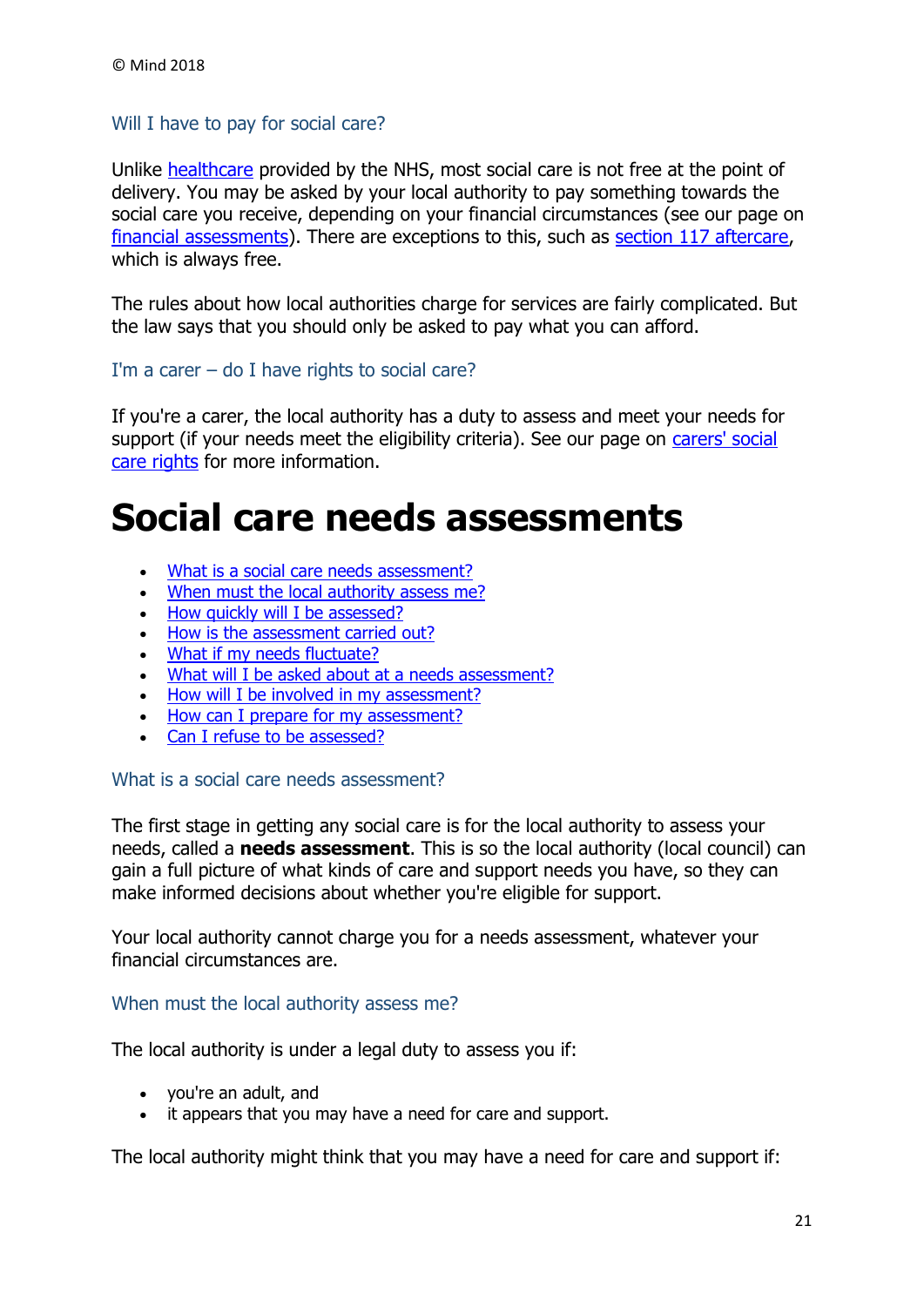- **You tell them about it yourself**. You can phone, email or write to the adult social services department of your local authority. You should be able to find out their contact details on their website.
- **Someone else tells adult social services about you**, because they believe you are in need of care and support.
- **You're referred to social services** from hospital, or following a [safeguarding](https://www.mind.org.uk/information-support/legal-rights/health-and-social-care-rights/safeguarding-in-social-care/)  [inquiry.](https://www.mind.org.uk/information-support/legal-rights/health-and-social-care-rights/safeguarding-in-social-care/)

Although it's the social services department that is responsible for assessing needs, if any part of the local authority becomes aware that you may have needs for care and support, then the local authority is under a duty to assess you.

#### **Example**

The council has written to Rapha about his rent arrears. His sister has written back to the council to explain that Rapha has a mental health problem which means that he's been off work for several months. She explains that he's having difficulty caring for himself and looking after his finances.

Although the housing department of the council is separate from the social services department, the fact that the housing department is made aware that Rapha may have needs for care and support will mean that the local authority is under a duty to assess him.

#### What if I don't have needs for care and support now, but may in the future?

The law on social care says that local authorities should think about how they can prevent your needs for care and support from developing. So if you don't currently have needs, but you're likely to develop them, you may wish to contact your local authority to tell them you want a needs assessment.

#### What if my needs for care and support are low?

The local authority must assess you even if it believes you may not be eligible for care and support. They have a duty to assess you simply if it appears that you may have needs. Even if you're found not to have any, the assessment process may still help you, for example by providing useful information, or suggesting other types of community support.

#### <span id="page-21-0"></span>How quickly will I be assessed?

There's no set timescale for the assessment process. The local authority should give you some sort of indication of how long it should take for your assessment to be completed. Normally it shouldn't take longer than four to six weeks, unless your assessment is complex.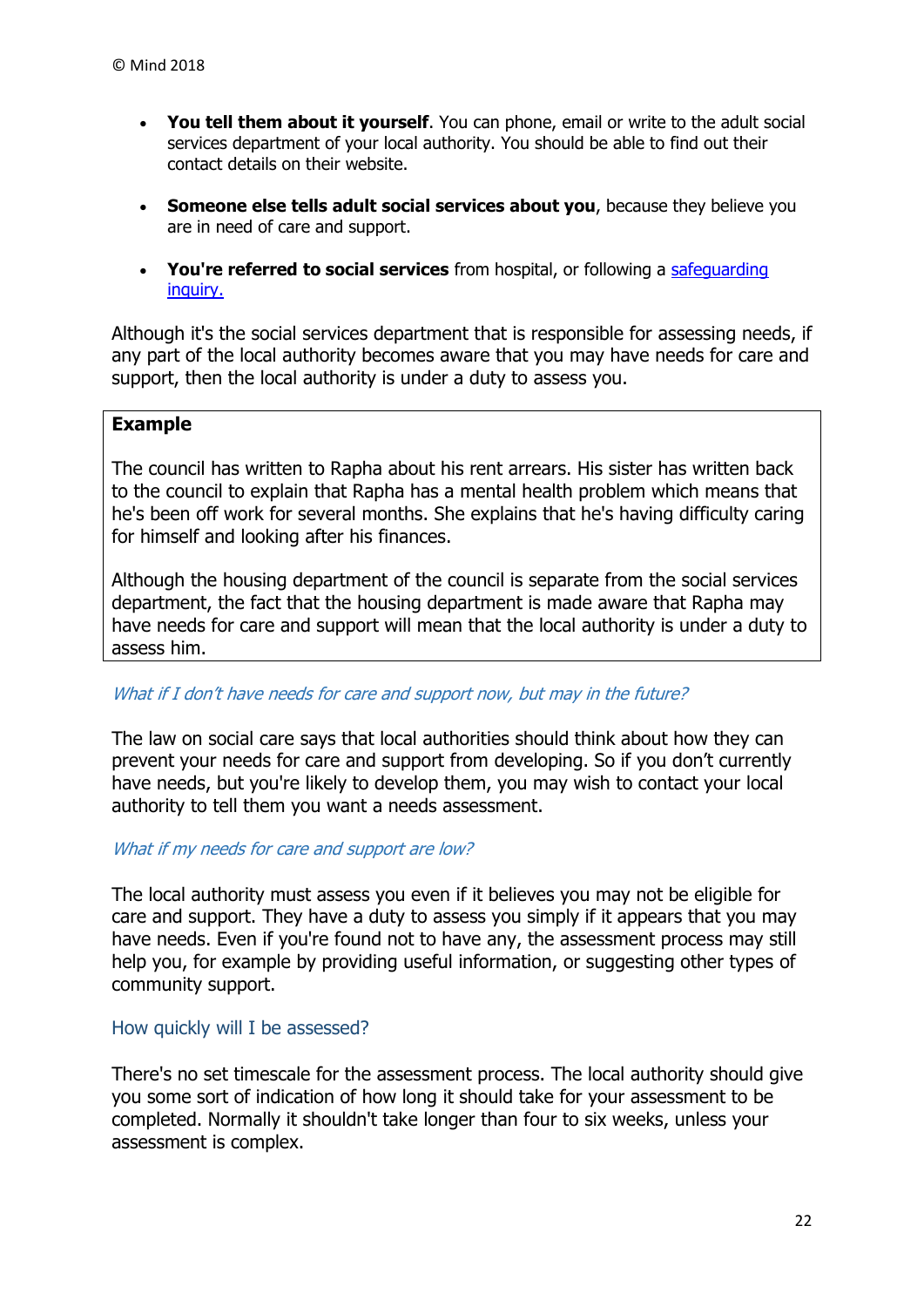#### <span id="page-22-0"></span>How is the assessment carried out?

An assessment can be carried out in a number of ways:

- **Face-to face assessment**. Your assessment will most likely be carried out face-toface with a social worker. The [Code of Practice to the Care Act](https://www.mind.org.uk/information-support/legal-rights/community-care-and-aftercare/terms-you-need-to-know/#copca) says that, in England, all assessments of people with mental health problems should take place face-toface.
- **Supported self-assessment**. This is when you fill out a questionnaire which the local authority gives you. This should cover exactly the same information as a faceto-face assessment. The local authority should make sure that the information you fill in is an accurate reflection of your circumstances.
- **Online or phone assessment**. This is when the assessment is carried out online or on the phone.
- **Joint assessments**. This is when your needs assessment is carried out at the same time as the assessment of another adult, for example another member of your household, or a [carer's assess](https://www.mind.org.uk/information-support/legal-rights/community-care-and-aftercare/terms-you-need-to-know/#carersassessment)ment.
- **Combined assessments**. This is when a needs assessment is carried out at the same time as another assessment, for example an assessment for [continuing](https://www.mind.org.uk/information-support/legal-rights/health-and-social-care-rights/continuing-healthcare-chc/)  [healthcare \(CHC\).](https://www.mind.org.uk/information-support/legal-rights/health-and-social-care-rights/continuing-healthcare-chc/)

#### Who will assess me?

You'll be assessed by someone who has the right skills, training and experience. This may be:

- a social worker
- an occupational therapist
- someone else who is suitably qualified.

#### <span id="page-22-1"></span>What if my needs change from day to day or month to month?

Your condition may mean that you have good times when you don't need much care and support, and bad times when your needs are greater. Your assessment should take account of the fact that your needs may fluctuate (change in a way you can't predict).

This means that the local authority might:

- **assess you over a longer period**, so that they can get an accurate overall picture of what your needs are and how they impact your life
- **carry out the assessment over a shorter period**, but only if they make sure that they have an accurate picture of what your overall needs are.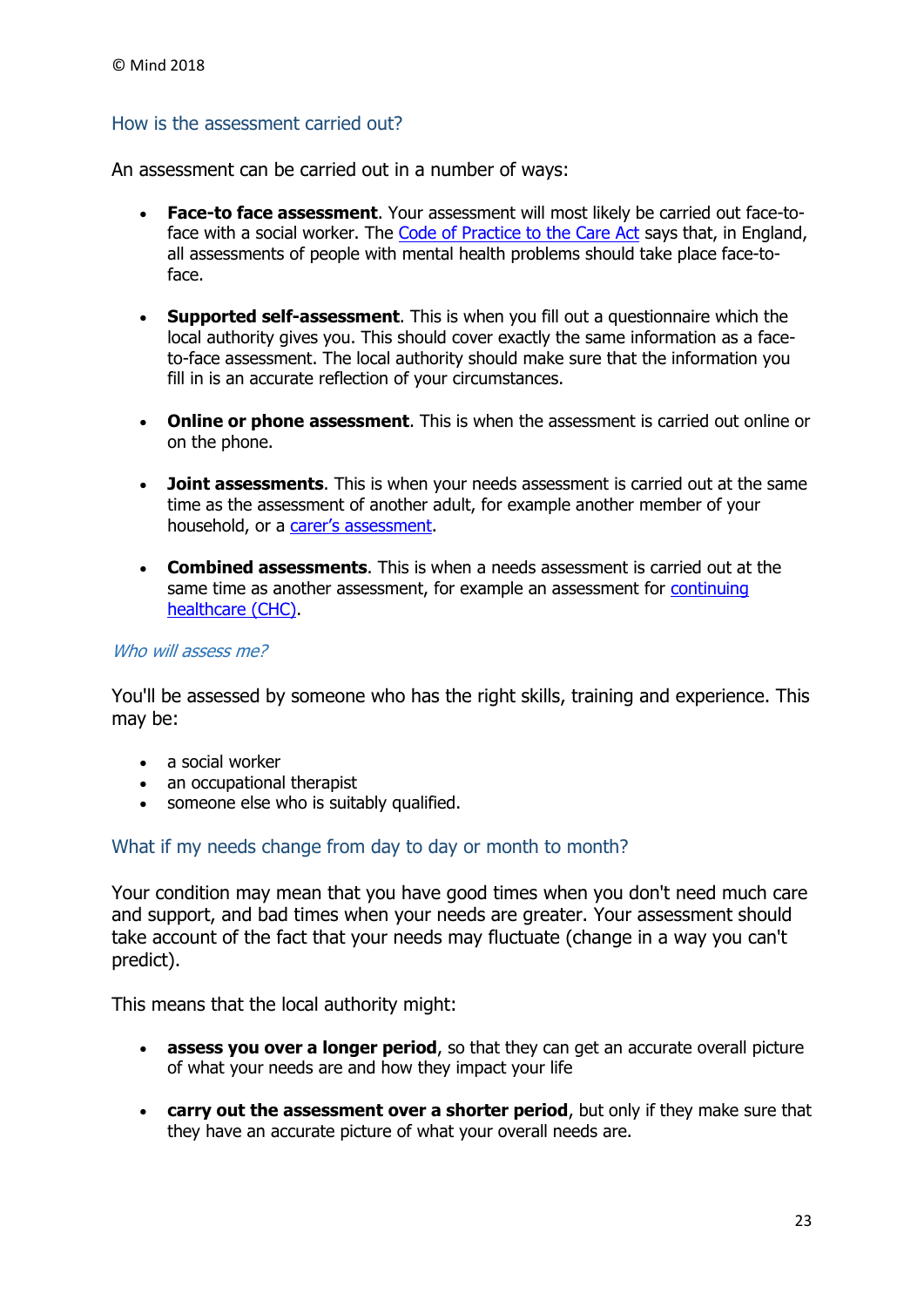# <span id="page-23-0"></span>What will I be asked about at a needs assessment?

The assessment will focus on your wellbeing.

Wellbeing means:

- your physical, mental and emotional wellbeing
- being protected from abuse and neglect
- your participation in work, education, training or recreation
- your social and economic wellbeing
- your domestic, family and personal relationships
- how suitable your living accommodation is
- your contribution to society.

## **If you're in England**

The assessment must also cover:

- the outcomes you want to achieve in your life, and
- whether providing care or support would help you achieve those outcomes.

# **If you're in Wales**

The assessment must also cover:

- your personal circumstances
- the outcomes you want to achieve
- the barriers to achieving those outcomes
- the risks if these outcomes are not achieved
- your strengths and capabilities.

#### <span id="page-23-1"></span>How will I be involved in my assessment?

It's very important that the local authority involves you as much as possible in your assessment. This means they should consider things like:

- **Giving you an interpreter** if you have difficulty communicating.
- **Involving your family and/or carer**, if this would help you.
- **Providing you with an advocate**, if you have difficulty understanding, retaining (remembering) or considering (thinking about) information, or if you have problems communicating your wishes and beliefs. (See our page on [advocacy in social care](https://www.mind.org.uk/information-support/guides-to-support-and-services/advocacy/advocates-in-social-care/) for more information about this.)
- **Helping you understand**. They should explain to you the purpose of the assessment and how it's carried out. They should also provide you with information if you ask for it and answer any questions you may have.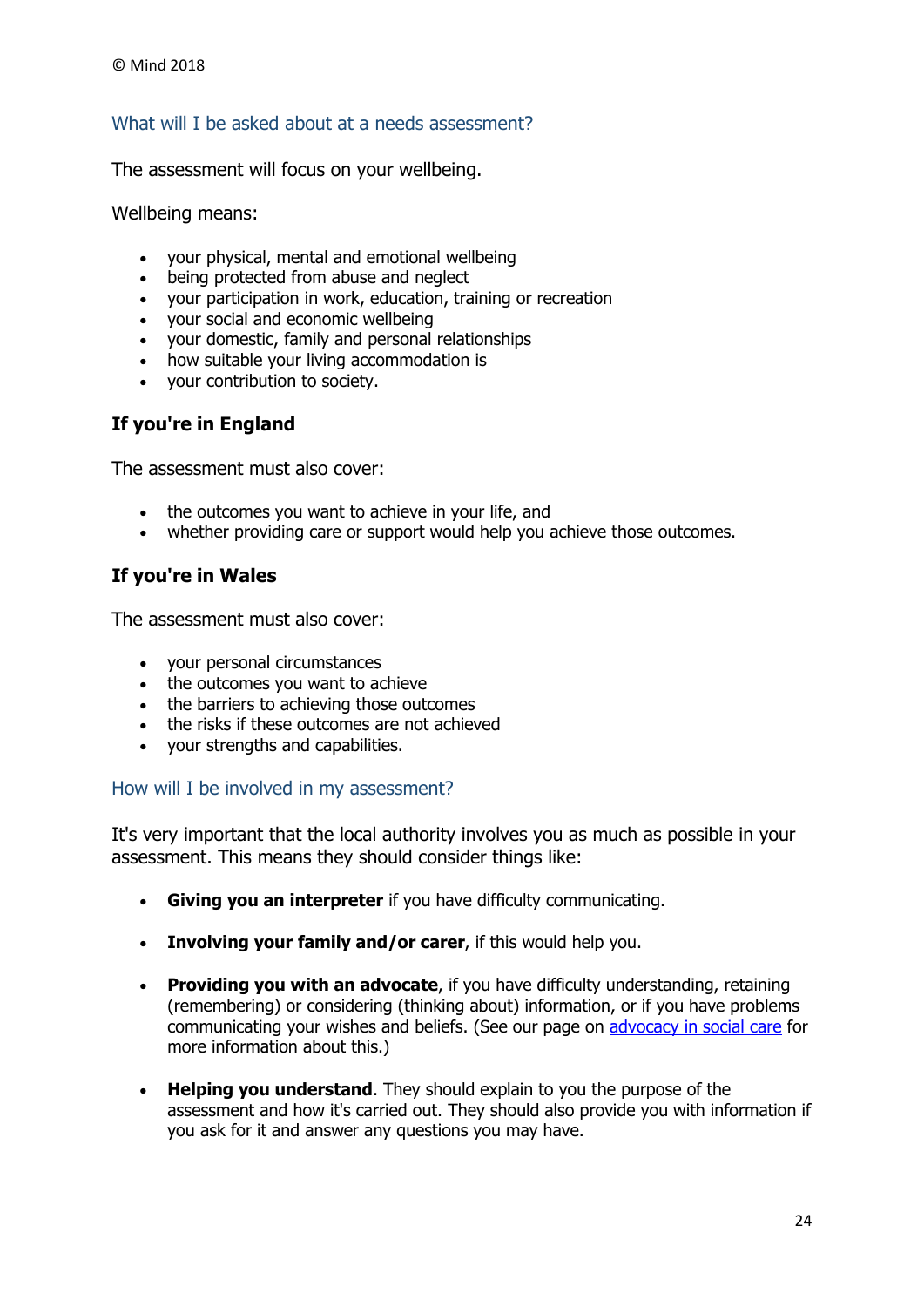## <span id="page-24-0"></span>How can I prepare for my assessment?

Before your assessment, you might like to make a note of some of the things you want from the assessment and care and support planning process. You can then take this note to your assessment to help you discuss your needs.

Here are some things you might want to think about before your assessment:

- **What your needs are and how you think social care and support might help you.** For example, you may have needs relating to your self-care and you might want support keeping your flat clean and tidy and preparing food. You could make a note of the tasks you need help with.
- **Outcomes that you want to achieve**. What are your wishes, hopes and plans for life? For example, you might want to keep in touch with family or friends, live in your own flat, get a job or manage your money.
- **What barriers there are to achieving your outcomes and plans for life.**
- **Whether you want someone to support you in the assessment process**, such as a family member, a friend or an independent [advocate.](https://www.mind.org.uk/information-support/guides-to-support-and-services/advocacy/advocates-in-social-care/)
- **Whether your needs are fluctuating**. For example, you may be feeling well and not in need of care and support as you prepare for your assessment. But it might be useful to think about how your condition has affected you in the past. This will help you plan for how it might affect you in the future.

#### <span id="page-24-1"></span>Can I refuse to be assessed?

Yes – if you refuse a needs assessment then the local authority is not under a duty to assess you. But there are some exceptions.

You can't refuse a needs assessment if:

- you lack the [capacity](https://www.mind.org.uk/information-support/legal-rights/mental-capacity-act-2005/capacity/) to refuse, and the local authority believes that it's in your best interests to have an assessment
- the local authority believes you've experienced abuse or neglect, or are at risk of it (see our page on [safeguarding in social care\)](https://www.mind.org.uk/information-support/legal-rights/health-and-social-care-rights/safeguarding-in-social-care/).

If you've refused an assessment, but you change your mind and want the local authority to assess you, then they must do so. Similarly, if you've refused an assessment, but the local authority considers that there has been a change of circumstances, then they must carry out an assessment if that is what you want.

# <span id="page-24-2"></span>**Eligibility for social care**

- [Are my needs eligible for social care support?](https://www.mind.org.uk/information-support/legal-rights/health-and-social-care-rights/eligibility-for-social-care/#a)
- [What are the eligibility criteria in England?](https://www.mind.org.uk/information-support/legal-rights/health-and-social-care-rights/eligibility-for-social-care/#b)
- [What are the eligibility criteria in Wales?](https://www.mind.org.uk/information-support/legal-rights/health-and-social-care-rights/eligibility-for-social-care/#wales)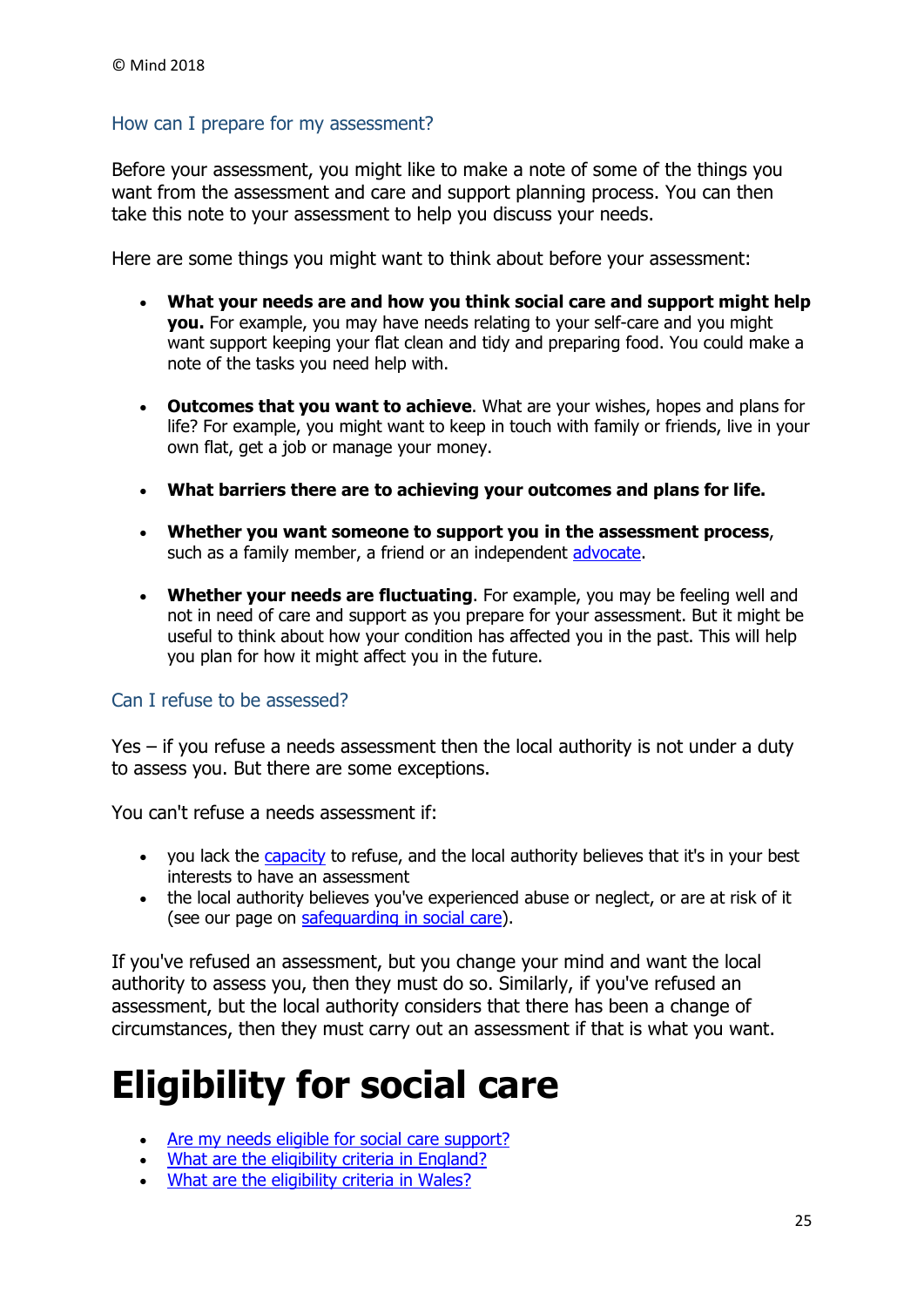- [What happens after my assessment?](https://www.mind.org.uk/information-support/legal-rights/health-and-social-care-rights/eligibility-for-social-care/#d)
- [Can the local authority provide care and support if I don't meet the eligibility criteria](https://www.mind.org.uk/information-support/legal-rights/health-and-social-care-rights/eligibility-for-social-care/#e)?

#### <span id="page-25-0"></span>Are my needs eligible for social care support?

The local authority will not meet every need for care and support that you have. Your needs will only be met if they satisfy the eligibility criteria.

When the local authority is considering whether you have eligible needs, it will look at:

- what kind of health problem causes your needs for care and support
- whether your needs affect your ability to do certain things
- how your needs affect your day-to-day living.

The law on eligibility is slightly different depending on whether you're in [England](https://www.mind.org.uk/information-support/legal-rights/health-and-social-care-rights/eligibility-for-social-care/#b) or [Wales.](https://www.mind.org.uk/information-support/legal-rights/health-and-social-care-rights/eligibility-for-social-care/#c)

<span id="page-25-1"></span>What are the eligibility criteria in England?

To meet the eligibility criteria in England, you must show that:

- 1. [Your needs for care and support arise from certain health problems.](https://www.mind.org.uk/information-support/legal-rights/health-and-social-care-rights/eligibility-for-social-care/#one)
- 2. [As a result, you're unable to do certain things.](https://www.mind.org.uk/information-support/legal-rights/health-and-social-care-rights/eligibility-for-social-care/#two)
- 3. [There is a significant impact on your wellbeing.](https://www.mind.org.uk/information-support/legal-rights/health-and-social-care-rights/eligibility-for-social-care/#three)

#### **1. Your needs for care and support arise from certain health problems**

Firstly, you'll need to show that your needs for care and support arise from certain health problems. This includes:

- mental health problems
- physical ill-health
- disability
- learning disabilities
- cognitive disabilities
- dependence on alcohol or drugs.

You don't need to have a specific diagnosis to be eligible for social care and support.

#### **2. As a result, you're unable to do certain things**

Next, the local authority will assess whether you're unable to do certain things. These are:

- eating and drinking
- maintaining personal hygiene
- managing toilet needs
- being appropriately clothed (dressed)
- being able to make use of your home safely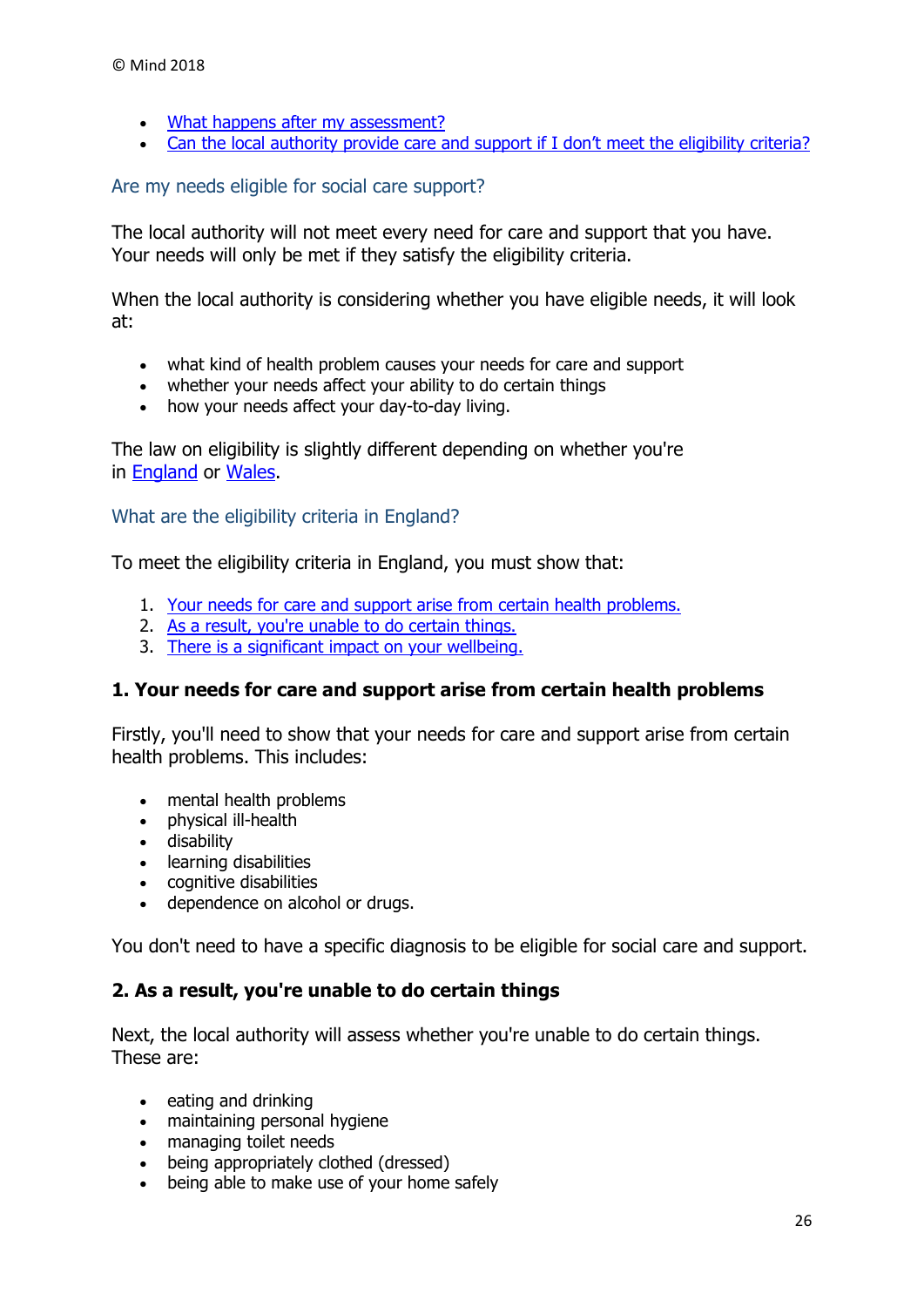- $\bullet$  keeping your home clean, safe and hygienic
- developing and maintaining family or other personal relationships
- accessing and engaging in work, training, education or volunteering
- using necessary facilities or services in the local community including public transport, and recreational facilities or services
- carrying out any caring responsibilities you have for a child.

In England, you need to show that you're unable to achieve **two of these outcomes.**

#### **What does it mean to be 'unable' to do something?**

Being unable to do something doesn't necessarily mean that you can't do it at all. It can include when you are:

- unable to do something without assistance (including being prompted by someone else to do it)
- able to do something without assistance, but it causes you significant pain, distress or anxiety
- able to do something, but doing so would endanger you or people around you
- able to do something, but it takes you significantly longer than would normally be expected.

#### **3. There is a significant impact on your wellbeing**

The final stage of the eligibility criteria is that, as a result of not meeting the outcomes, there is, or is likely to be, a significant impact on your wellbeing.

#### **Example**

Cate has severe depression. She is physically able to wash and dress, but will go for long periods of time without washing or dressing unless reminded. She is unable to maintain her personal hygiene or be appropriately clothed. This makes it difficult for her to find work, and affects her social and economic wellbeing.

In England, Cate could have eligible needs for care and as she is unable to achieve two outcomes and this has a significant impact on her wellbeing.

#### <span id="page-26-0"></span>What are the eligibility criteria in Wales?

To meet the eligibility criteria in Wales, you must show that:

- 1. [Your needs for care and support arise from certain health problems.](https://www.mind.org.uk/information-support/legal-rights/health-and-social-care-rights/eligibility-for-social-care/#onew)
- 2. [As a result, you're unable to do certain things.](https://www.mind.org.uk/information-support/legal-rights/health-and-social-care-rights/eligibility-for-social-care/#twow)
- 3. [You don't have a carer or access to community support that can meet your needs.](https://www.mind.org.uk/information-support/legal-rights/health-and-social-care-rights/eligibility-for-social-care/#threew)
- 4. [You're unlikely to achieve a personal outcome without help from the local authority.](https://www.mind.org.uk/information-support/legal-rights/health-and-social-care-rights/eligibility-for-social-care/#fourw)

#### **1. Your needs for care and support arise from certain health problems**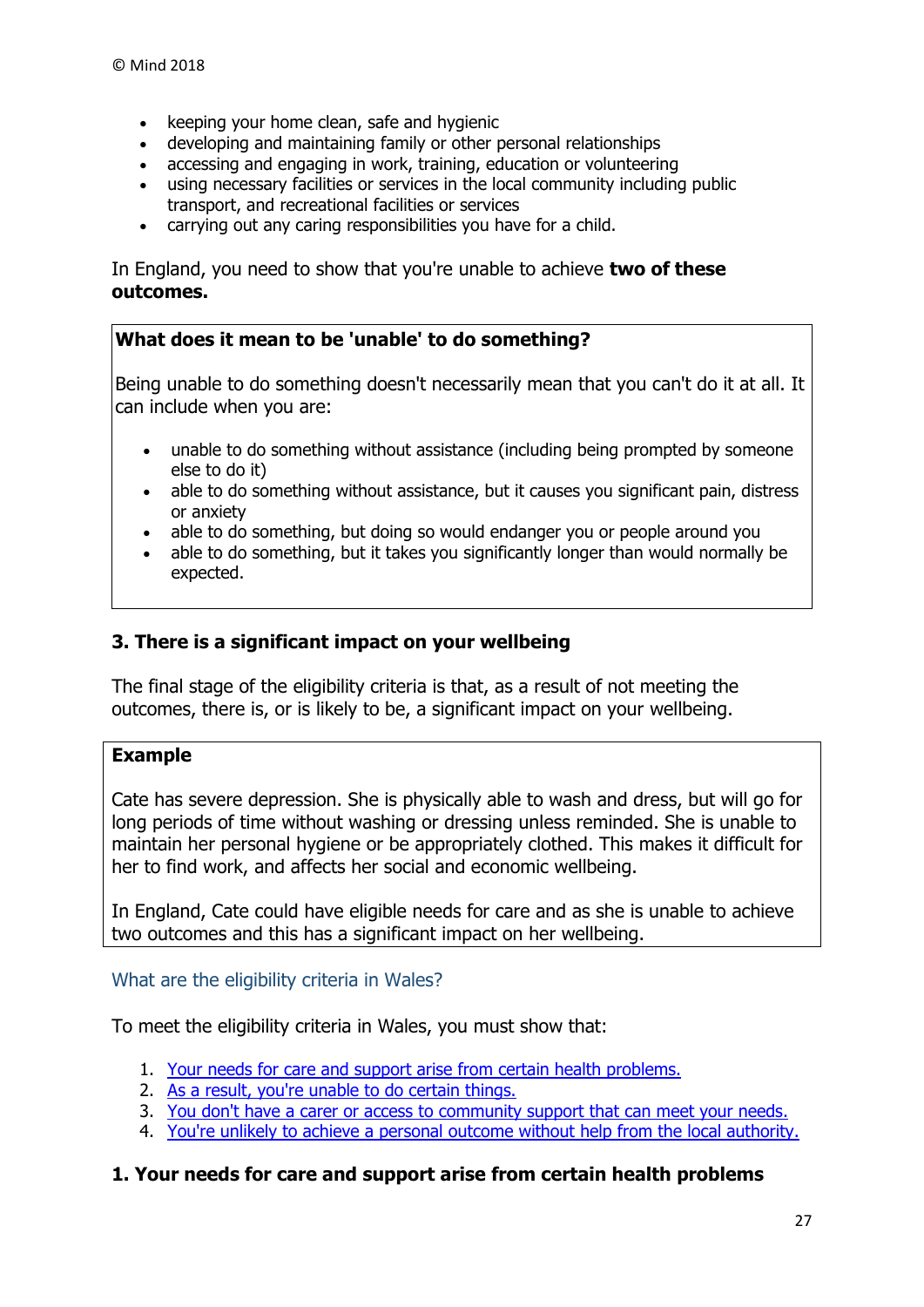Firstly, you'll need to show that your needs for care and support arise from certain health problems. This includes:

- mental health problems
- physical ill-health
- disability
- learning disabilities
- cognitive disabilities
- dependence on alcohol or drugs
- age.

You don't need to have a specific diagnosis to be eligible for social care and support.

# **2. As a result, you are unable to do certain things**

Next, the local authority will assess whether you're unable to do certain things. These are:

- eating and drinking
- maintaining personal hygiene
- managing toilet needs
- being appropriately clothed
- being able to make use of your home safely
- keeping your home clean, safe and hygienic
- developing and maintaining family or other personal relationships
- accessing and engaging in work, training, education or volunteering
- making use of necessary facilities or services in the local community including public transport, and recreational facilities or services
- carrying out any caring responsibilities you have for a child.

In Wales, you need to show that you're unable to achieve **one of these outcomes.**

#### **3. You don't have a carer or access to community support that can meet your needs**

When the local authority is deciding whether you have eligible needs, they'll consider whether you have:

- a carer who is willing to meet your needs
- access to community support to meet your needs.

If you have the assistance or support of either of these, you will not be considered to have eligible needs.

## **4. You're unlikely to achieve a personal outcome without help from the local authority**

The local authority will look at whether you're unlikely to achieve one or more of the personal outcomes identified in the [needs assessment](https://www.mind.org.uk/information-support/legal-rights/health-and-social-care-rights/needs-assessments/) process without care and support or [direct payments](https://www.mind.org.uk/information-support/legal-rights/community-care-and-aftercare/meeting-my-needs-personal-budgets-direct-payments/#d) arranged and provided by the local authority.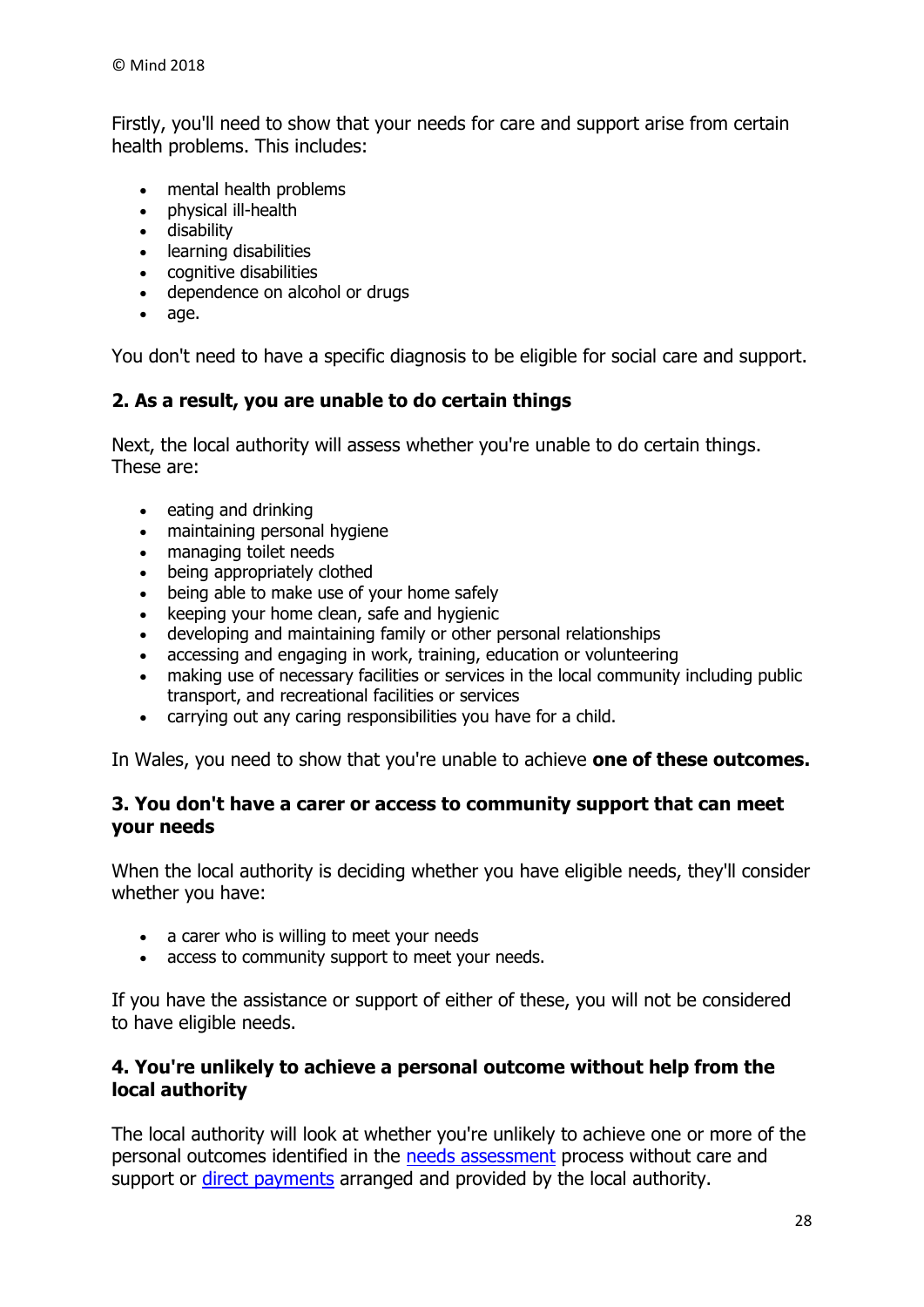# **Example**

Kanak has [generalised anxiety disorder](https://www.mind.org.uk/information-support/types-of-mental-health-problems/anxiety-and-panic-attacks/anxiety-disorders/) and [agoraphobia.](https://www.mind.org.uk/information-support/types-of-mental-health-problems/phobias/types-of-phobia/#ago) He's physically able to leave his flat, but becomes severely anxious, especially when he's in crowded areas. He can't shop for himself or go to his local sports and leisure centre. Living more independently is an outcome that he wishes to achieve. He doesn't have a carer who is willing to meet his needs.

In Wales, Kanak would be considered to have eligible needs, as he is unable to make use of facilities in the community and is unable achieve one outcome identified in his assessment without care and support.

#### <span id="page-28-0"></span>What happens after my assessment?

Based on the assessment, the local authority will make a decision about what your needs are and whether they meet the eligibility criteria. It must give you a written record of this decision. If you have an advocate or someone authorised to act on your behalf, they should get a copy too.

**If you are eligible for social care,** then the local authority must help you plan your care and support.

**If you're not eligible for social care**, the local authority must give you:

- reasons for making its decision
- written advice and information about what can be done to meet your needs or for you to achieve your personal outcomes, and what can be done to prevent or delay your needs for care and support from developing
- personalised and specific advice based on your needs assessment. They shouldn't just send you a standard letter.

If you disagree with the decision they've made, you can [make a complaint about it.](https://www.mind.org.uk/information-support/legal-rights/complaining-about-health-and-social-care/#.WWd2fE1K2M8) You may wish to [challenge the decision in court.](https://www.mind.org.uk/information-support/legal-rights/complaining-about-health-and-social-care/legal-challenge/) If you do this, you may want to take [legal advice.](https://www.mind.org.uk/information-support/legal-rights/complaining-about-health-and-social-care/legal-challenge/#four)

#### <span id="page-28-1"></span>Can the local authority provide care and support if I don't meet the eligibility criteria?

The local authority has the power to provide you with care and support even if you don't meet the eligiblity criteria, but in practice this happens rarely.

# <span id="page-28-2"></span>**Care and support planning**

- [What is care and support planning?](https://www.mind.org.uk/information-support/legal-rights/health-and-social-care-rights/care-and-support-planning/#a)
- [How will I be involved in the care and support planning process?](https://www.mind.org.uk/information-support/legal-rights/health-and-social-care-rights/care-and-support-planning/#b)
- [What if I lack capacity to make care and support planning decisions?](https://www.mind.org.uk/information-support/legal-rights/health-and-social-care-rights/care-and-support-planning/#c)
- [What will my care and support plan cover?](https://www.mind.org.uk/information-support/legal-rights/health-and-social-care-rights/care-and-support-planning/#d)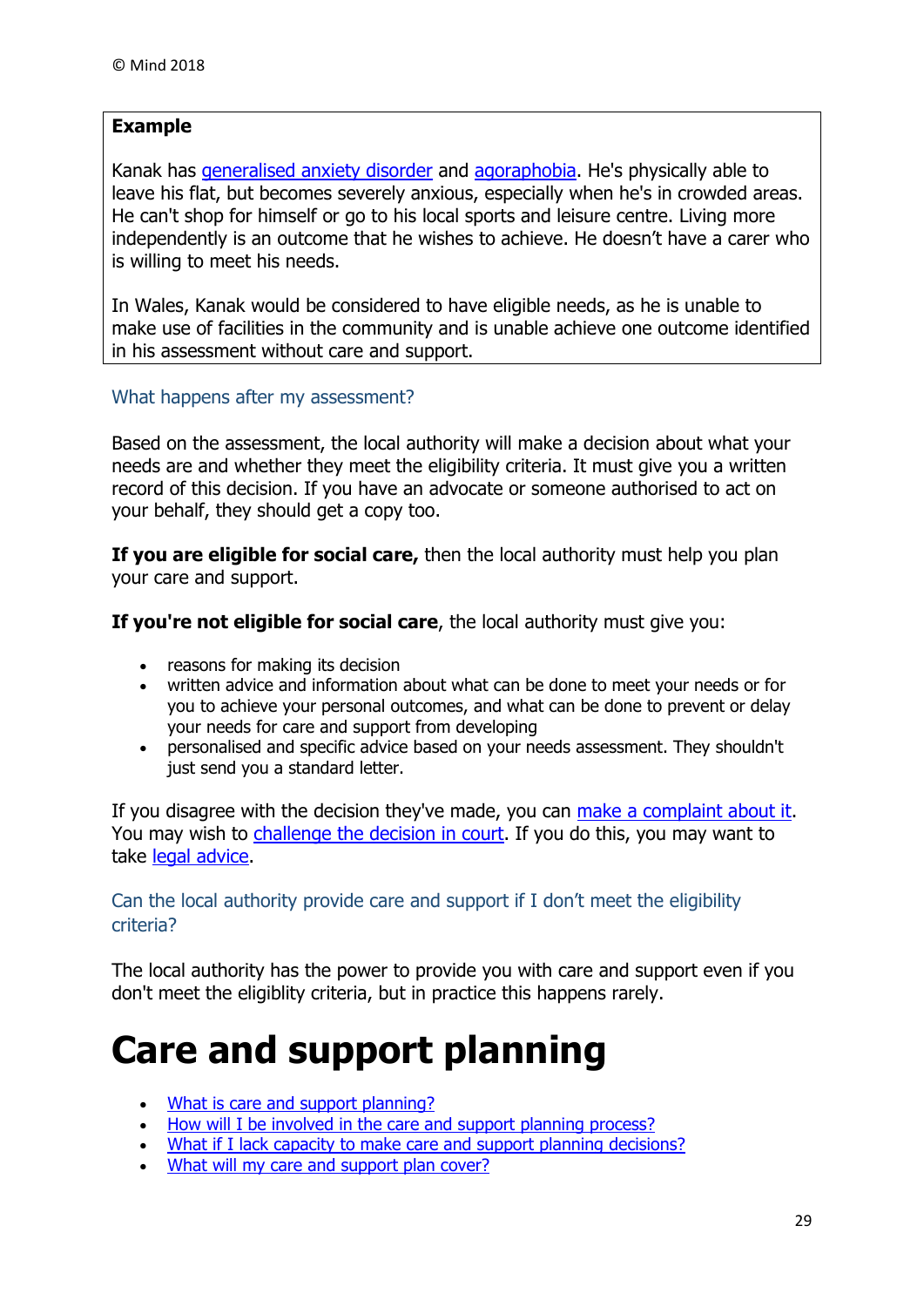- [Can my care and support plan be connected to](https://www.mind.org.uk/information-support/legal-rights/health-and-social-care-rights/care-and-support-planning/#e) other plans?
- . [Will my care and support plan be reviewed?](https://www.mind.org.uk/information-support/legal-rights/health-and-social-care-rights/care-and-support-planning/#f)
- [How is a review carried out?](https://www.mind.org.uk/information-support/legal-rights/health-and-social-care-rights/care-and-support-planning/#g)
- [What will the review focus on?](https://www.mind.org.uk/information-support/legal-rights/health-and-social-care-rights/care-and-support-planning/#focus)
- [What happens after the review?](https://www.mind.org.uk/information-support/legal-rights/health-and-social-care-rights/care-and-support-planning/#h)

#### <span id="page-29-0"></span>What is care and support planning?

If the local authority has decided that you have [eligible needs](https://www.mind.org.uk/information-support/legal-rights/health-and-social-care-rights/eligibility-for-social-care/) for care and support, then it will plan with you what support you can be given. You should be involved in the care and support planning process, and the plan should meet your needs and achieve the outcomes that you want.

The law says that the local authority must:

- prepare a care and support plan, and give you a copy of that plan. This should happen within a reasonable time – the law does not set a time limit. If your needs are complex, your plan may take longer to prepare.
- tell you which of your needs which it is going to meet can be met by [direct payments](https://www.mind.org.uk/information-support/legal-rights/community-care-and-aftercare/meeting-my-needs-personal-budgets-direct-payments/#d)
- help you decide how to have your needs met.

#### <span id="page-29-1"></span>How will I be involved in the care and support planning process?

The law is clear that you must be genuinely involved in planning your care and support. This means that:

- you are the person who best knows what your needs are
- you should play an active role in planning your care and support.

The process is described as 'person-centred' and 'person-led'.

The plan belongs to you and the planning process should be built around your wishes and feelings and your needs, values and aspirations. The law says that the local authority must take all reasonable steps to reach agreement with you about how to meet your needs.

#### <span id="page-29-2"></span>What if I lack capacity to make care and support planning decisions?

In care and support planning, the local authority should not assume that you lack [capacity](https://www.mind.org.uk/information-support/legal-rights/mental-capacity-act-2005/capacity) to make decisions. But if it thinks that you may lack capacity, it should carry out a [capacity assessment](https://www.mind.org.uk/information-support/legal-rights/mental-capacity-act-2005/capacity/#four) relating to the decisions to be made.

If you lack capacity to make care planning decisions, then you may be supported by an appropriate person like a:

- family member
- carer
- **•** friend.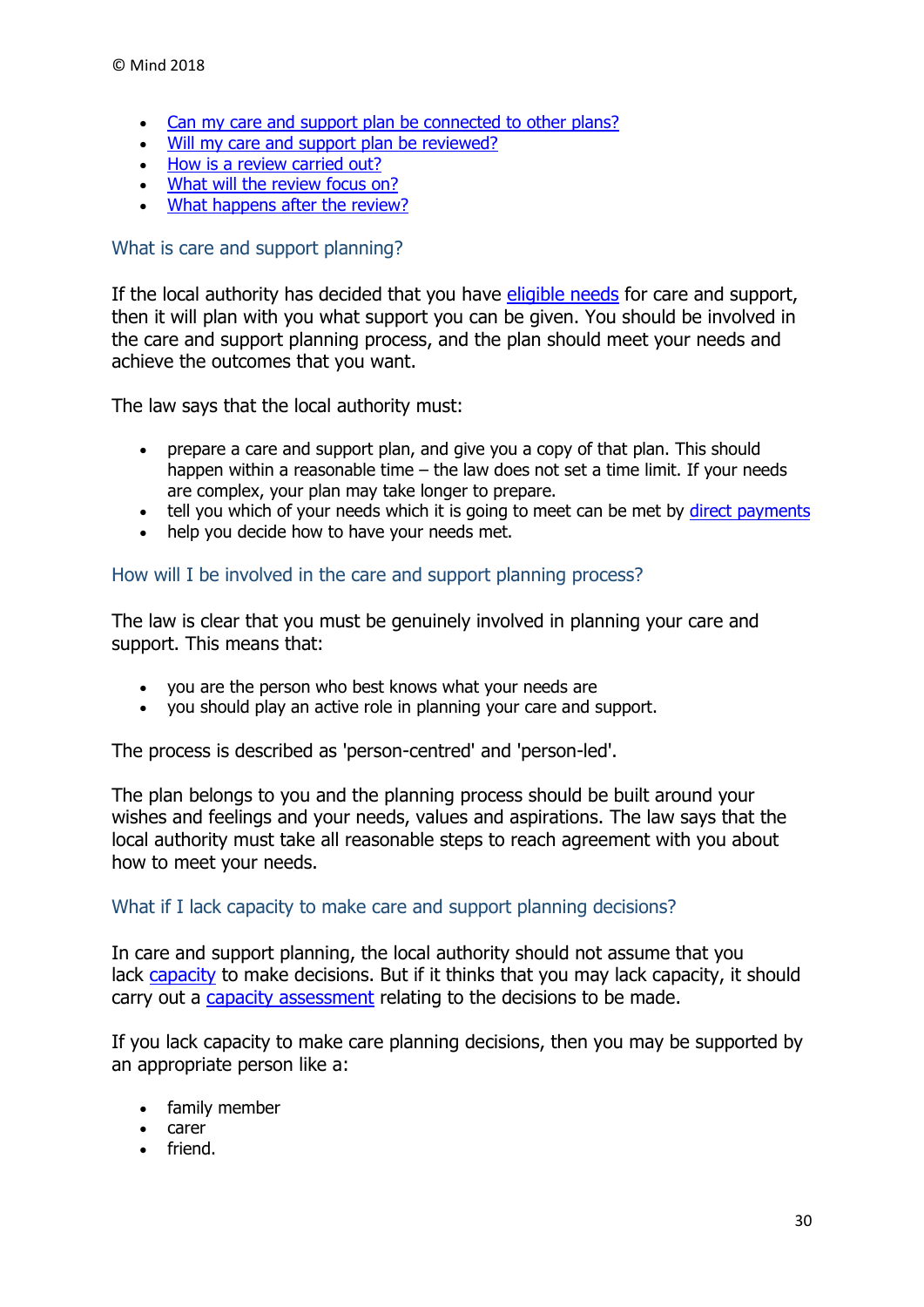If you don't have someone to support you, the local authority should appoint an independent [advocate](https://www.mind.org.uk/information-support/guides-to-support-and-services/advocacy/advocates-in-social-care/) to assist, support and represent you.

<span id="page-30-0"></span>What will my care and support plan cover?

Your care and support plan should set out:

- what your needs are
- how your needs will be met
- how the plan will help you achieve your needs and wishes.

Someone from the local authority will work with you to prepare it.

The laws of England and Wales are slightly different on what care and support plans must cover.

## **England**

Your care and support plan will set out:

- what your needs are
- which of these are [eligible needs](https://www.mind.org.uk/information-support/legal-rights/health-and-social-care-rights/eligibility-for-social-care/)
- which needs the local authority will meet and how they will meet them
- how the care and support provided will help your wellbeing, and help you achieve the outcomes you want to achieve
- information about which of your needs are met by a carer, and if he or she is able and willing to continue to meet those needs
- information about your [personal budget](https://www.mind.org.uk/information-support/legal-rights/community-care-and-aftercare/meeting-my-needs-personal-budgets-direct-payments/#c)
- advice and information about reducing your needs or preventing them from developing in the future
- information about *direct payments*, if this is how some or all of your care and support is going to be provided.

#### **Wales**

Your care and support plan will set out:

- what your *[eligible needs](https://www.mind.org.uk/information-support/legal-rights/health-and-social-care-rights/eligibility-for-social-care/)* are
- what your personal outcomes are
- what the local authority will do to meet your needs and help you achieve your personal outcomes
- how the local authority will monitor how you're achieving your personal outcomes
- the arrangements for reviewing the plan
- information about [direct payments,](https://www.mind.org.uk/information-support/legal-rights/community-care-and-aftercare/meeting-my-needs-personal-budgets-direct-payments/#d) if this is how some or all of your care and support is going to be provided

The law says that there must be a named individual to coordinate how the plan is going to be prepared, completed, reviewed, delivered and revised.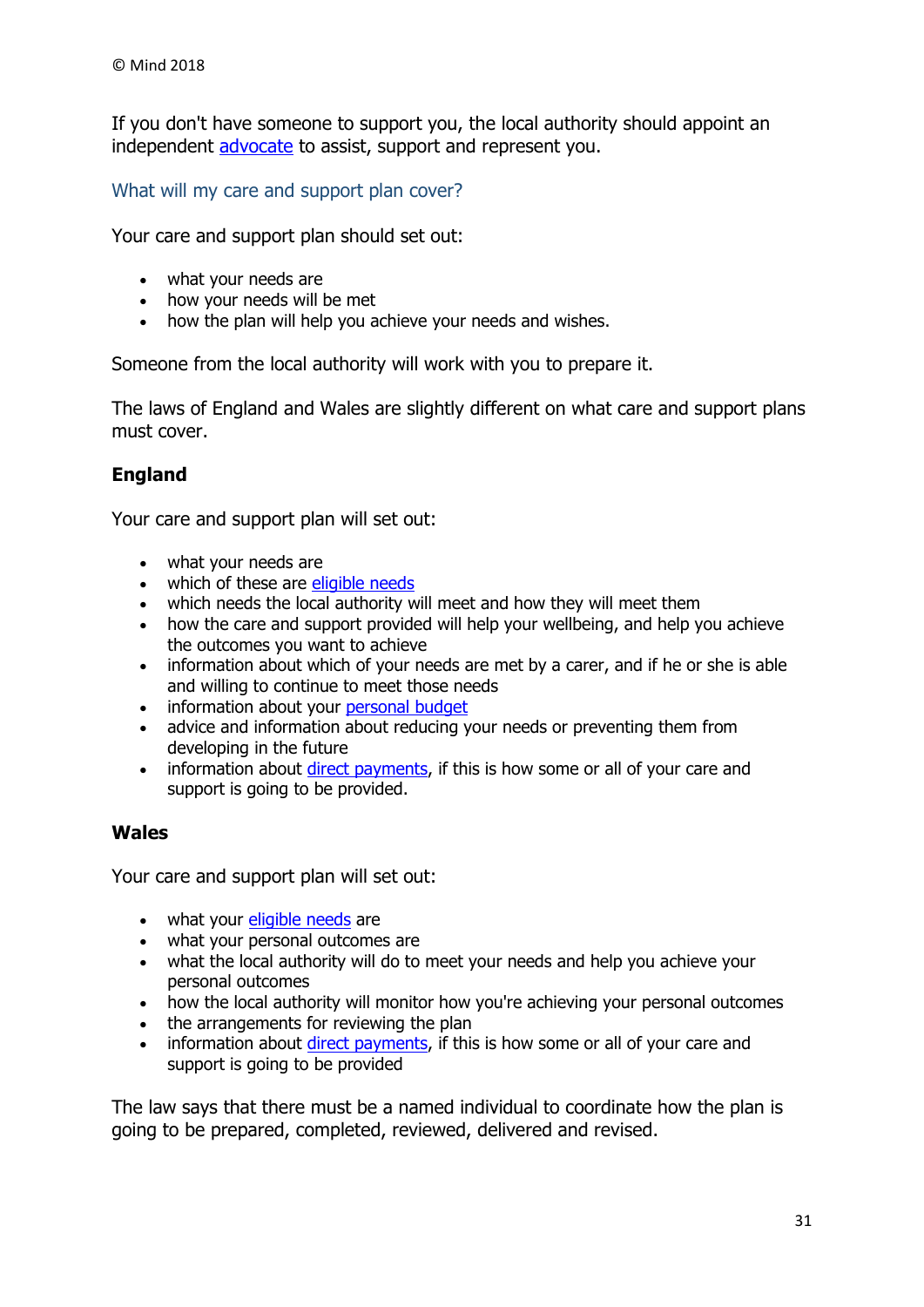## <span id="page-31-0"></span>Can my care and support plan be connected to other plans?

Yes. If appropriate, care and support plans can be combined with plans for other people or plans provided by different organisations. So, for example, you may have plans that relate to your healthcare, such as under the [Care Programme Approach](https://www.mind.org.uk/information-support/legal-rights/community-care-and-aftercare/terms-you-need-to-know/#cpa)  [\(CPA\)](https://www.mind.org.uk/information-support/legal-rights/community-care-and-aftercare/terms-you-need-to-know/#cpa) or [Care and Treatment Planning \(CTP\).](https://www.mind.org.uk/information-support/legal-rights/community-care-and-aftercare/terms-you-need-to-know/#ctp) Or there may be plans involving other people, such as another member of your household or your carer, that are relevant to your care and support.

Combining your care and support plan with other plans may reduce duplication of work, but it's important that there is clarity. At the start of the care and support planning process, the local authority should check whether you have plans with other agencies. If there is a combined plan, one organisation should take the lead on monitoring your plan and you should be given the name of a lead professional to be your point of contact.

## <span id="page-31-1"></span>Will my care and support plan be reviewed?

Yes – your needs may change over time, so it's essential that your plan is kept under review and changed if necessary. However, reviews of your care and support plan should not be used as a way to make cuts to services provided to you.

The purpose of reviewing your plans is to:

- monitor progress and changes
- consider how the care and support plan is meeting your needs and allowing you to achieve your personal outcomes
- $\bullet$  keep your plan up to date
- determine what, if any, services might be needed in the future.

#### **When will my plan be reviewed?**

Your care and support plan should be reviewed:

- 12 months from when it was first set up, and
- every 12 months after that.

However, it might be reviewed more frequently if:

- you have few friends or family members supporting you
- your circumstances change, for example if your condition worsens
- there are problems with the delivery of your care and support, such as a care worker providing poor care and support or a change in a care provider.

You have the right to request a review of your care and support plan. If your request is reasonable, the local authority should carry out the review within a reasonable time.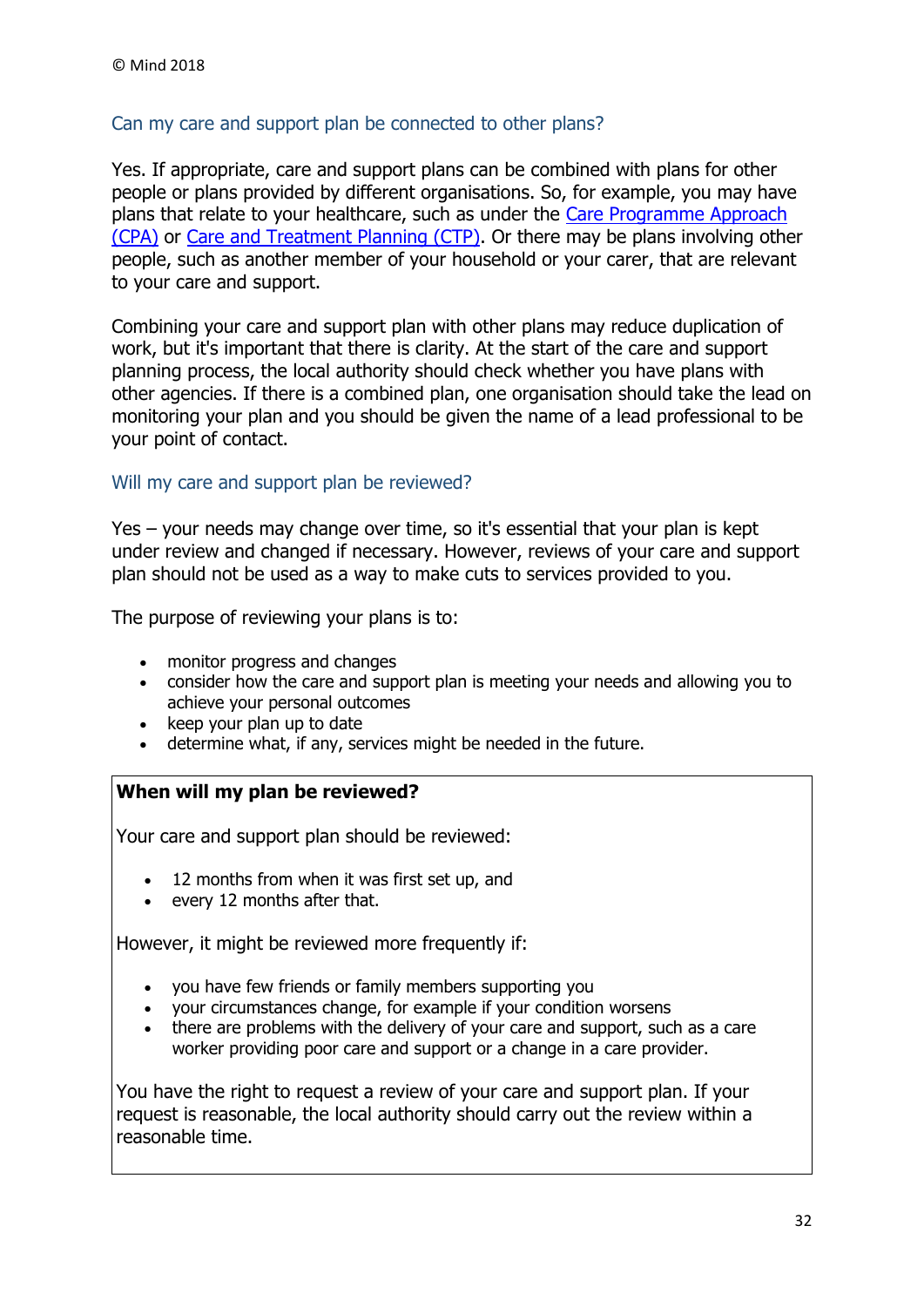There **must** be a review if your care and support plan is going to be closed.

<span id="page-32-0"></span>How is a review carried out?

The way the review is carried out should be agreed with you and should be appropriate to your circumstances. It can be carried out in a number of ways:

- **Self-review.** This is when you review your own care and support plan and submit it to the local authority for them to sign off. This method is generally only appropriate if you have a stable, longstanding support package with fixed or long-term outcomes.
- **Peer-led review**. This includes, for example, a group of friends or family helping you review your plan.
- **Review from a distance.** This could be by phone or online.
- **Face-to-face review**. This is where you sit down with your social worker and go through your plan.

The local authority must involve you when carrying out the review. If you'll have difficulty involving yourself in the review process, then the local authority should appoint an independent [advocate](https://www.mind.org.uk/information-support/guides-to-support-and-services/advocacy/advocates-in-social-care/) for you. It should also involve:

- your carer
- your family
- anyone else you request, if that is appropriate and what you want.

#### <span id="page-32-1"></span>What will the review focus on?

The review should focus on matters such as:

- Have your circumstances or needs changed?
- What is working in the plan? What isn't working? What may need to change?
- Have the outcomes set out in the plan been achieved?
- Do you have new outcomes you want to achieve?
- Could improvements be made to achieve better outcomes?
- Is your [personal budget](https://www.mind.org.uk/information-support/legal-rights/community-care-and-aftercare/meeting-my-needs-personal-budgets-direct-payments/#c) appropriate and appropriately managed (England only)?
- Are there changes to your support network
- Are you at risk of neglect or abuse?
- Are you (and your carer, and your advocate if you have one) satisfied with the plan?

#### <span id="page-32-2"></span>What happens after the review?

If there are no changes needed, then your care and support plan will continue as before.

Your plan will be revised if there is a need to make changes to it. These may be minor or may involve considerable changes. When revising your care and support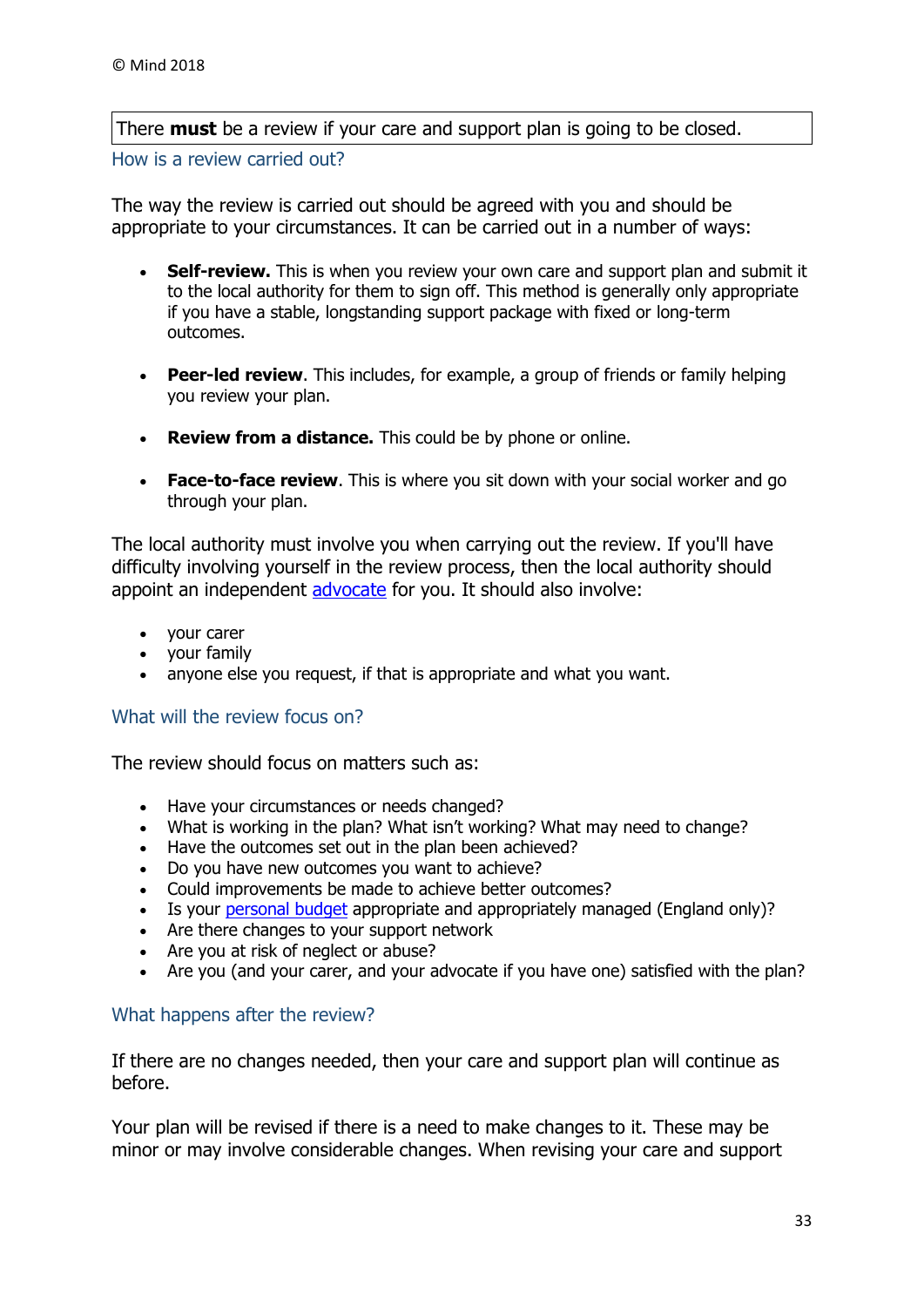plan, the local authority will look at the same issues as it would when it assesses [your needs.](https://www.mind.org.uk/information-support/legal-rights/health-and-social-care-rights/needs-assessments/)

You must be involved in any decision to revise your care and support plan, as should your carer and family if this is what you want. The local authority should provide you with an [advocate](https://www.mind.org.uk/information-support/guides-to-support-and-services/advocacy/advocates-in-social-care/) if you have difficulty being involved in the process.

# <span id="page-33-0"></span>**What support could my local authority provide?**

- [When should a local authority meet my needs for care and support?](https://www.mind.org.uk/information-support/legal-rights/health-and-social-care-rights/meeting-your-needs-personal-budgets-direct-payments/#a)
- [How can the local authority meet my needs?](https://www.mind.org.uk/information-support/legal-rights/health-and-social-care-rights/meeting-your-needs-personal-budgets-direct-payments/#b)
- [What is a personal budget? \(England only\)](https://www.mind.org.uk/information-support/legal-rights/health-and-social-care-rights/meeting-your-needs-personal-budgets-direct-payments/#c)
- [What are direct payments?](https://www.mind.org.uk/information-support/legal-rights/health-and-social-care-rights/meeting-your-needs-personal-budgets-direct-payments/#d)
- . [Who can get direct payments?](https://www.mind.org.uk/information-support/legal-rights/health-and-social-care-rights/meeting-your-needs-personal-budgets-direct-payments/#e)
- [Can I get any support with direct payments?](https://www.mind.org.uk/information-support/legal-rights/health-and-social-care-rights/meeting-your-needs-personal-budgets-direct-payments/#f)
- Are t[here any things I can't get as social care and support](https://www.mind.org.uk/information-support/legal-rights/health-and-social-care-rights/meeting-your-needs-personal-budgets-direct-payments/#g)?
- [What happens if I move to a different](https://www.mind.org.uk/information-support/legal-rights/health-and-social-care-rights/meeting-your-needs-personal-budgets-direct-payments/#h) local authority area?

<span id="page-33-1"></span>When should a local authority meet my needs for care and support?

The local authority will have to meet your needs for care and support if:

- your needs meet the [eligibility criteria,](https://www.mind.org.uk/information-support/legal-rights/health-and-social-care-rights/eligibility-for-social-care/)
- you're ordinarily resident in its area, or you have no fixed address, but you're present in its area (for example if you're homeless and are currently staying in a particular local authority area), and
- you don't have a carer who is meeting your needs for care and support.

If you have a carer who is able and willing to continue meeting your needs for care and support, then the local authority is **not required** to do so.

#### **Examples**

- Selena is homeless and is currently sofa-surfing with a friend. The local authority where she is staying has to meet her needs for care and support, as she is present in their area.
- Leo has been assessed as having eligible needs for care and support. His mother is his full-time carer and says she is willing and able to continue to meet his needs. His local authority is not under a duty to meet Leo's needs as he has a carer who is doing so.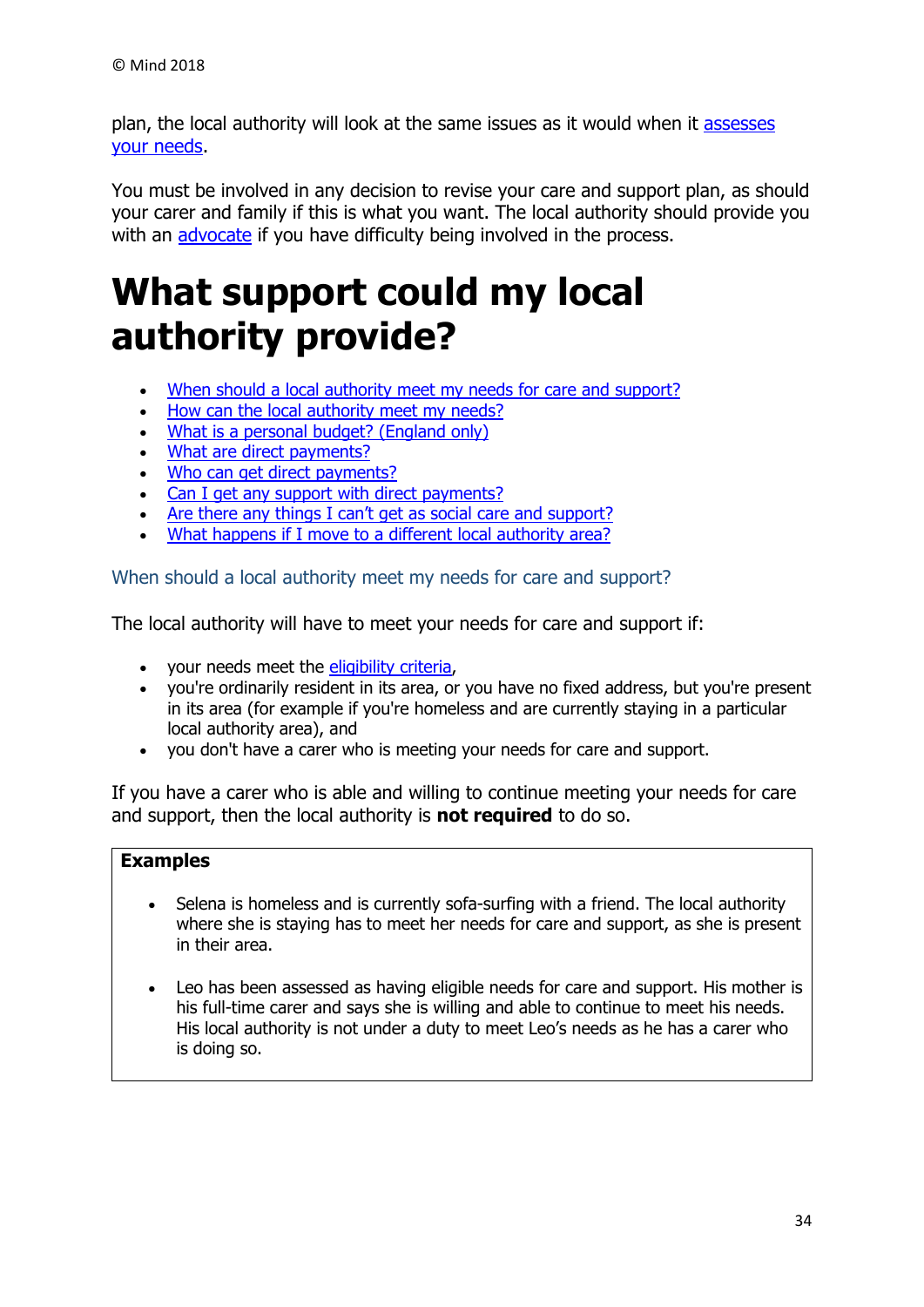## <span id="page-34-0"></span>How can the local authority meet my needs?

The local authority can meet your needs for care and support in different ways. This includes providing you with:

- accommodation
- care and support in a home or in the community
- counselling and advocacy
- social work
- services, goods and facilities
- information and advice
- adaptations to your home
- occupational therapy.

The local authority can meet your needs by:

- providing services itself
- arranging for someone else to provide service
- making [direct payments.](https://www.mind.org.uk/information-support/legal-rights/health-and-social-care-rights/meeting-your-needs-personal-budgets-direct-payments/#d)

#### <span id="page-34-1"></span>What is a personal budget? (England only)

In England, but not in Wales, the local authority must set a 'personal budget' for you. This is a statement that sets out:

- the cost of meeting your [eligible needs](https://www.mind.org.uk/information-support/legal-rights/health-and-social-care-rights/eligibility-for-social-care/)
- the amount that you must pay towards the costs of meeting your needs based on your [financial assessment](https://www.mind.org.uk/information-support/legal-rights/health-and-social-care-rights/financial-assessments/)
- the amount the local authority must pay towards meeting your needs.

If you feel that your personal budget is not enough to meet your care and support needs, or if the local authority cuts it, you can challenge this. For details on how to do this, see our pages on [complaining about health and social care.](https://www.mind.org.uk/information-support/legal-rights/complaining-about-health-and-social-care/#.WWd2fE1K2M8)

#### <span id="page-34-2"></span>What are direct payments?

If you want to sort out your own care and support, you can ask your local authority to make direct payments to cover the cost of the care and support that the local authority would otherwise provide.

You must use your direct payments to meet the care and support needs set out in your care and support plan. Your local authority will monitor, and if necessary review, your direct payment arrangements.

#### **Advantages of direct payments**

Puts you in control of how you commission your own care and support.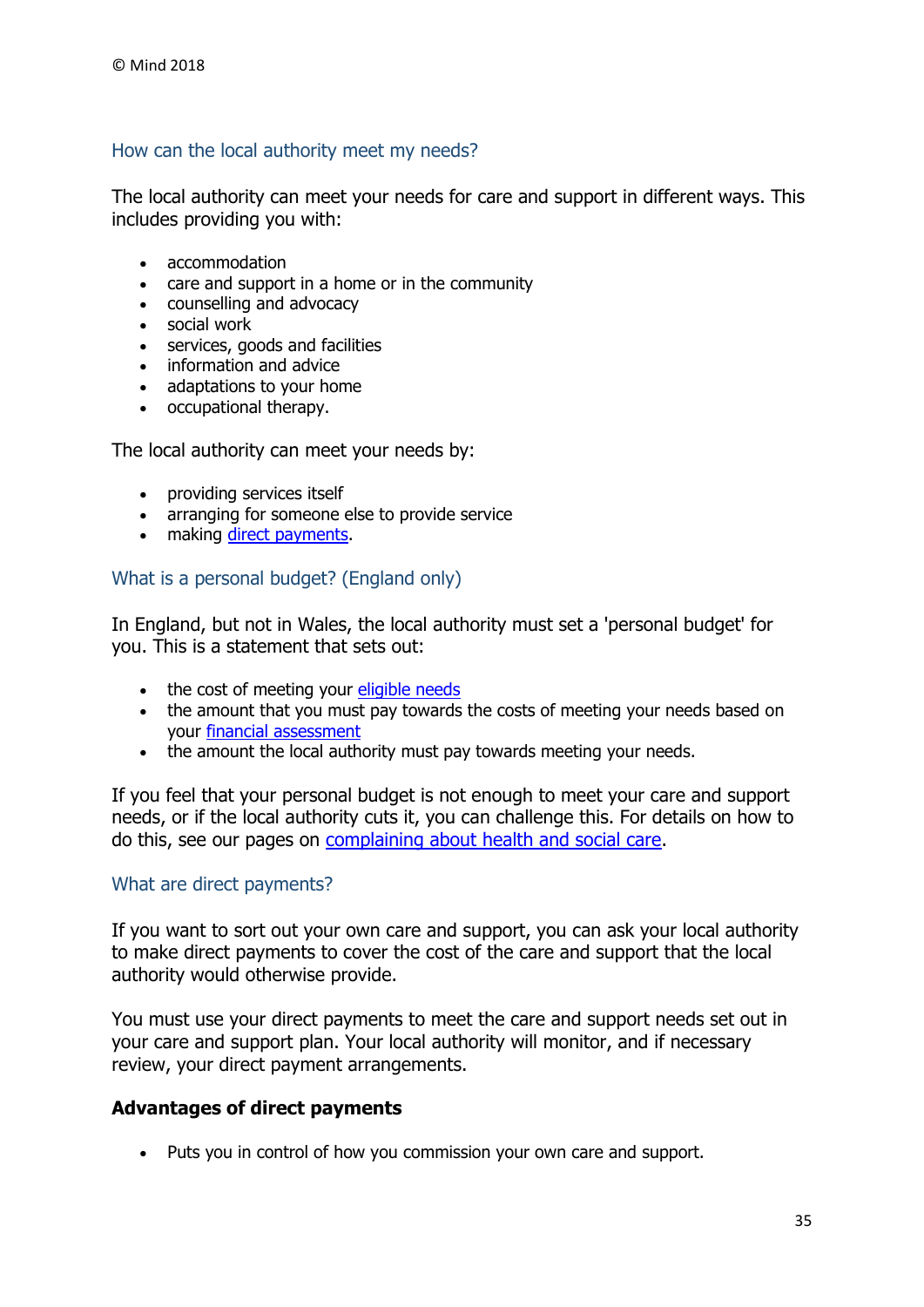- Gives you more choice, control and independence.
- Reduces administrative costs and can make your personal budget go further.

#### **Disadvantages of direct payments**

- You may find it a burden having to commission your own care and support.
- You may find yourself, for example, having to employ people and comply with tax and employment law which is often not straightforward. (The Low Incomes Tax Reform Group has produced this [Disability Tax Guide,](http://www.disabilitytaxguide.org.uk/) which has helpful information about this.)

#### <span id="page-35-0"></span>Who can get direct payments?

The local authority should make direct payments to meet your [eligible needs](https://www.mind.org.uk/information-support/legal-rights/health-and-social-care-rights/eligibility-for-social-care/) if you request it, and it considers that:

- . you have [capacity](https://www.mind.org.uk/information-support/legal-rights/mental-capacity-act-2005/capacity/) to request direct payments
- you or a nominated person are capable of managing direct payments, either alone or with assistance that you have access to. A nominated person could be a family member or an organisation that specialises in administering direct payments.
- direct payments to you or a nominated person is an appropriate way of meeting your needs.

If you don't have capacity to request direct payments then an authorised person can request them on your behalf.

#### Who can't get direct payments?

Certain people cannot, by law, receive direct payments. These include:

- prisoners
- people who are subject to court orders requiring treatment for drug or alcohol problems.

#### <span id="page-35-1"></span>Can I get any support with direct payments?

Your local authority should publish information about:

- what direct payments are
- how to request one
- how you can nominate a person to help you manage your direct payments
- what responsibilities are involved in managing direct payments and being an employer
- details of local social care providers and how to make arrangements with them
- details of local organisations and local authority support which can help you manage your direct payments and other responsibilities associated with them.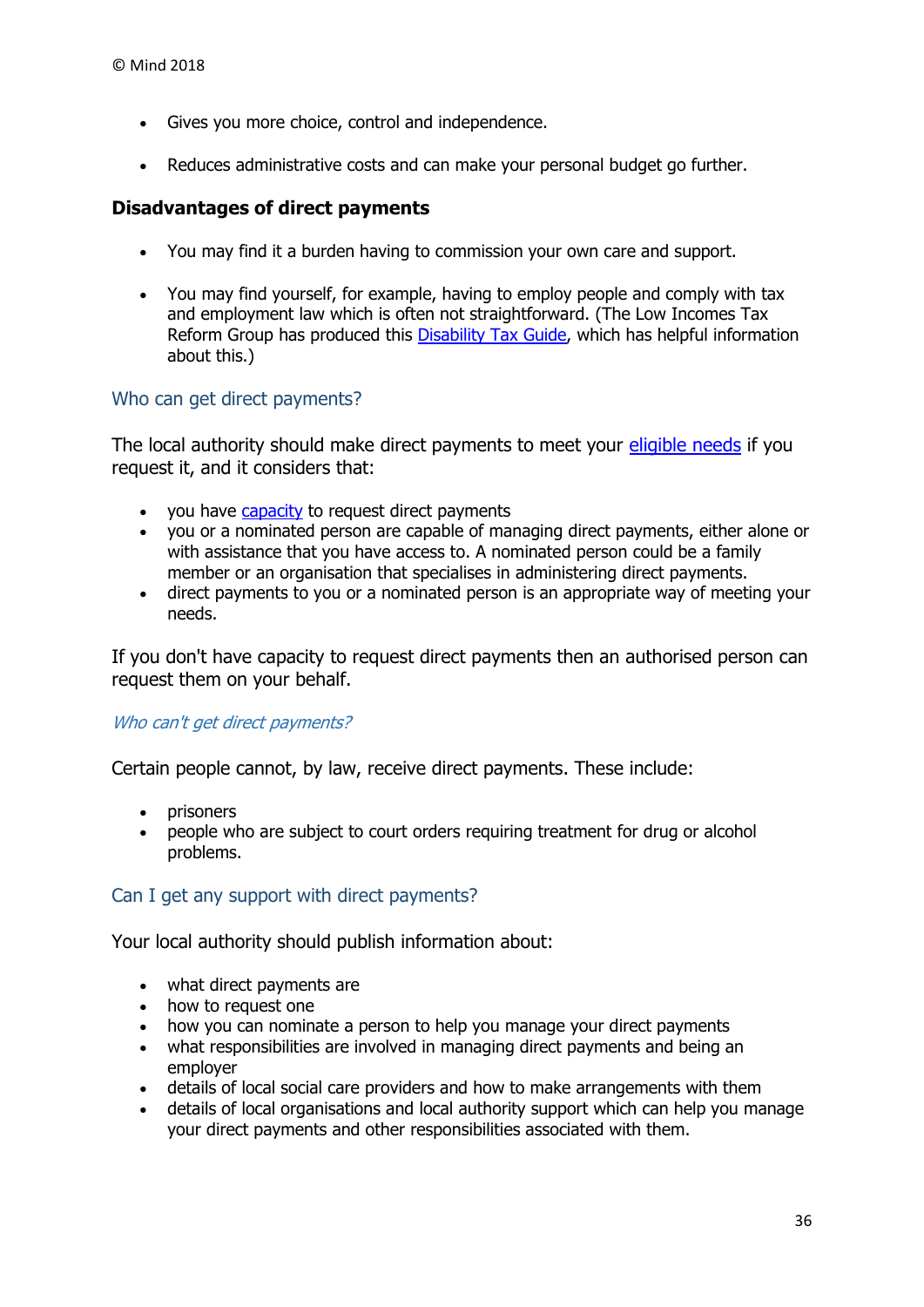The [gov.uk website](https://www.gov.uk/apply-direct-payments) can help you find information about direct payments on your local authority's website.

#### <span id="page-36-0"></span>Are there any things I can't get as social care and support?

You cannot be given things which the law says should be provided under different legislation. For example:

- The local authority can't meet your needs for care and support if you're subject to immigration control.
- The local authority can't meet your needs for care and support by providing [healthcare,](https://www.mind.org.uk/information-support/legal-rights/health-and-social-care-rights/about-healthcare/) unless that healthcare is incidental to a service that it provides, and is the sort of service a local authority would normally be expected to provide.
- The local authority can't provide you with accommodation that it would usually supply under its housing duties. It can't use the social care legislation to give you a council house or flat.

#### <span id="page-36-1"></span>What happens if I move to a different local authority area?

If you move to a different local authority area, then the local authority you currently live in and the local authority you intend to move to must work together to make sure that there's no interruption to your care and support.

When you're thinking about moving, it's a good idea to try to find out information about what care and support services your future local authority offers. You can usually find this out on their website.

Here is an outline of the process of transferring care and support responsibilities to a new local authority:

| <b>Step</b>                                                        | What should happen                                                                                                                                                                                         |
|--------------------------------------------------------------------|------------------------------------------------------------------------------------------------------------------------------------------------------------------------------------------------------------|
| Telling the local<br>authority that you want<br>to move            | You should tell your current local authority that you<br>lintend to move.<br>In England, you may have to contact your future<br>$\bullet$                                                                  |
|                                                                    | local authority yourself.<br>In Wales, your current local authority must inform<br>your future one of your intentions.                                                                                     |
| <b>Getting information</b><br>about available services             | Your future local authority should inform you about<br>what services it offers.                                                                                                                            |
| <b>Making sure your care</b><br>continues during your<br>move      | Both local authorities should take joint responsibility for<br>making sure your care continues during your move.                                                                                           |
| <b>authority with your care</b> one with your:<br>and support plan | <b>Supplying the new local</b> Your current local authority should supply your future<br>most recent care and support plan (and any carer's<br>$\bullet$<br>support plan if your carer is moving with you) |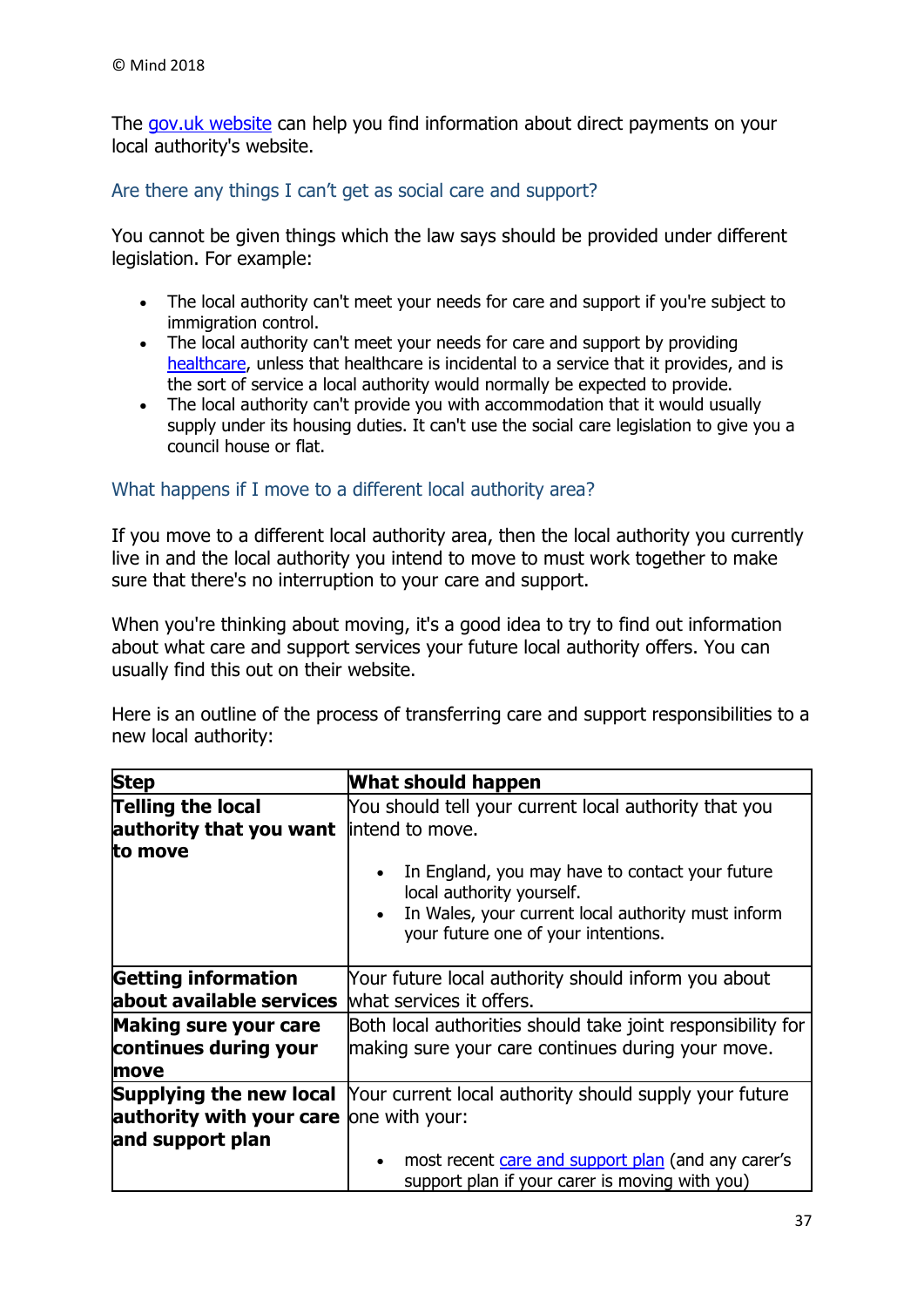|                                                               | needs assessment<br>financial assessment.                                                                                                                                                                                                                     |
|---------------------------------------------------------------|---------------------------------------------------------------------------------------------------------------------------------------------------------------------------------------------------------------------------------------------------------------|
| Getting a needs<br>assessment                                 | Your future local authority must carry out a needs<br>assessment and determine whether your needs are<br>eligible.                                                                                                                                            |
| Developing a care and<br>support plan                         | Your future local authority must develop a care and<br>support plan which includes arrangements for your<br>move. They must share this plan with you.                                                                                                         |
| needs until your new<br>care and support plan is<br>developed | <b>Continuing to meet your</b> If a needs assessment has not been carried out by the<br>time of your move, your future local authority should<br>continue to meet your needs under your existing care<br>and support plan until a new one has been developed. |

# <span id="page-37-0"></span>**What does the financial assessment mean?**

- [What is a financial assessment?](https://www.mind.org.uk/information-support/legal-rights/health-and-social-care-rights/financial-assessments/#a)
- . [What does the financial assessment consider?](https://www.mind.org.uk/information-support/legal-rights/health-and-social-care-rights/financial-assessments/#b)
- [How much will I need to contribute from my capital?](https://www.mind.org.uk/information-support/legal-rights/health-and-social-care-rights/financial-assessments/#c)
- [How much of my income do I have to pay?](https://www.mind.org.uk/information-support/legal-rights/health-and-social-care-rights/financial-assessments/#d)
- [Do I need to have a financial assessment?](https://www.mind.org.uk/information-support/legal-rights/health-and-social-care-rights/financial-assessments/#e)
- [Are any services free?](https://www.mind.org.uk/information-support/legal-rights/health-and-social-care-rights/financial-assessments/#f)

#### <span id="page-37-1"></span>What is a financial assessment?

Unlike [healthcare services](https://www.mind.org.uk/information-support/legal-rights/health-and-social-care-rights/about-healthcare/) provided by the NHS, social care is not always free. If the local authority provides you with support, it must assess your financial circumstances and decide whether you need to pay for some of the cost. If you do, the local authority will give you a copy of the assessment and explain how the decision was made.

Your financial assessment will generally be carried out at the same time as your [needs assessment.](https://www.mind.org.uk/information-support/legal-rights/health-and-social-care-rights/needs-assessments/)

#### <span id="page-37-2"></span>What does the financial assessment consider?

The assessment will look at your [income](https://www.mind.org.uk/information-support/legal-rights/health-and-social-care-rights/financial-assessments/#income) and your [capital.](https://www.mind.org.uk/information-support/legal-rights/health-and-social-care-rights/financial-assessments/#capital) What is taken into account will depend on whether you're supported in a care home or not. Different local authorities may charge differently and you can ask for a copy of their charging policy.

# **What is income?**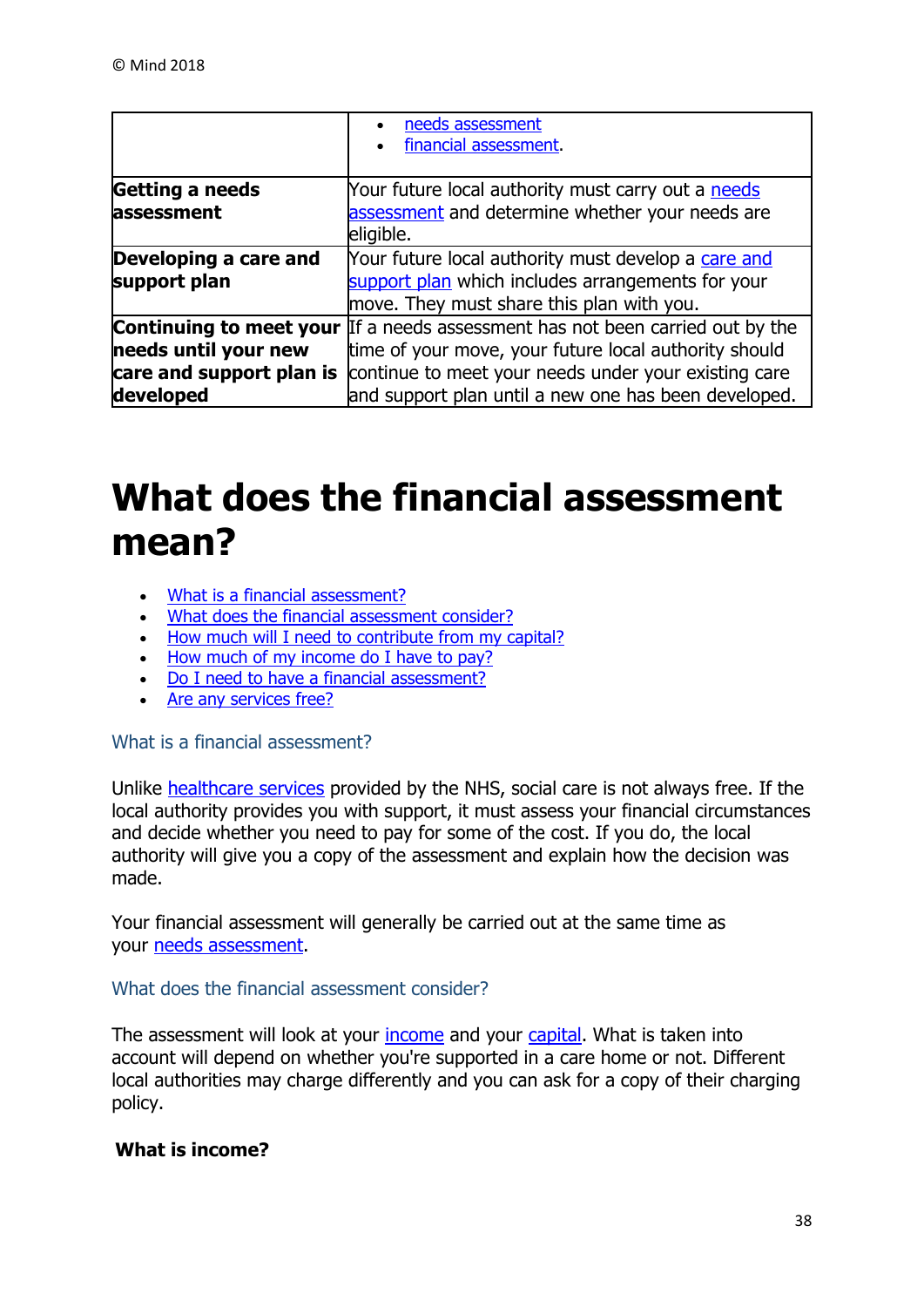Income is usually regular payments that you receive. Most types of income will be taken into account, but a few are not.

Income includes:

- earnings from employment
- benefit payments
- pensions
- the mobility part of Disability Living Allowance or Personal Independence Payments (PIP)
- Child Tax Credit.

If you have income as part of a couple, then only your share will be taken into account. The assessment cannot consider the income of your partner or family members.

# **What is capital?**

Capital is the money or other assets that you own, for example:

- savings
- property
- stocks and shares.

The assessment will add up all of your capital.

If you own a share in an asset (for example if you own a house as a couple or have savings in a joint account), the value of your share will be taken into account. The assessment cannot count assets that you don't own, for example savings of your partner.

If you own a home, the value of your home will not be taken into account if:

- You live in your home.
- You live in a care home, and one of the following people are living in your home:
	- o your partner
	- $\circ$  a relative under 18 or over 60
	- $\circ$  a relative who is incapacitated.

<span id="page-38-0"></span>How much will I need to contribute from my capital?

The law is slightly different in [England](https://www.mind.org.uk/information-support/legal-rights/health-and-social-care-rights/financial-assessments/#england) and [Wales:](https://www.mind.org.uk/information-support/legal-rights/health-and-social-care-rights/financial-assessments/#wales)

#### In England

| What is the total |                                                                           |
|-------------------|---------------------------------------------------------------------------|
|                   | $\mathbb{R}$ 'alue of your capital? How much will you need to contribute? |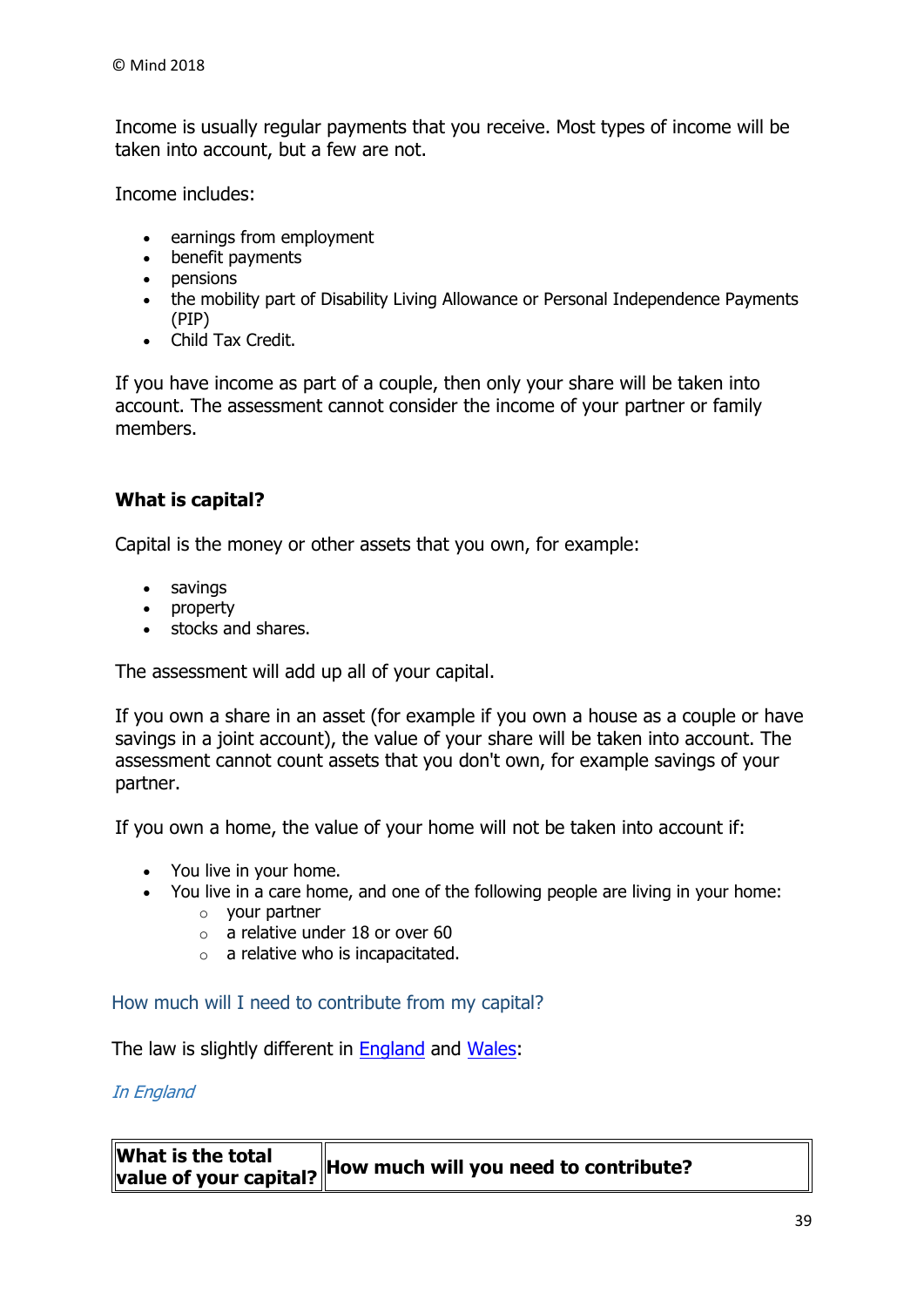| Less than $£14,250$             | You will not pay a contribution from your capital (but you<br>may still be asked to pay something from your income). |
|---------------------------------|----------------------------------------------------------------------------------------------------------------------|
| Between $£14,250$ to<br>£23,250 | You will pay on a sliding scale.                                                                                     |
| More than $£23,250$             | You will likely be asked to pay the full cost of your care.                                                          |

#### In Wales

How much you need to contribute depends on whether or not you live in a care home:

## **If you live in a care home**

| What is the total<br>value of your capital? | How much will you need to contribute?                                                                                |
|---------------------------------------------|----------------------------------------------------------------------------------------------------------------------|
| Less than £30,000                           | You will not pay a contribution from your capital (but you<br>may still be asked to pay something from your income). |
| More than £30,000                           | You may have to pay the full cost of your care.                                                                      |

#### **If you live anywhere other than a care home**

| What is the total<br>value of your capital? | How much will you need to contribute?                                                                                |
|---------------------------------------------|----------------------------------------------------------------------------------------------------------------------|
| Less than $£24,000$                         | You will not pay a contribution from your capital (but you<br>may still be asked to pay something from your income). |
| More than $£24,000$                         | You may have to make a contribution from your capital,<br>but it will not be more than $E70$ per week.               |

## **Example**

Maude gets support from carers twice a day, helping her clean her home and prepare meals. She lives at home with her partner, Arun, in a house valued at £350,000 and no mortgage. Maude also has a joint bank account with Arun worth £20,000.

The local authority assesses Maude's finances. The value of her home is not taken into account as she is living there. Fifty percent of the joint savings will be taken into account, so Maude's total capital will be £10,000.

## <span id="page-39-0"></span>How much of my income do I have to pay?

The local authority must leave you with enough money to live on and cannot reduce your income to below a minimum amount.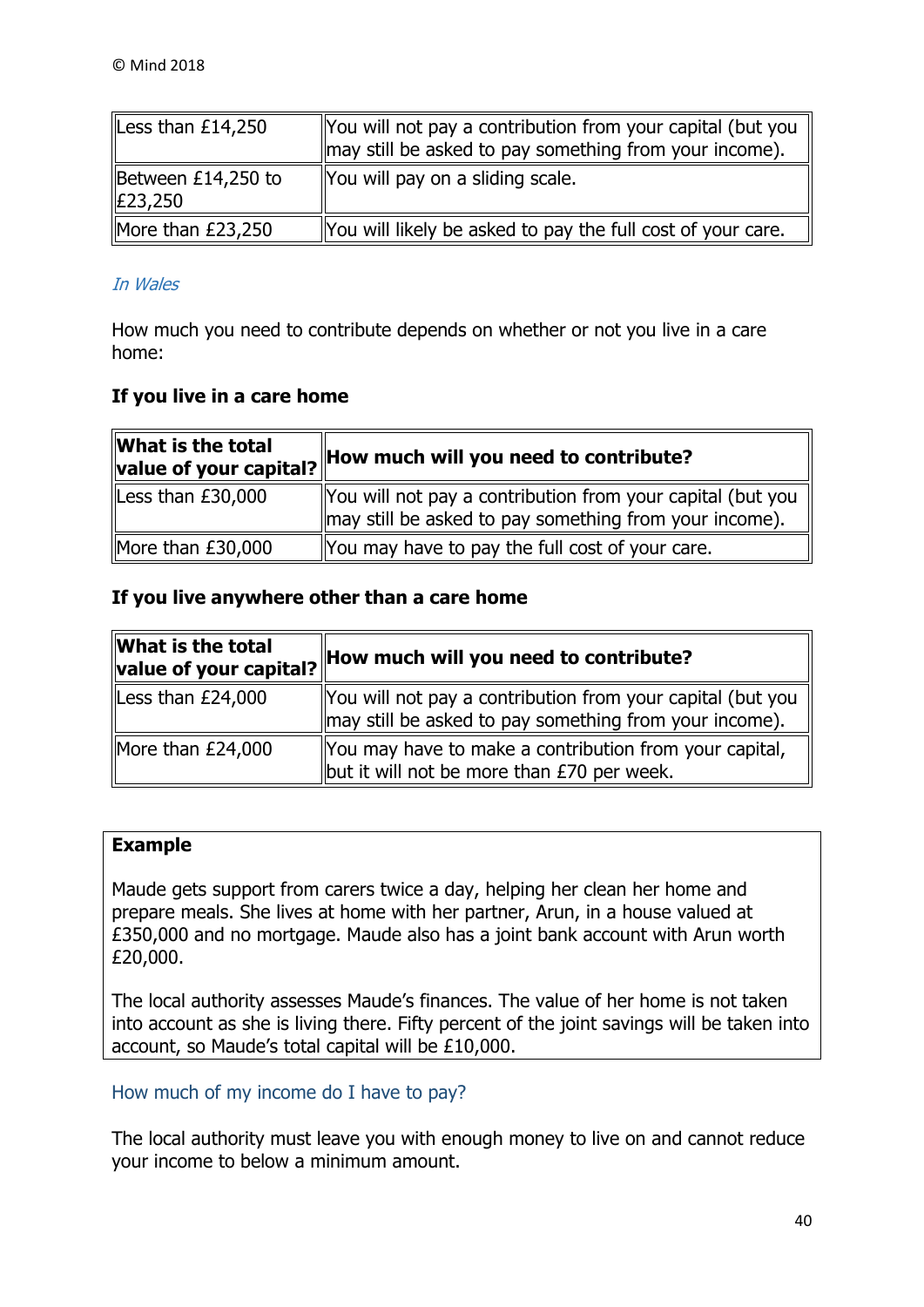**If you're in a care home**, this is £24.90 per week in England and £27.50 in Wales.

**If you're not in a care home**, the minimum amount will depend on:

- whether you're in **England** or [Wales](https://www.mind.org.uk/information-support/legal-rights/health-and-social-care-rights/financial-assessments/#wales)
- vour age
- whether you're single or part of a couple
- whether you have children.

# <span id="page-40-0"></span>Do I need to have a financial assessment?

In some circumstances, you may not need a full assessment. This might be because it's clear that:

- you cannot pay anything towards your care, for example because of your benefit entitlement
- your capital is above the limit
- the cost of the support you receive is very small.

## <span id="page-40-1"></span>Are any services free?

Some social care cannot be charged for, for example:

- $\bullet$  equipment or minor adaptations to the home
- a limited period of support to allow someone to regain the ability to live at home
- [aftercare services under section 117 of the Mental Health Act.](https://www.mind.org.uk/information-support/legal-rights/leaving-hospital/section-117-aftercare/) If you receive support after a period in hospital under section, your local authority must be clear what support is provided under section 117.
- transport to a day centre (Wales only).

# <span id="page-40-2"></span>**What is safeguarding in social care?**

- [What is safeguarding?](https://www.mind.org.uk/information-support/legal-rights/health-and-social-care-rights/safeguarding-in-social-care/#a)
- . [Who do the safeguarding duties apply to?](https://www.mind.org.uk/information-support/legal-rights/health-and-social-care-rights/safeguarding-in-social-care/#b)
- [What do abuse and neglect mean?](https://www.mind.org.uk/information-support/legal-rights/health-and-social-care-rights/safeguarding-in-social-care/#c)
- [What safeguarding duties does the local authority have?](https://www.mind.org.uk/information-support/legal-rights/health-and-social-care-rights/safeguarding-in-social-care/#d)
- [What happens after an enquiry?](https://www.mind.org.uk/information-support/legal-rights/health-and-social-care-rights/safeguarding-in-social-care/#e)
- [What is a 'safeguarding adults board'?](https://www.mind.org.uk/information-support/legal-rights/health-and-social-care-rights/safeguarding-in-social-care/#f)

## <span id="page-40-3"></span>What is safeguarding?

Safeguarding means protecting your right to live in safety, free from [abuse and](https://www.mind.org.uk/information-support/legal-rights/health-and-social-care-rights/safeguarding-in-social-care/#c)  [neglect.](https://www.mind.org.uk/information-support/legal-rights/health-and-social-care-rights/safeguarding-in-social-care/#c) Local authorities have duties under the law towards people who are experiencing abuse or neglect (or are at risk of either).

#### <span id="page-40-4"></span>Who do the safeguarding duties apply to?

Local authorities have safeguarding duties towards you if you are an adult and: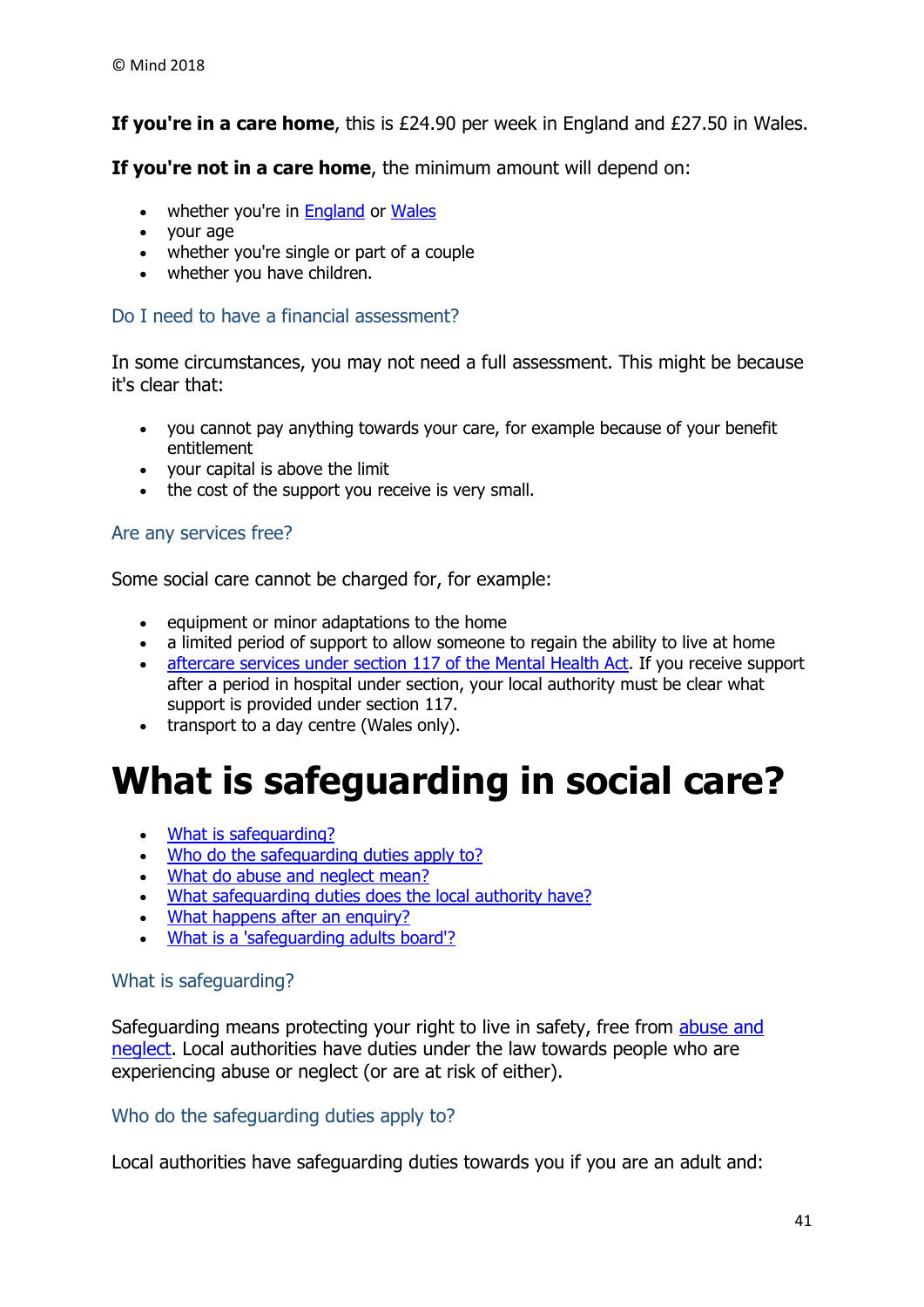- you have needs for care and support (even if the local authority is not meeting your [needs\)](https://www.mind.org.uk/information-support/legal-rights/health-and-social-care-rights/meeting-your-needs-personal-budgets-direct-payments/)
- you are experiencing, or are at risk of, [abuse or neglect](https://www.mind.org.uk/information-support/legal-rights/health-and-social-care-rights/safeguarding-in-social-care/#c)
- as a result of your needs, you are unable to protect yourself against abuse or neglect, or the risk of it.

In these pages we refer to someone to whom the local authority owes safeguarding duties as '**a person at risk**'.

Note: Local authorities do also have safeguarding duties towards children, but the information in these pages only covers adults.

<span id="page-41-0"></span>What do abuse and neglect mean?

#### **Abuse can mean:**

- physical abuse
- domestic abuse (including psychological and emotional abuse)
- psychological abuse (including humiliating you, isolating you, bullying you either in person or online)
- financial abuse (having your money or possessions stolen or misused or coercing you into a financial arrangement)
- sexual abuse
- discriminatory abuse.

#### **Neglect can mean:**

- ignoring medical, physical or emotional care needs
- failing to provide you with access to health, care and support or educational services
- withholding necessities of life, such as food, medication and heating
- self-neglect (this can cover a wide range of behaviour such as neglecting your personal hygiene, health or surroundings, and can include behaviours such as [hoarding\)](https://www.mind.org.uk/information-support/types-of-mental-health-problems/hoarding/).

#### <span id="page-41-1"></span>What safeguarding duties does the local authority have?

If the local authority has good reason to believe you're a person at risk (meaning [safeguarding duties apply\)](https://www.mind.org.uk/information-support/legal-rights/health-and-social-care-rights/safeguarding-in-social-care/#b), and you are in its area, then it must make an enguiry so it can decide what action should be taken.

#### What is an enquiry?

An enquiry might just be a conversation with you, or it may be a more formal multiagency investigation. It depends on the circumstances.

The aim of an enquiry is to:

- find out the facts
- see what your views are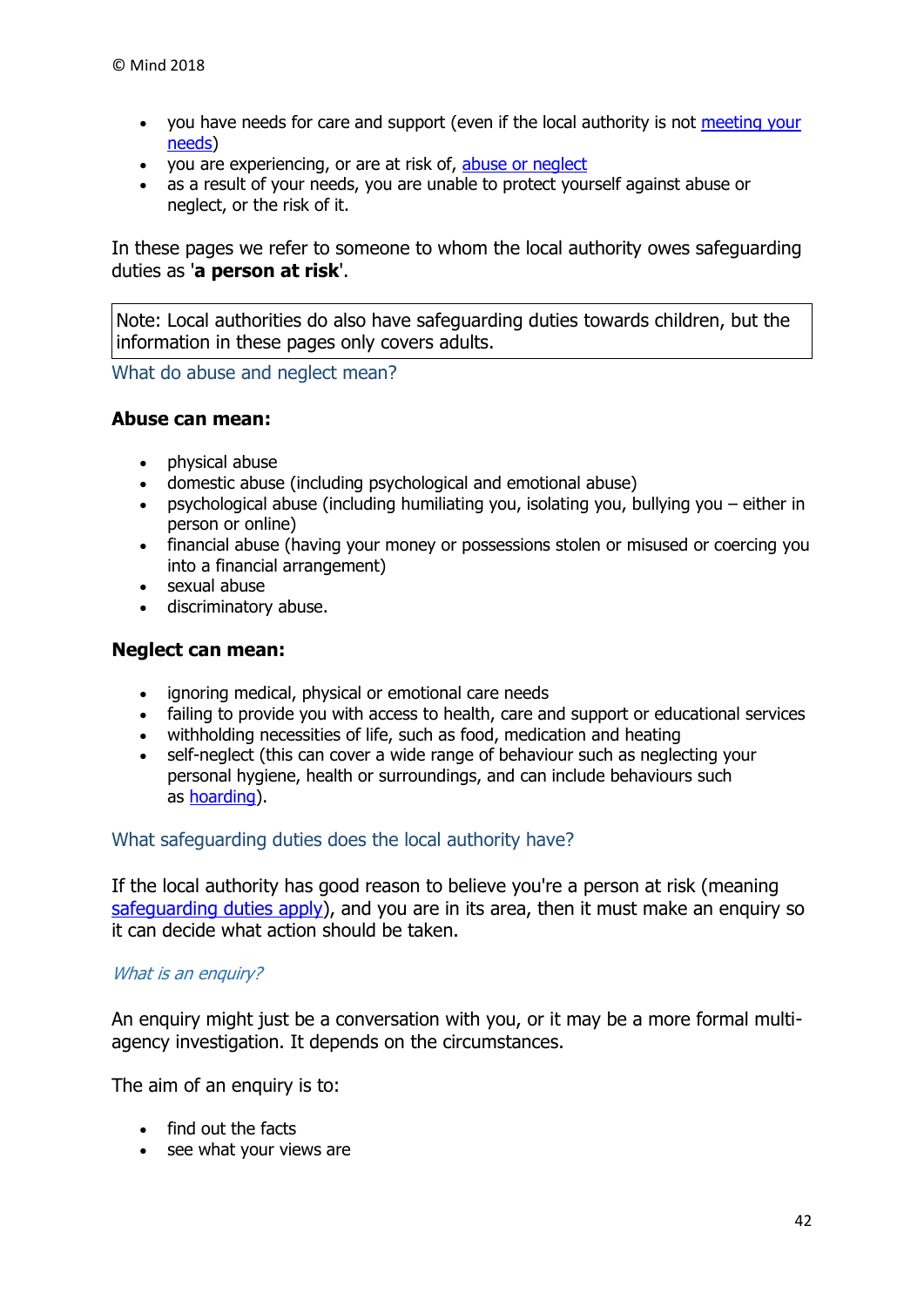- assess whether you need protection, support and redress (such as compensation if you have lost money)
- protect you from the [abuse and neglect,](https://www.mind.org.uk/information-support/legal-rights/health-and-social-care-rights/safeguarding-in-social-care/#c) taking into account your wishes
- make decisions about follow-up action
- help you come to terms with what has happened and move towards recovery.

You should be fully involved in the enquiry. If you have difficulty in being involved, then the local authority should appoint an [advocate](https://www.mind.org.uk/information-support/guides-to-support-and-services/advocacy/advocates-in-social-care/) for you.

### <span id="page-42-0"></span>What happens after an enquiry?

Once the enquiry has happened, and the local authority knows what your wishes are, there are a number of things that could happen:

- There could be no further action.
- Staff could be disciplined (for example if you had been abused or neglected by a care worker).
- If the enquiry reveals that a criminal offence has been committed against you, then the local authority will pass over the enquiry to the police.
- The local authority could prepare a safeguarding plan which might set out:
	- o what future steps should be taken
	- o what further support, treatment or information you may need
	- o what further risk prevention strategies should be undertaken.

#### <span id="page-42-1"></span>What is a 'safeguarding adults board'?

All local authorities must have a safeguarding adults board. Its purpose is to:

- help and protect adults at risk in their areas
- conduct safeguarding adult reviews when there are concerns about how the authorities have responded, or it is suspected that an adult has suffered severe abuse or neglect or has died as a result of abuse or neglect.

The board is made up of:

- the local authority itself
- the local [clinical commissioning group \(CCG\)](https://www.mind.org.uk/information-support/legal-rights/community-care-and-aftercare/terms-you-need-to-know/#ccg)
- a senior police officer from the local constabulary.

Other people, such as GPs or members of user, advocacy or carers groups can also be invited to attend some meetings.

# <span id="page-42-2"></span>**What are my rights as a carer?**

This information is for **adult carers** of someone experiencing a mental health problem.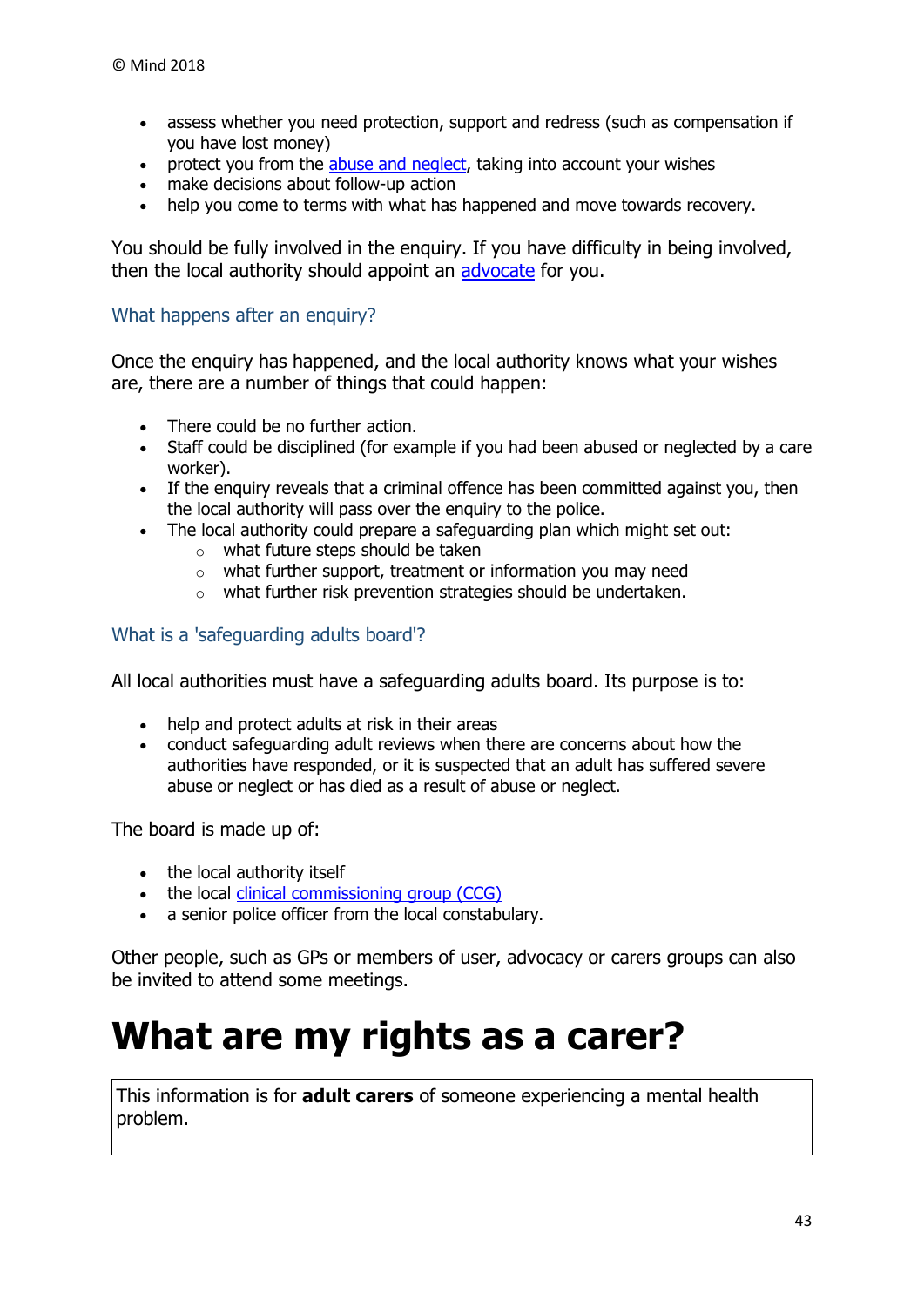If you are a young carer (under 18), see [the NHS website](https://www.nhs.uk/conditions/social-care-and-support/young-carers-rights/) or the [Carers UK website](http://www.carersuk.org/help-and-advice/practical-support/getting-care-and-support/carers-assessment) for information on your rights.

- [Am I a 'carer'?](https://www.mind.org.uk/information-support/legal-rights/health-and-social-care-rights/carers-social-care-rights/#a)
- [What social care rights do I have as a carer?](https://www.mind.org.uk/information-support/legal-rights/health-and-social-care-rights/carers-social-care-rights/#b)
- [What is a carer's assessment?](https://www.mind.org.uk/information-support/legal-rights/health-and-social-care-rights/carers-social-care-rights/#c)
- [What are the eligibility criteria for carers?](https://www.mind.org.uk/information-support/legal-rights/health-and-social-care-rights/carers-social-care-rights/#d)
- [What happens if I'm found to have eligible needs?](https://www.mind.org.uk/information-support/legal-rights/health-and-social-care-rights/carers-social-care-rights/#e)
- [Can carers be charged for support?](https://www.mind.org.uk/information-support/legal-rights/health-and-social-care-rights/carers-social-care-rights/#f)

#### <span id="page-43-0"></span>Am I a 'carer'?

Local authorities consider you to be a 'carer' if you are an adult who provides, or intends to provide, care for another adult who needs it. However, they will not usually consider you a carer if the caring you do is part of your job (either paid work or voluntary work, such as for a charity).

#### <span id="page-43-1"></span>What social care rights do I have as a carer?

If you're a carer, you may be entitled to social care support under the [Care Act 2014](https://www.mind.org.uk/information-support/legal-rights/community-care-and-aftercare/terms-you-need-to-know/#careact) (in England) or the [Social Services and Well-being \(Wales\) Act 2014](https://www.mind.org.uk/information-support/legal-rights/community-care-and-aftercare/terms-you-need-to-know/#sswa) (in Wales).

The law for carers is similar to other adults, in that:

- you'll have an assessment (called a **carer's assessment**) to find out what your needs for support are
- the local authority will decide whether your needs meet the eligibility criteria
- a support plan of your eligible needs will be prepared.

If it appears that you may have needs for support now, or in the future, then your local authority must carry out a carer's assessment.

(See our pages on [coping when supporting someone else](https://www.mind.org.uk/information-support/helping-someone-else/carers-friends-family-coping-support/) for more general information about being a carer, including further options for support.)

#### <span id="page-43-2"></span>What is a carer's assessment?

A carer's assessment is similar to a [needs assessment.](https://www.mind.org.uk/information-support/legal-rights/health-and-social-care-rights/needs-assessments/) It will look at:

- your needs for support, and what those needs are or will be
- your ability to continue providing care and support for the person you're caring for
- your willingness to provide care and support for the person you're caring for
- the impact of your needs for support on your wellbeing
- what outcomes you wish to achieve in life and how your needs impact achieving these outcomes
- whether providing you with support, information, advice or assistance in the community could help you achieve your outcomes
- whether you work or wish to work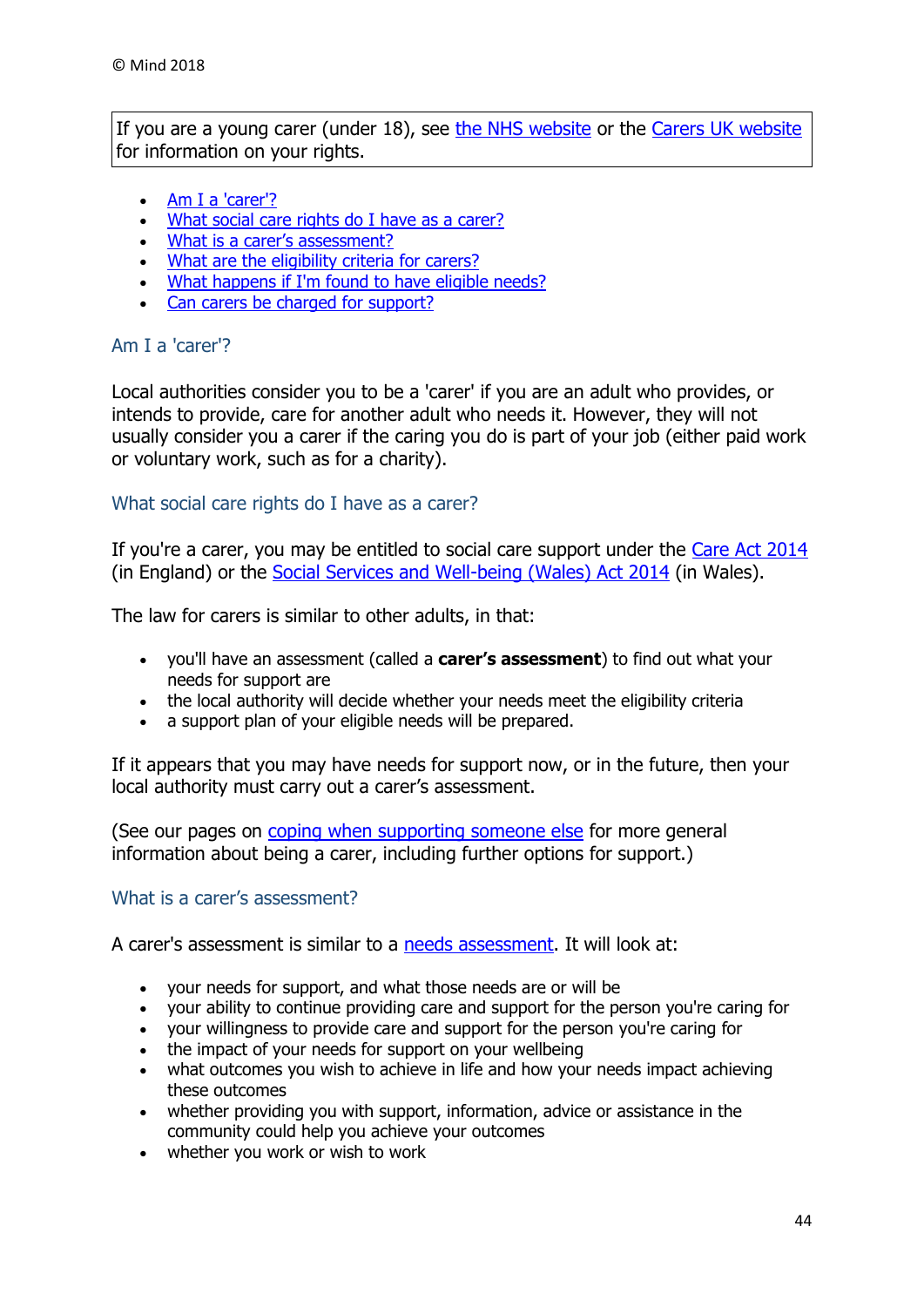whether you participate or wish to participate in education, training or a leisure activity.

<span id="page-44-0"></span>What are the eligibility criteria for carers?

This is different depending on whether you're in [England](https://www.mind.org.uk/information-support/legal-rights/health-and-social-care-rights/carers-social-care-rights/#england) or [Wales.](https://www.mind.org.uk/information-support/legal-rights/health-and-social-care-rights/carers-social-care-rights/#wales)

#### England

To be eligible for support in England, you must show that:

- 1. You have a need for support that arises out of your providing care for an adult.
- 2. As a result, your physical or mental health is, or is at risk of, worsening. Or you're unable to achieve various things, such as:
	- $\circ$  caring for a child
	- o caring for other people
	- o maintaining a habitable home environment
	- o maintaining nutrition
	- $\circ$  developing and maintaining family or other relationships
	- $\circ$  engaging in work, training, education or volunteering
	- $\circ$  using facilities or services in the community
	- o engaging in recreational activities.
- 3. As a result of your needs there is, or is likely to be, a significant impact on your wellbeing.

#### **Wales**

To be eligible for support in Wales, you must show that:

- 1. You have a need for support that arises out of your providing care for an adult.
- 2. Your need must relate to a set of standard tasks, namely:
	- $\circ$  ability to care for yourself or carry out domestic routines
	- o ability to communicate
	- $\circ$  protection from abuse or neglect
	- $\circ$  involvement in work, education, learning or leisure activities
	- o maintenance or development of family or other significant personal relationships
	- o development and maintenance of social relationships and involvement in the community
	- o fulfilment of caring responsibilities for a child.
- 3. You cannot meet your need either:
	- o alone
	- o with the support of people who are able and willing to provide support, or
	- o with help from community services that you have access to.
- 4. You're unlikely to achieve your personal outcomes (the things that you want to achieve in life) unless the local authority provides:
	- o support to you
	- o care and support to the person you're caring for
	- o [direct payments.](https://www.mind.org.uk/information-support/legal-rights/community-care-and-aftercare/meeting-my-needs-personal-budgets-direct-payments/#d)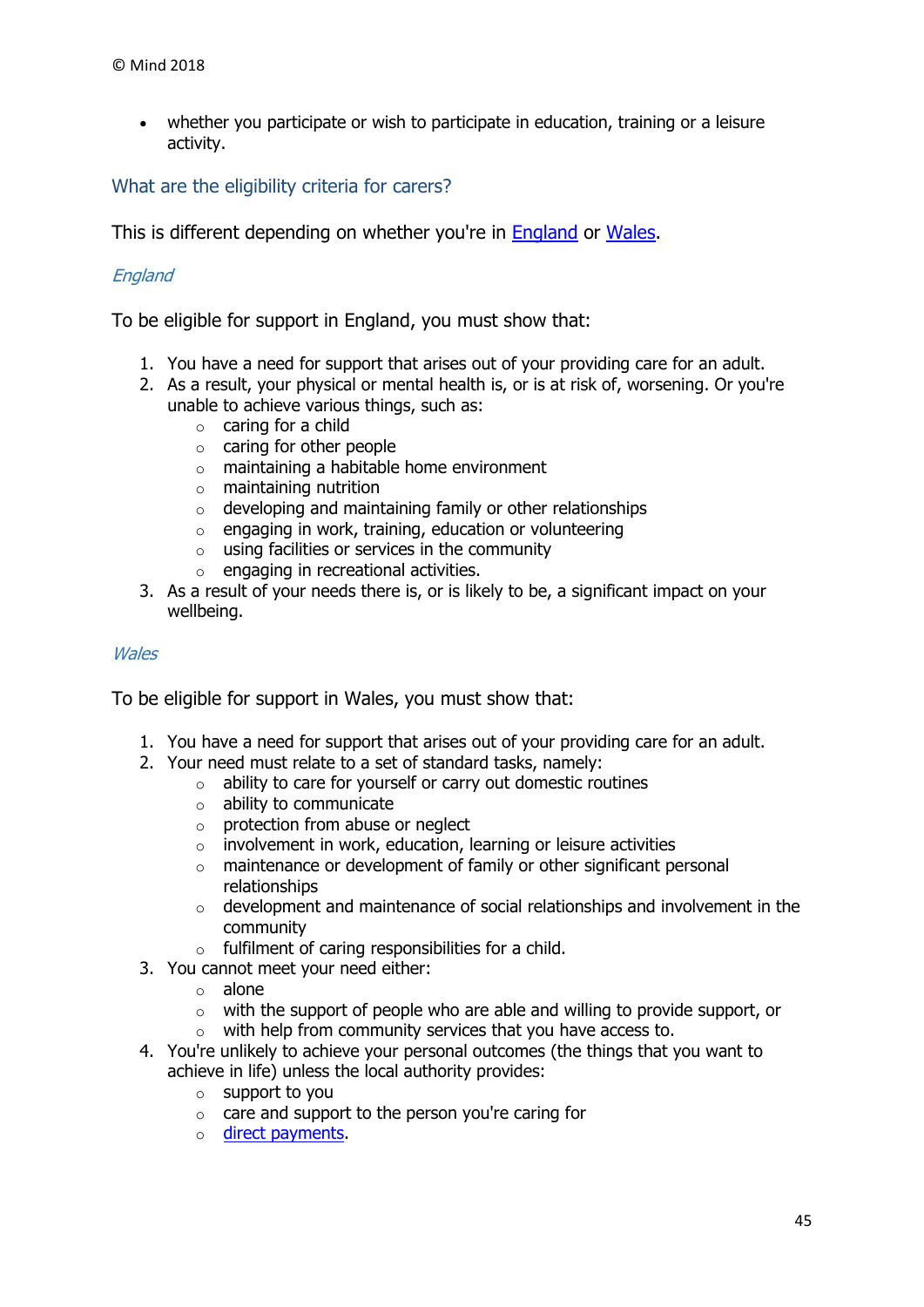#### <span id="page-45-0"></span>What happens if I'm found to have eligible needs?

If you're assessed as having eligible needs for support, then the local authority will have a duty to meet your needs if the person you're caring for is ordinarily resident in the local authority's area.

The local authority must prepare a support plan, which covers the same ground as an adult's [care and support plan](https://www.mind.org.uk/information-support/legal-rights/health-and-social-care-rights/care-and-support-planning/) and can be reviewed in the same way.

<span id="page-45-1"></span>Can carers be charged for support?

Most local authorities do not charge carers for support provided to meet their needs. If they do charge, they will carry out a financial assessment to see what you can afford to pay. You should ask your local authority for their policy on this.

# <span id="page-45-2"></span>**Useful contacts**

Carers Trust

[carers.org](http://www.carers.org/) Information and support for carers.

Carers UK

0808 808 7777 [carersuk.org](http://www.carersuk.org/) advice@carersuk.org Independent information and support for carers.

Disability Tax Guide

[disabilitytaxguide.org.uk](https://disabilitytaxguide.org.uk/)

Information for people who receive direct payments, and as a result have to operate a payroll for their care workers or personal assistants.

Gov.uk [gov.uk](http://www.gov.uk/)

Government services and information, including information on [applying for direct](https://www.gov.uk/apply-direct-payments)  [payments.](https://www.gov.uk/apply-direct-payments)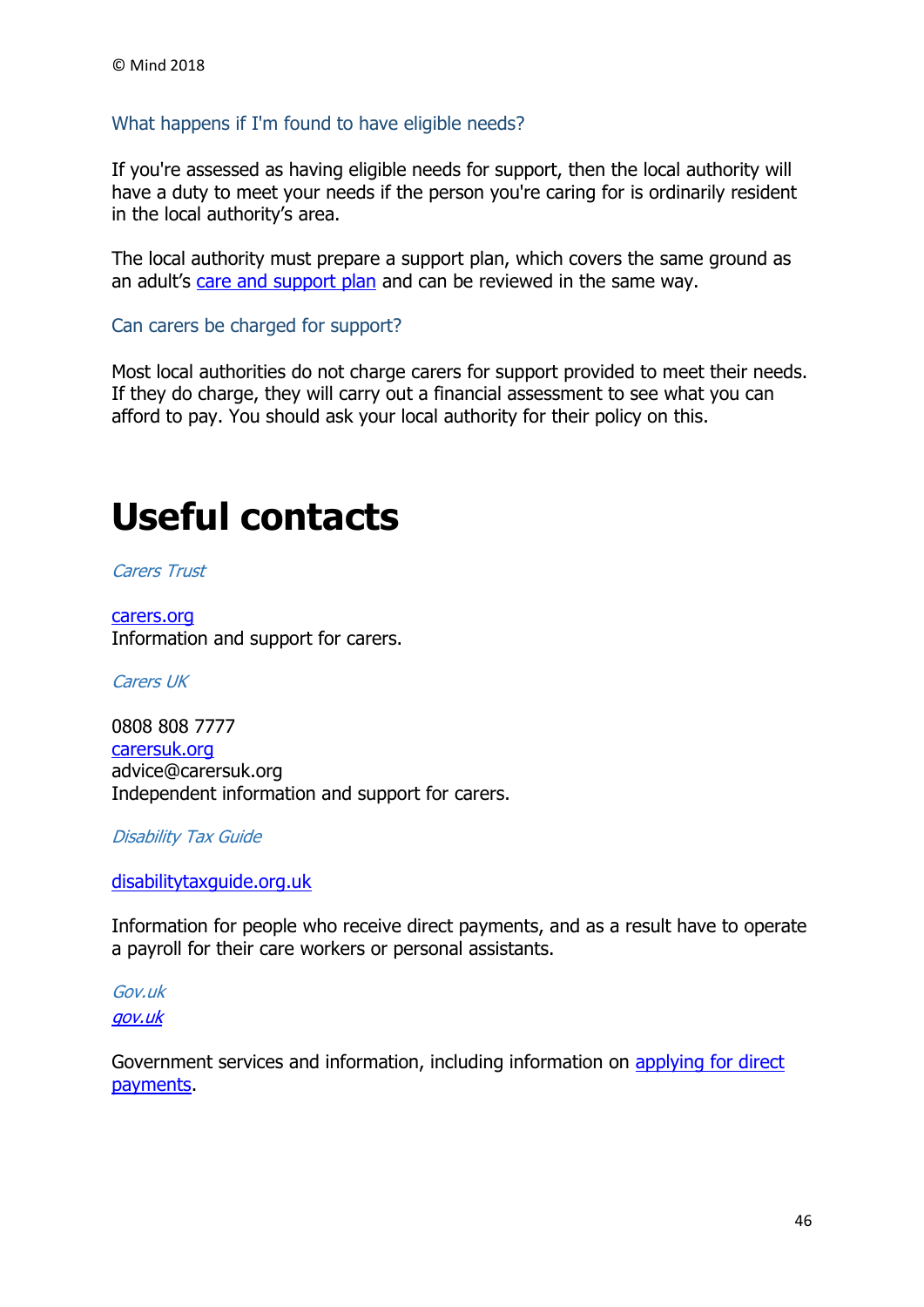#### Health in Wales

[wales.nhs.uk](http://www.wales.nhs.uk/) Information from the NHS in Wales.

Local Government and Social Care Ombudsman

0300 061 0614 (to make a complaint) [lgo.org.uk](http://www.lgo.org.uk/)

The final stage for complaints about councils and some other organisations providing local public services. Looks at complaints about adult social care providers (such as care homes and home care providers). Free service that independently investigates complaints.

Parliamentary and Health Service Ombudsman

0345 015 403[3](https://www.ombudsman.org.uk/) [ombudsman.org.uk](https://www.ombudsman.org.uk/)

Independent complaint handling service for complaints that have not been resolved by the NHS in England and UK government departments.

Public Services Ombudsman for Wales

0300 790 0203 [ombudsman-wales.org.uk](https://www.ombudsman-wales.org.uk/)

Looks into complaints about public services and independent care providers in Wales.

Where can I get support? Local Mind

Local Minds support over 280,000 people across England and Wales. Their services include supported housing, crisis helplines, drop-in centres, employment and training schemes, counselling and befriending. They may be able to help you find advocacy services in your area.

Find your local Mind [here.](http://www.mind.org.uk/information-support/local-minds/)

#### Find an advocate

An advocate is a person who can both listen to you and speak for you in times of need. Having an advocate can be helpful in situations where you are finding it difficult to make your views known, or to make people listen to them and take them into account.